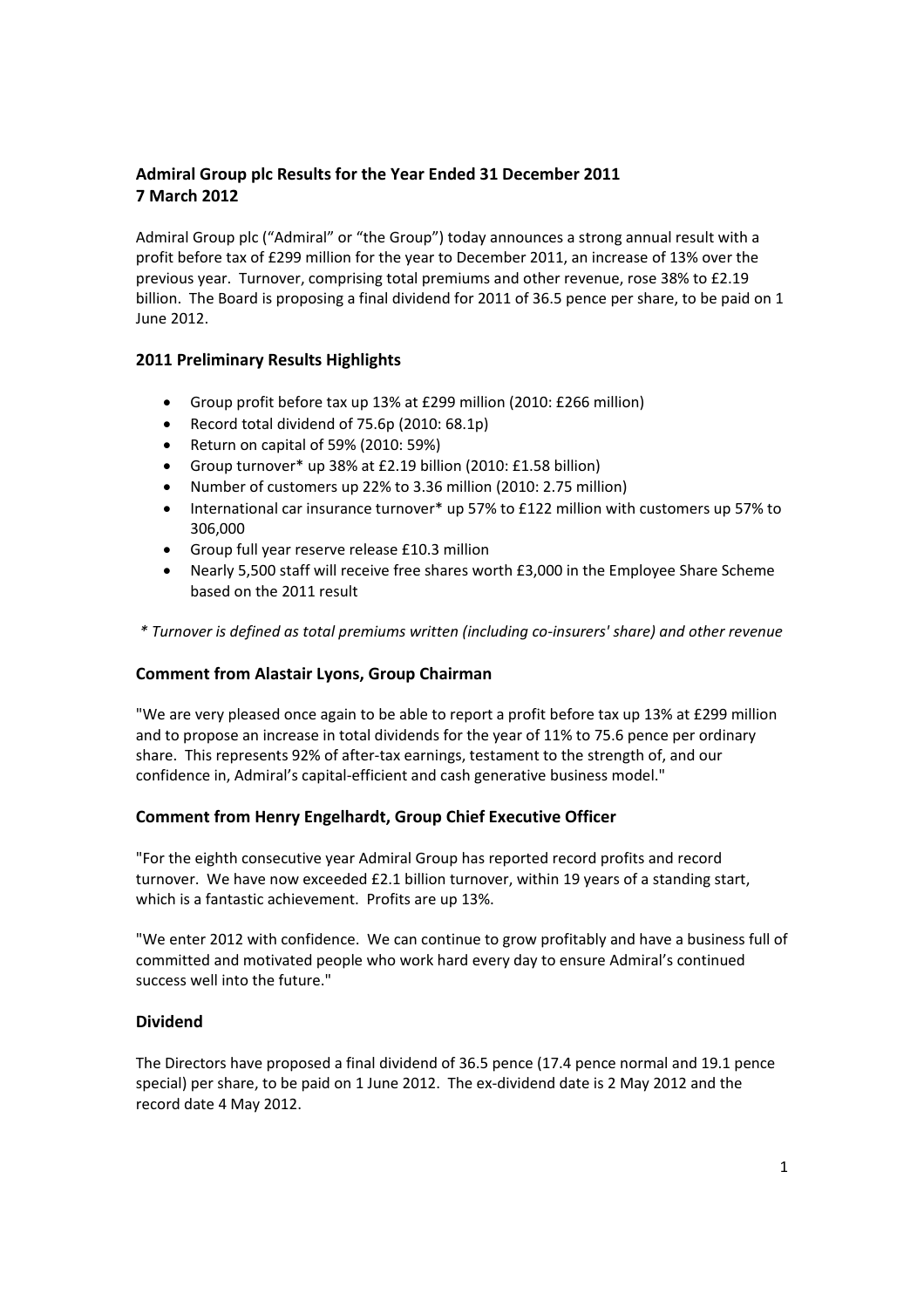#### **Management presentation**

Analysts and investors will be able to access the Admiral Group management presentation which commences at 09:00 GMT on Wednesday 7 March 2012 by dialling + 44 (0)20 3059 8125. A copy of the presentation slides will be available at www.admiralgroup.co.uk.

#### **Chairman's statement**

Each year since we floated in 2004 Admiral has increased its turnover, its profitability, and its dividends to shareholders. 2011 was no exception, with our turnover growing by 38%, our pre‐ tax profits by 13%, and our dividends by 11%. Admiral now insures 3.36 million vehicles across all its operations and has an estimated 11% share of the UK private motor market.

A lot has been written about Admiral over the past six months, not all of which I recognise as accurately reflecting the business I have chaired for the past eleven years. I think it is, therefore, appropriate to restate the clear and straightforward strategy that determines our direction and our priorities and remains, we believe, as relevant now as when we first listed:‐

- Grow profitably our share of the UK private motor insurance market
- Exploit the knowledge, skills and resources attaching to our established UK businesses to promote our expansion overseas in both private motor and price comparison
- Learn by taking relatively small and inexpensive steps to test different approaches and identify the best way forward
- Operate a "capital‐light" business model transferring a significant proportion of our underwriting risk to reinsurance partners, which in turn allows Admiral to distribute the majority of our earnings as dividends
- Give all our staff a stake in what they create by making them shareholders
- Recognise the responsibility we have to the communities of which we are a part

With our staff, management and directors as shareholders we have all shared directly the disappointment of our broader shareholder base at the need in November to caution that our result for 2011 was likely to be somewhat lower than the prevailing analyst consensus. This mainly arose from the UK insurance business earned during 2011 which, whilst remaining very satisfactory at a 91% combined ratio, was not as profitable as we had previously expected.

It is important to underline that this did not result from inadequate booked reserves on prior years but from a higher than anticipated projected cost of bodily injury claims on a part of the business written during our recent rapid growth. The effect of our reinsurance agreements is that we receive a substantial share of emerging profit on all the business we write, while only bearing the risk of loss arising on a portion of that business. Changes to co- and reinsurance arrangements over the past few years give Admiral an even greater share of profits, meaning relatively small changes in the loss ratio have a material impact on our results.

The energies of our UK team have been focussed on taking the appropriate action as regards pricing and risk selection to put this issue behind us, re‐establish the same broad confidence in the future potential of our business that we ourselves have, and restore lost shareholder value. Knowing as well as I do the quality of our management and our staff I am very confident that 2012 will demonstrate their capability and commitment to achieve this.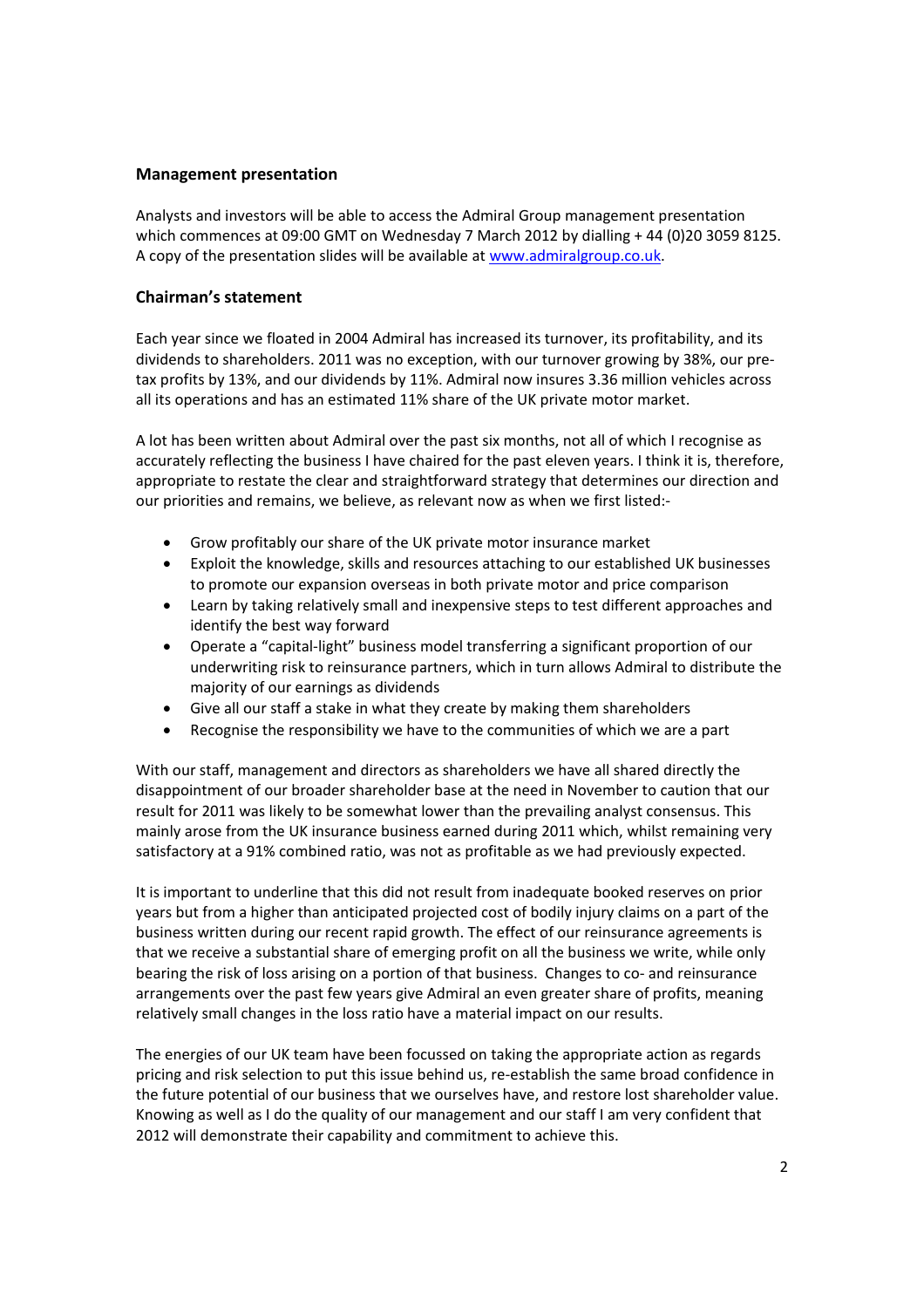When all is said and done, Admiral's group pre-tax profits for 2011 at £299m represent a 13% growth on the previous year and deliver a 59% return on capital employed. They support total dividends for the year of 75.6 pence per share which represents a distribution of 92% of our earnings. Our normal dividend, growing in line with our growth in profits based on a 45% pay‐ out ratio, amounted to 36.8 pence per share, whilst our available surplus, after taking into account our required solvency, provision for our overseas expansion plans, and a margin for contingencies, made possible a further special dividend of 38.8 pence per share. In addition to this margin, we retain a significant buffer within our booked loss reserves against any future development, such as periodic payment orders, that might increase the cost of claims beyond what we currently project to be their ultimate cost.

This level of distribution, which sets Admiral apart from its peers, is made possible by our sharing the underwriting of our business with our reinsurance partners, and we have already announced the further extension of our current rolling quota share reinsurance contracts to cover the 2014 underwriting year.

We are very conscious of the impact on our customers of the significant increases in motor insurance premiums that the market has had to impose over the last two years to reflect the increasing cost of claims, in particular those relating to bodily injury. As the second largest player in the UK private motor market with 2.9 million customers we, therefore, fully support any action that will drive down the cost of claims. We also believe in open fair competition as we gain market share by pricing competitively and offering covers that meet the needs of our customers, such as Admiral MultiCar, which is now in its 7th year.

Our international expansion continues to make good progress across both car insurance and price comparison notwithstanding the impact on our customers of the challenging economic environment, particularly in southern Europe. In line with our strategy, we have advanced over the last five years in relatively small steps supported by a cautious level of investment. We now have over 300,000 customers outside the UK and last year we provided close to 4 million quotes across our non‐UK price comparison sites. Nowhere demonstrates better our test and learn approach than the US where we are now writing business in 4 states as we build our understanding of market dynamics and consumer buying behaviour. With this growth, Kevin Chidwick has moved his commercial focus, alongside his CFO responsibilities, from oversight of Confused.com to that of our US insurance operations.

Let me finish by thanking all our people for the contribution they have individually made to a year where we have extended our business still further whether measured by revenue, profit, market share, or geography. It is their ownership of their objectives, their commitment to their delivery, and the creativity of their thinking, that underpin the delivery of our strategy and the sustained profitable growth that I am confident we shall continue to be able to report.

**Alastair Lyons CBE Chairman**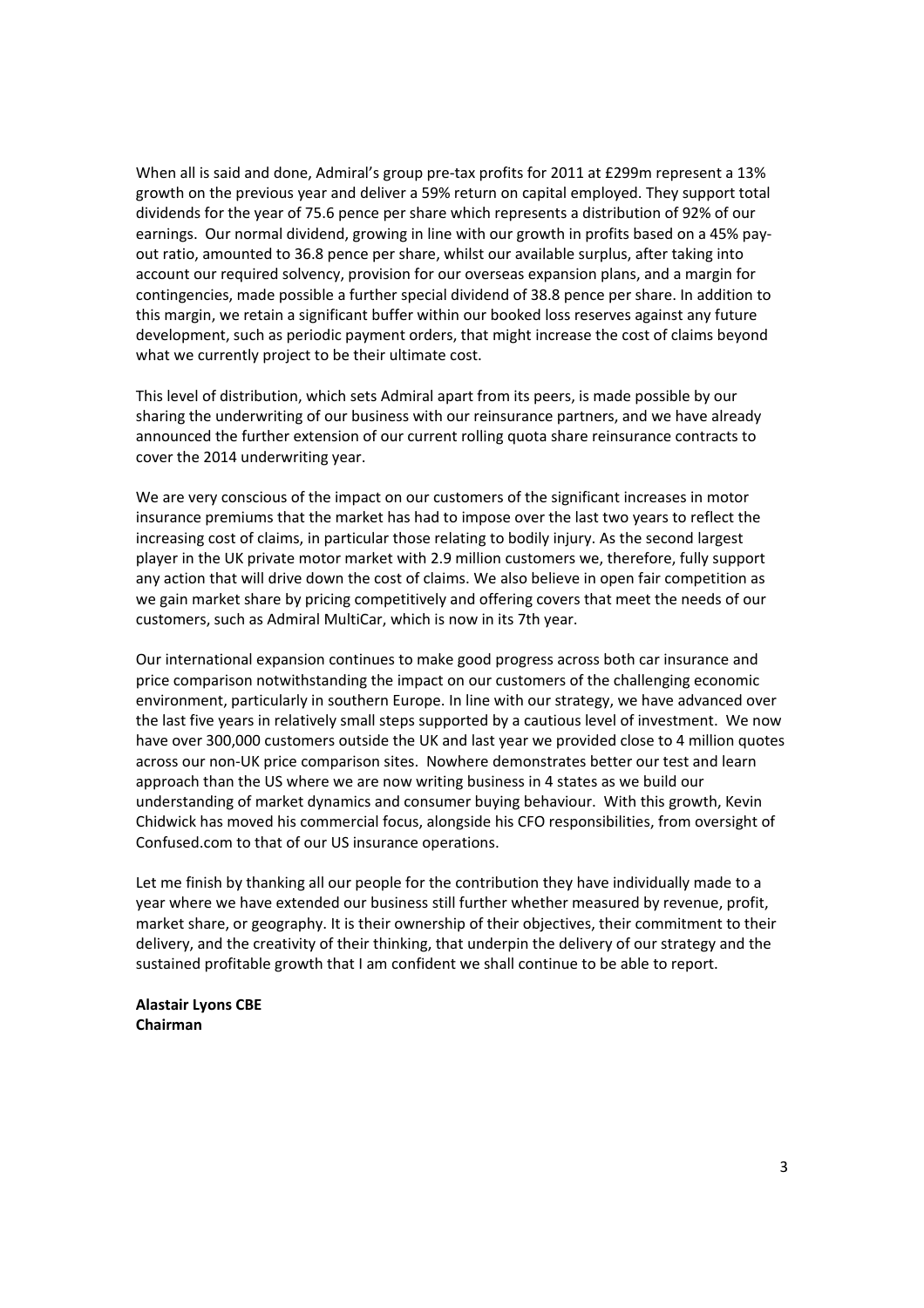#### **Chief Executive's Statement**

"It was the best of times, it was the worst of times, it was the age of wisdom, it was the age of foolishness, it was the epoch of belief, it was the epoch of incredulity, it was the season of Light, it was the season of Darkness, it was the spring of hope, it was the winter of despair, we had everything before us, we had nothing before us, we were all going direct to heaven, we were all going direct the other way."

How did Mr. Dickens know, nearly 200 years ago, that his words could be used to describe Admiral's 2011 year? (Or at least the way some pundits would see the year.)

Based on some of the hyperbole you might have heard during the year, what, you may be wondering, happened to Admiral in 2011? When last we left this narrative the company was flying along at great pace; able to leap tall buildings in a single bound. The market was raising rates and Admiral, lagging neatly just a tad behind those rate hikes, was winning loads of new customers. Admiral was starting from a combined ratio of 84% and so 2011 was looking like it would be a giant winner.

Fast forward a year. Profits are up 13%, and in most situations you'd call this a giant winner. But this is less than most people thought they would be. Far less than I thought they would be, that's for sure. It has been a disappointing year. Not because it was a bad year, but because so much more was expected.

Is Admiral broken? Not at all. Our ratios in the UK are still first rate. Simply put, the problem is that we've increased our volatility by increasing our profit commissions. So if our combined ratio moves up or down just a couple of points it adds or subtracts tens of millions from our bottom line. This was not the case in years past because we didn't get as much of the profits. So there's a penalty to pay for greater profits: greater volatility.

Meanwhile, we continue to grow our businesses outside the UK to ensure continued prosperity for Admiral Group well into the future. It was a good year for these operations, although all of the markets we're in present their own individual challenges.

In short, 2011 was the year of the chameleon: quite useful (they eat insects!) but changeable and a bit fickle. As we enter 2012 I feel confident. If there was any complacency developing in our operation it is certainly gone now. I know we've got lots of people who work hard every day to ensure Admiral's continued success well into the future.

For the eighth consecutive year, in fact every year since we became a public company, Admiral Group has reported record turnover and record profits with a return on capital of 59%. If this is, as Dickens put it, the winter of despair, then I say: Please, Sir, may I have some more?

**Henry Engelhardt CBE Chief Executive Officer**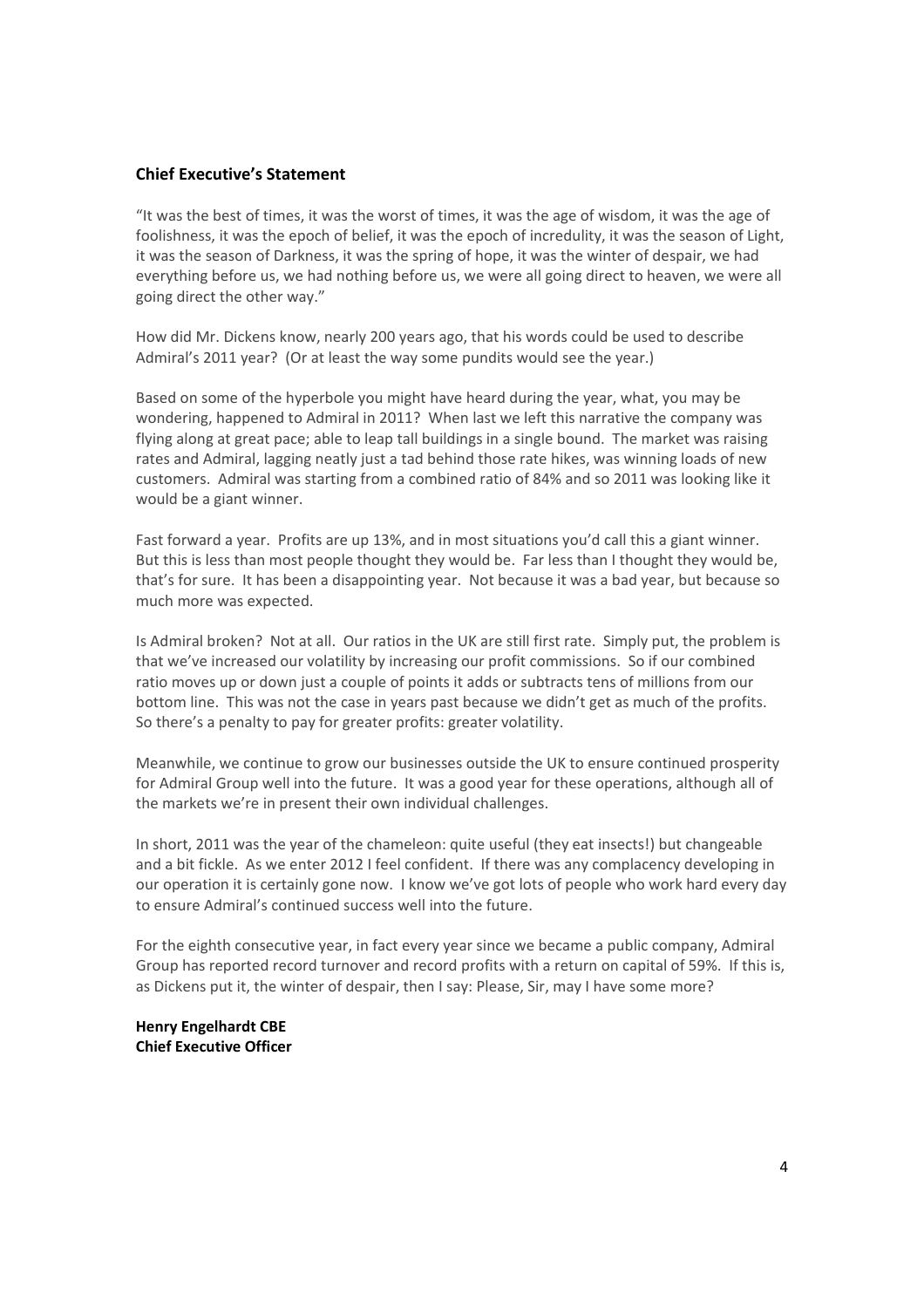## **Business Review Group financial highlights and key performance indicators**

|                                                             | 2009              | 2010      | 2011      |
|-------------------------------------------------------------|-------------------|-----------|-----------|
| Turnover                                                    | £1,077.4m         | £1,584.8m | £2,190.3m |
| Net revenue                                                 | £507.5m           | £640.8m   | £870.3m   |
| Number of customers                                         | 2.08 <sub>m</sub> | 2.75m     | 3.36m     |
| Loss ratio                                                  | 69.0%             | 69.4%     | 78.9%     |
| Expense ratio                                               | 23.1%             | 19.9%     | 16.8%     |
| Combined ratio                                              | 92.1%             | 89.3%     | 95.7%     |
| Profit before tax                                           | £215.8m           | £265.5m   | £299.1m   |
| Earnings per share                                          | 59.0 <sub>p</sub> | 72.3p     | 81.9p     |
| Turnover comprises total premiums written and other revenue |                   |           |           |

Once again in 2011, the Group grew significantly, with turnover increasing by 38% to £2,190.3 million (2010: £1,584.8 million) and the number of customers served around the Group reaching 3.36 million – a rise of 22% (2010: 2.75 million).

Pre‐tax profit increased by 13% to £299.1 million from £265.5 million and earnings per share rose similarly to 81.9 pence (2010: 72.3 pence). Dividends for the 2011 financial year total 75.6 pence (including a 36.5 pence recommended final dividend) – up 11% on the 68.1 pence paid in respect of 2010.

The Group's core UK Car Insurance operation again accounted for 90% of Group turnover and a similar proportion of customers. The business continued to grow market share over the year, closing with 2.97 million vehicles insured. Though it contributed £37.8 million to the total Group profit increase of £33.6 million, a higher combined ratio than in 2010 (resulting predominantly from lower reserve releases) and lower profit commissions meant that the growth in profit was more modest than in recent years, increasing by 14% to £313.6 million from £275.8 million last year.

The Group's International Car Insurance operations insured a total of 306,000 vehicles at year‐ end, an increase of 88% over the end of 2010. Turnover for the businesses rose by 79% to £115.0 million (comparatives here exclude the AdmiralDirekt business in Germany which was sold in January 2011). Good progress continues to be made in all locations, and each grew market share over the year. The combined result from these young businesses was a loss of £9.5 million (up from £8.0 million in 2010).

In UK Price Comparison, Confused.com performed well in a tough environment, generating profit of £16.1 million – marginally down on 2010 (£16.9 million). Market share in the core car insurance product was stable. Sustained investment in developing International Price Comparison grew revenue and quotes significantly, resulting in a loss of £5.6 million (2010: £4.8 million).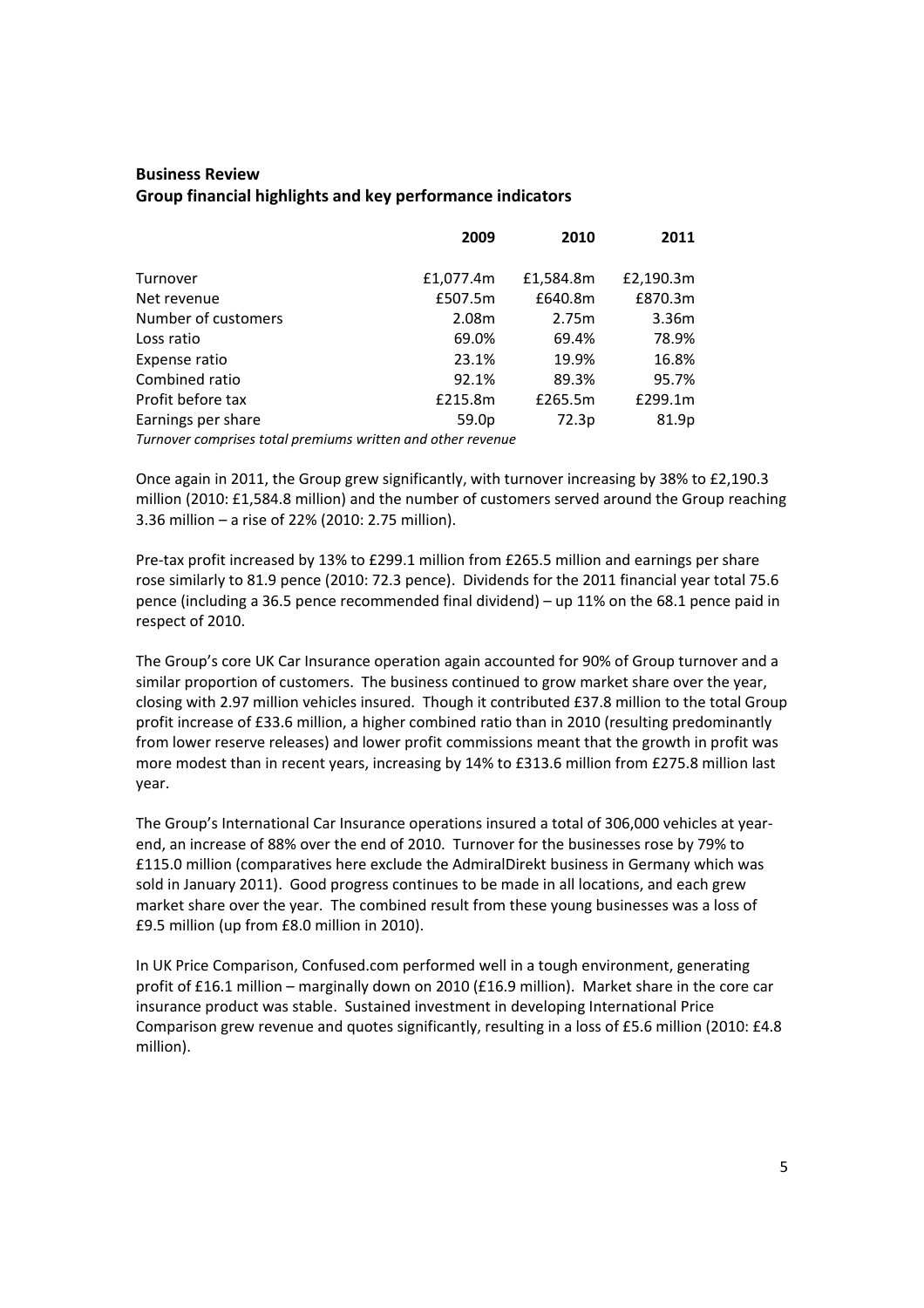Other Group key performance indicators include:

- Group combined ratio at 95.7%, against 89.3% in 2010
- Net revenue up 36% to £870.3 million
- Return on average equity at 59% ‐ in line with 2010

Total dividends paid and proposed for the financial year amount to 75.6 pence per share (£203 million), an increase of 11% on the previous year (68.1 pence; £181 million).

The Group's results are presented in three key segments – UK Car Insurance, International Car Insurance and Price Comparison. Other Group items are summarised in a fourth section.

# **UK Car Insurance Non‐GAAP\*1 format income statement**

| 2009    | 2010    | 2011    |
|---------|---------|---------|
| 939.1   | 1,419.7 | 1,966.0 |
| 804.7   | 1,237.6 | 1,728.8 |
|         |         | 418.6   |
| 7.5     | 8.3     | 10.6    |
| (138.7) | (192.6) | (335.5) |
| (30.3)  | (32.4)  | (46.7)  |
|         |         |         |
| 37.6    | 52.7    | 47.0    |
| 54.2    | 67.0    | 61.8    |
| 106.3   | 142.4   | 181.5   |
| 8.8     | 13.7    | 23.3    |
| 206.9   | 275.8   | 313.6   |
|         | 199.1   | 269.4   |

\*1 GAAP = Generally Accepted Accounting Practice

\*2 Turnover (a non‐GAAP measure) comprises total premiums written and other revenue

\*3 Total premiums written (non‐GAAP) includes premium underwritten by co‐insurers

#### **Key performance indicators**

|                                                                          | 2009   | 2010   | 2011   |
|--------------------------------------------------------------------------|--------|--------|--------|
| Reported loss ratio                                                      | 66.9%  | 68.3%  | 77.3%  |
| Reported expense ratio                                                   | 18.0%  | 15.2%  | 14.0%  |
| Reported combined ratio                                                  | 84.9%  | 83.5%  | 91.3%  |
| Written basis expense ratio                                              | 16.9%  | 14.4%  | 13.2%  |
| Claims reserve releases                                                  | £31.3m | £23.5m | £10.3m |
| Vehicles insured at year-end                                             | 1.86m  | 2.46m  | 2.97m  |
| Ancillary contribution per vehicle<br>Other revenue (including ancillary | £72    | f77    | £76    |
| contribution) per vehicle                                                | f77    | £84    | £84    |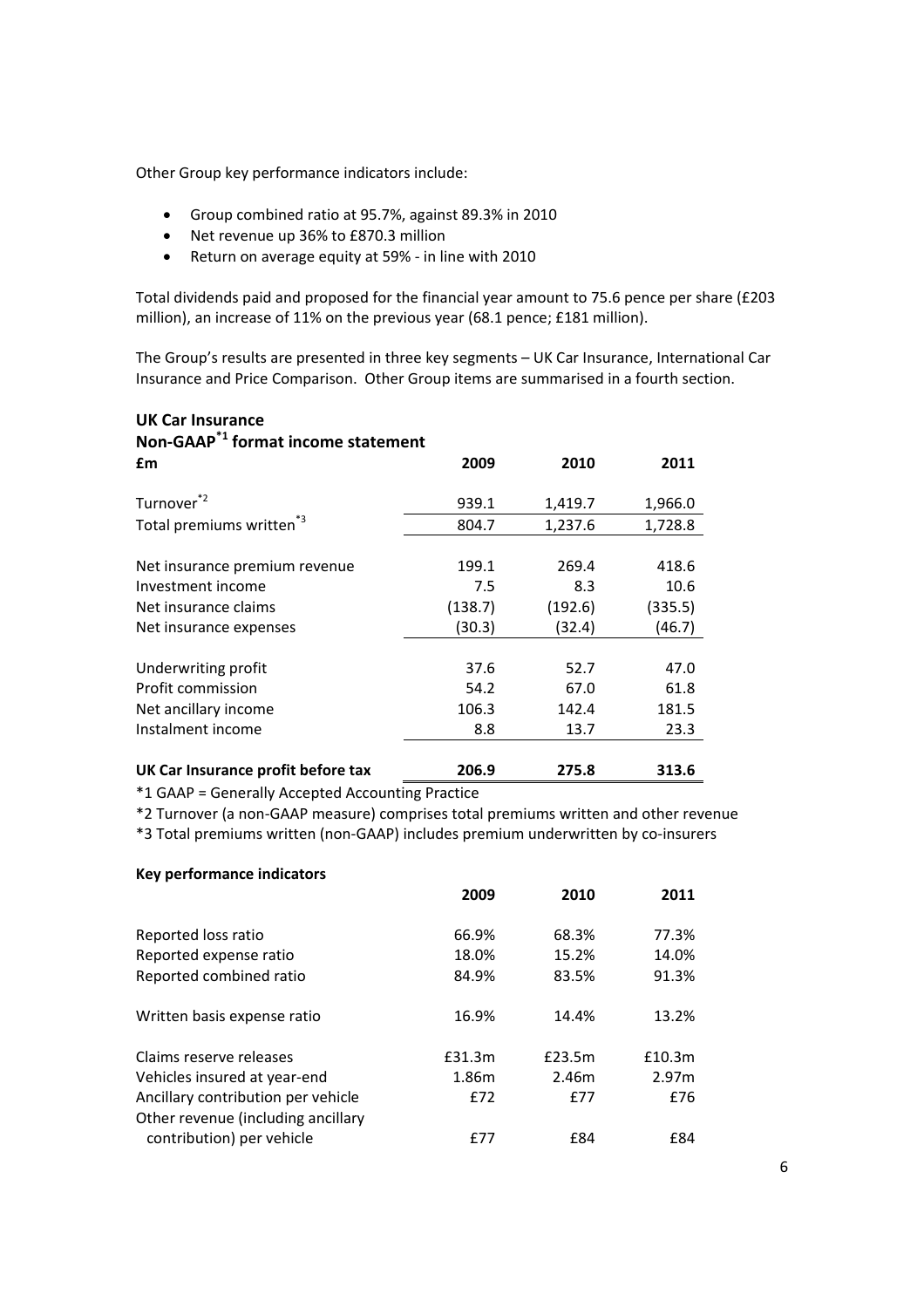#### **UK Car Insurance – Co‐insurance and Reinsurance**

Admiral (in the UK and internationally) makes significant use of proportional risk sharing agreements, where insurers outside the Group underwrite a majority of the risk generated, either though co-insurance or reinsurance contracts. These arrangements include attractive profit commission terms which allow Admiral to retain a significant portion of the profit generated.

The two principal advantages of the arrangements are:

‐ Capital efficiency – The majority of the capital supporting the underwriting is held outside the Group. As Admiral is typically able to retain much of the profit generated via profit commission, the return on Group capital is higher than in an insurance company with a standard business model

‐ Underwriting risk mitigation – The co‐insurer and reinsurers bear their proportional shares of claims expenses and hence provide protection should results worsen substantially

#### **Arrangements for 2011 to 2014**

In early 2012 the Group was pleased to announce extensions to its arrangements such that capacity is fully placed until the end of 2014. The underwriting splits can be summarised as follows:

|                         | 2011    | 2012    | 2013    | 2014                         |
|-------------------------|---------|---------|---------|------------------------------|
|                         |         |         |         |                              |
| Admiral                 | 27.50%  | 25.00%  | 25.00%  | 25.00%                       |
| Great Lakes (Munich Re) | 40.00%  | 40.00%  | 40.00%  | 40.00%                       |
| New Re                  | 11.25%  | 13.25%  | 13.25%  | 13.25%                       |
| Hannover Re             | 8.75%   | 8.75%   | 8.75%   | 8.75%                        |
| Swiss Re                | 7.50%   | 7.50%   | 7.50%   | 9.00%                        |
| Mapfre Re               | 2.50%   | 3.00%   | 3.00%   | 4.00%                        |
| XL Re                   | 2.50%   | 2.50%   | 2.50%   | $\qquad \qquad \blacksquare$ |
| <b>Total</b>            | 100.00% | 100.00% | 100.00% | 100.00%                      |

The proportion underwritten by Great Lakes (a UK subsidiary of Munich Re) is on a co-insurance basis, such that 40% of all motor premium and claims for the 2011 year accrues directly to Great Lakes and does not appear in the Group's income statement. Similarly, Great Lakes reimburses the Group for its proportional share of expenses incurred in acquiring and administering the motor business.

That contract will run until at least the end of 2016, and will see Great Lakes co‐insure 40% of the UK business for the remaining period. Admiral has committed to retain at least 25% of the UK business for the duration, whilst the allocation of the balance is at Admiral's discretion.

All other agreements are quota share reinsurance.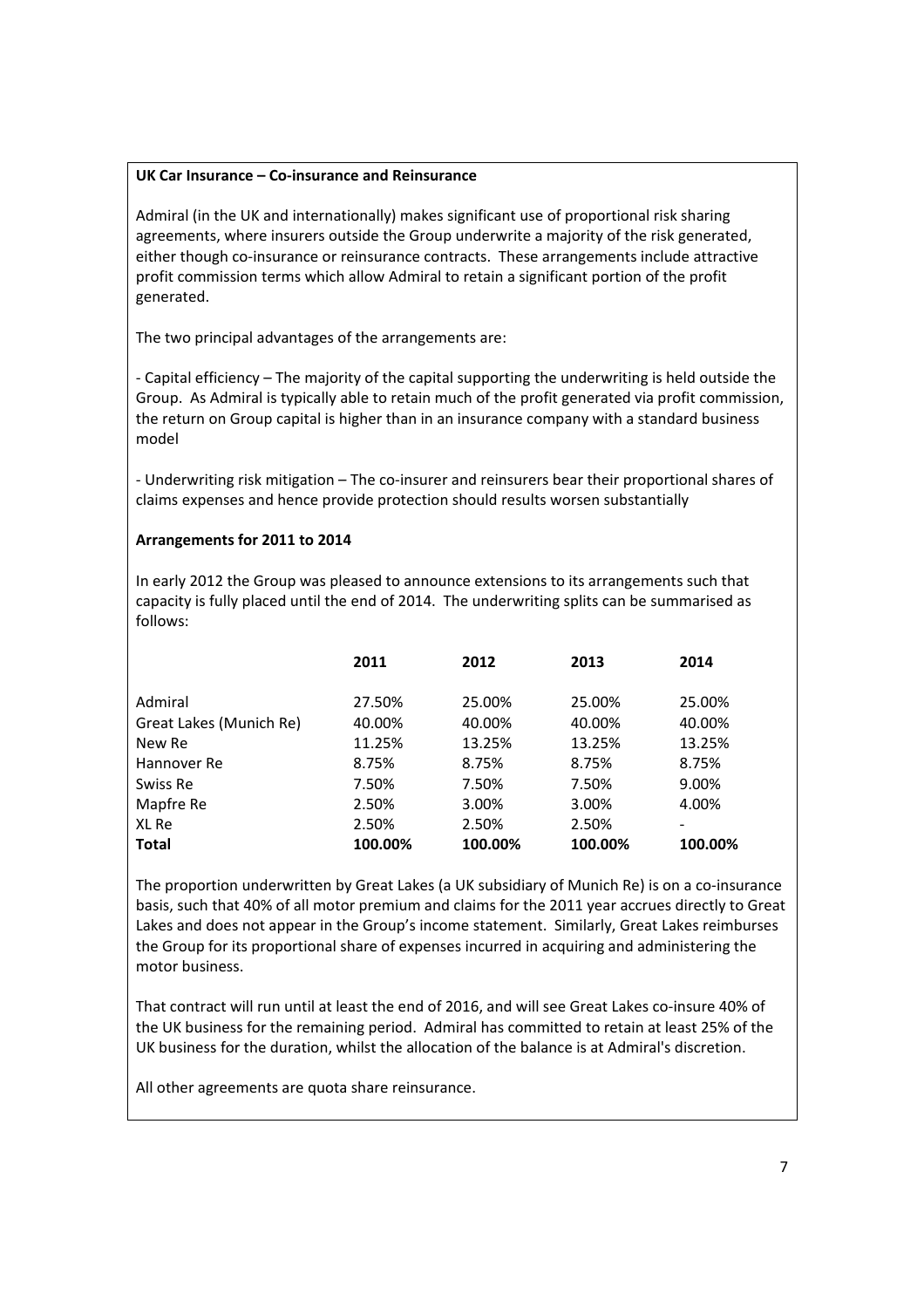The European and US arrangements are explained below in the International Car Insurance section.

#### **UK Car Insurance Financial Performance**

Further commentary on the UK business and market conditions is provided by David Stevens, in his Chief Operating Officer's Review.

In line with expectations, the UK business again grew significantly during 2011, though the rate of growth slowed in the second half of the year. Admiral's price changes over the course of 2011 have run ahead of the market (according to price surveys and internal data) and this contributed to the slow-down in growth in the second half of the year (vehicle count in H2 grew by 5%). Admiral's rates ended 2011 around 15% higher than a year earlier. Average written premium increased by around 12%.

Total premiums written in the UK increased by 40% to £1,728.8 million (2010: £1,237.6 million) whilst the number of vehicles insured at year-end increased 21% to 2.97 million (2010: 2.46 million).

#### **Claims experience in 2011**

The reported loss ratio for 2011 is 77.3%, up from 68.3% in 2010. A significant proportion of the increase relates to a lower level of releases from prior year reserves, which in 2011 only equated to 2.5% of net premium revenue, compared to 8.7% in 2010. The loss ratio excluding the impact of releases was 79.8% in 2011, up from 77.0% in 2010.

The two main factors contributing to the higher loss ratio are:

- Disappointing development in the number of 2009 and 2010 bodily injury claims that emerged as higher value (typically in excess of £100,000) claims than previously anticipated; and
- The proportion of new 2011 claims that were reported and reserved as higher value claims

The above experience was of particular note in quarters two and three of 2011. Experience in the first quarter of the year was in line with prior years, and in quarter four was better than quarter three.

Development during 2011 of underwriting years prior to 2009 was more positive in the second half of the year than in the first and was in line with past patterns.

To better understand and address the above claims experience, management has undertaken various actions including:

- Detailed claims review (including additional independent actuarial analysis and independent expert reviews of higher value claims files)
- Higher relative price increases, slowing the rate of growth in the second half of 2011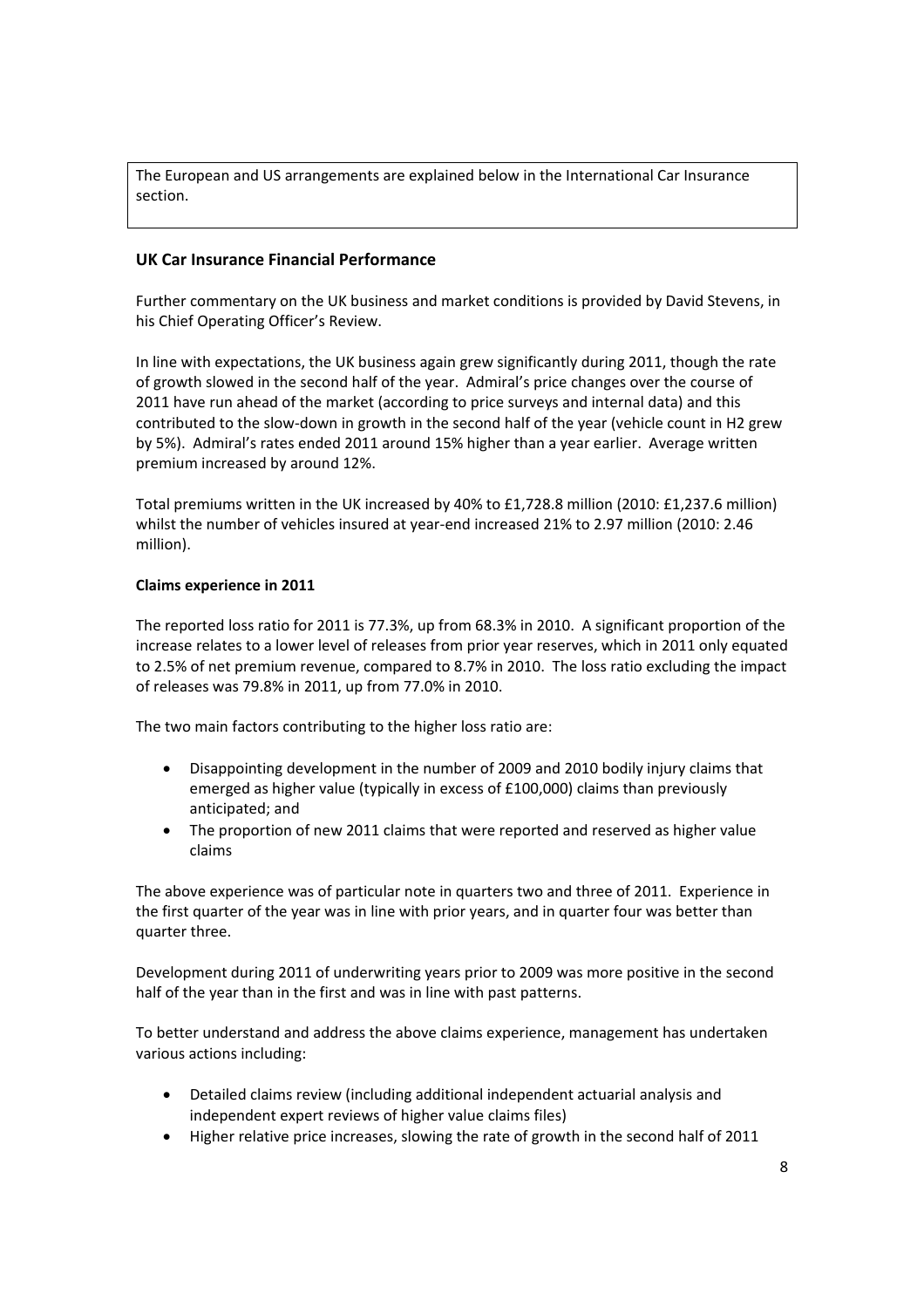- Pricing action to shift the portfolio away from high bodily injury claims frequency segments
- Accelerating initiatives to further improve risk selection

#### **Claims reserving**

There has been no change in Admiral's reserving policy, which is initially to reserve conservatively, above independent and internal projections of ultimate loss ratios. This is designed to create a significant margin held in reserves to allow for unforeseen adverse development in open claims and would typically result in Admiral making above industry average reserve releases.

As profit commission income is recognised in the income statement in line with loss ratios accounted for on our own claims reserves, the reserving policy also results in profit commission income being deferred and released over time.

In determining the quantum of releases from prior years, we seek to maintain a consistent level of prudence in reserves based on actuarial projections of ultimate loss ratios.

The attractiveness of the profit commission arrangements under Admiral's co‐ and reinsurance contracts also results in a level of volatility in the income statement, as, despite only underwriting around one quarter of the risk on its own books, Admiral earns the majority of the profit achieved on the whole book.

The effect of the higher booked loss ratio in 2011 (despite a 55% increase in net premium revenue) was a reduction in the level of profit commission, which fell to £61.8 million (15% of premium) from £67.0 million (25% of premium).

The expense ratio benefited from increased average premiums, and fell to 14.0% from 15.2% in 2010. Admiral's expense ratio continues to run at around half the market average.

As a result of the higher loss ratio, only slightly offset by the improved expense ratio, the combined ratio in 2011 increased to 91.3% from 83.5%. Although the ratio has worsened, the business remains highly profitable and management currently estimate the ultimate combined ratio on the business earned in 2011 will be between 85% and 90%.

Other revenue (including net ancillary contribution and instalment income) increased by 31% to £204.8 million from £156.1 million. This increase is in line with the increase in the average number of vehicles insured over the period. Ancillary contribution per vehicle was £76 in 2011, broadly consistent with 2010. Other revenue (which includes ancillaries and instalment income) per vehicle was £84 in both 2011 and 2010.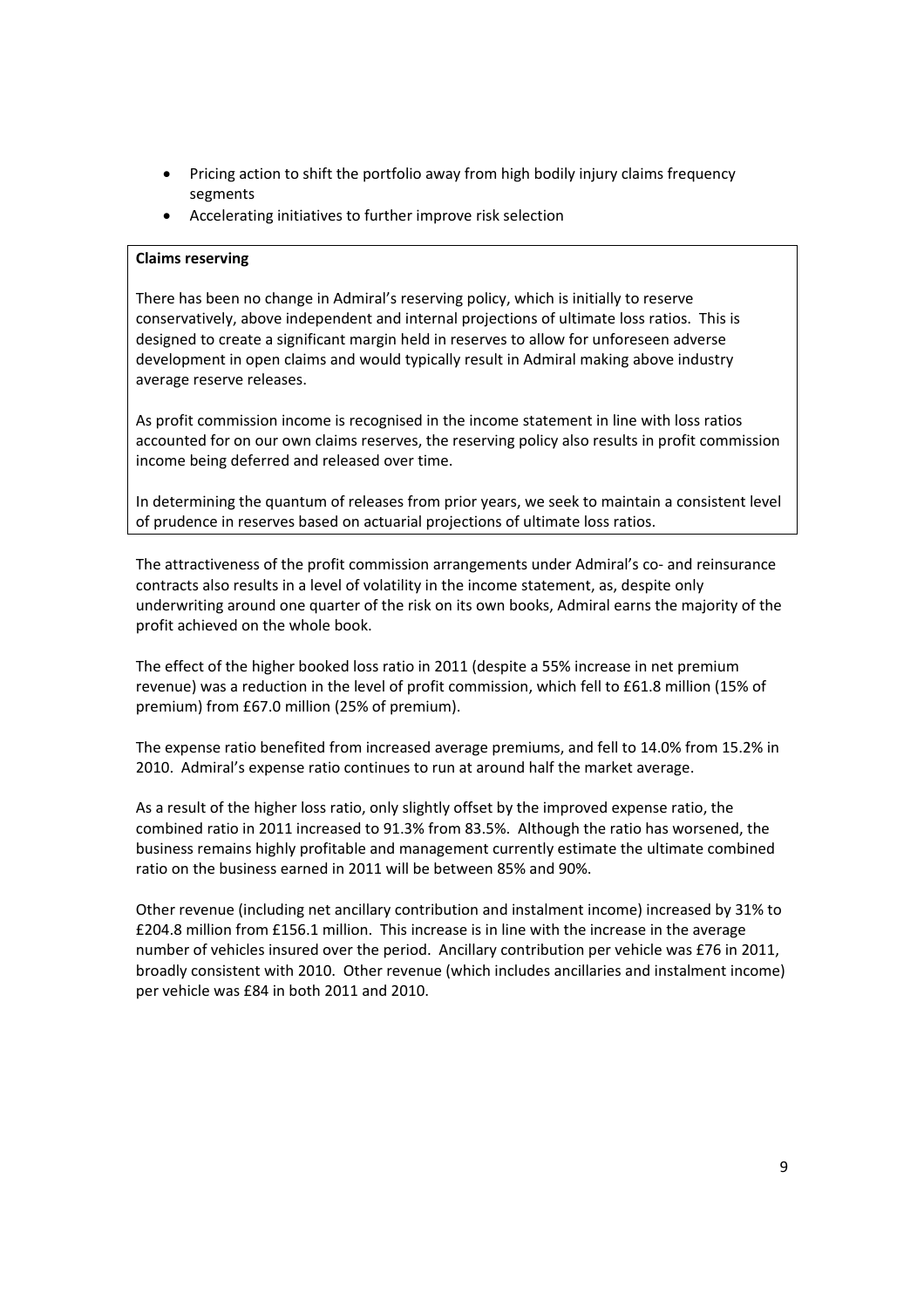| Ancillary income - analysis of contribution: |        |        |        |
|----------------------------------------------|--------|--------|--------|
| £m                                           | 2009   | 2010   | 2011   |
| Ancillary contribution                       | 125.6  | 168.3  | 213.9  |
| Instalment income                            | 8.8    | 13.7   | 23.3   |
|                                              |        |        |        |
| Other revenue                                | 134.4  | 182.0  | 237.2  |
| Internal costs                               | (19.3) | (25.9) | (32.4) |
|                                              |        |        |        |
| Net other revenue                            | 115.1  | 156.1  | 204.8  |
| Ancillary contribution per vehicle           | £72    | £77    | £76    |
| Other revenue per vehicle                    | £77    | £84    | £84    |

Overall, despite the higher combined ratio, pre‐tax profit grew by 14% to £313.6 million (2010: £275.8 million).

#### **UK Car Insurance Review – David Stevens, Chief Operating Officer**

For both ourselves and the market as a whole, 2011 was a year of two halves.

For the market as a whole, the middle of the year marked the point when the dramatic premium inflation that kicked off in late 2009 ground to a halt. Over the 21 months to mid‐2011 market price surveys suggested new business rate increases of almost 50%. These surveys significantly overstate the level of premium increases actually achieved, but it was undoubtedly a period of rapid premium inflation. In contrast, in the following six months the market drifted down by 1% as the shedders slowed their rate of market share decline and the growers, including ourselves, continued to add share.

A combination of benign weather, higher policy excesses, higher petrol prices and lower disposable income led to a fall in claims frequency of over 10% for the market as a whole. This also tempered insurers' appetite for price increases, and helped slow the relentless rise in the cost of bodily injury claims in the UK market.

The rapid increase in premiums put car insurance unusually high on the political agenda during 2011. The legislation following the Jackson recommendations, Jack Straw's private members' bill, scrutiny by the House of Commons Transport Committee and then, towards the end of the year, the OFT exploration of a wide range of issues to do with the car insurance market, all took car insurance from the personal finance sections of the press to the front pages. Hopefully, the result will be some much needed reform of an often dysfunctional system to the benefit of customers and ultimately insurers.

For ourselves 'the game of two halves' was more about the rate of policy growth than the rate of premium increases. In the first half of 2011 our vehicle count grew 15%, in the second half 5% . Our competitiveness on price comparison sites peaked in March and fell month on month thereafter as we deliberately maintained the pace of price increases above and beyond the increases being put through by our competitors.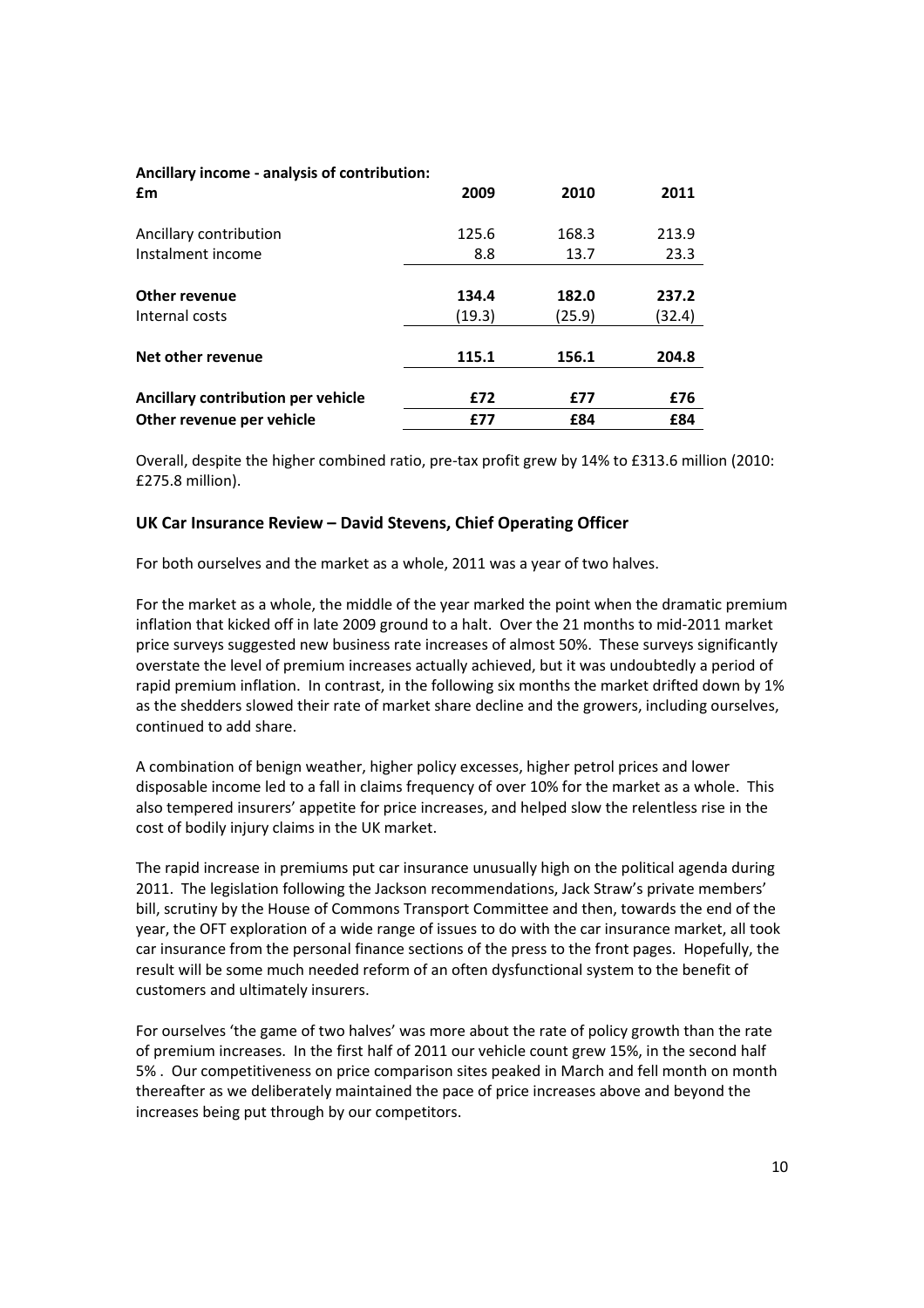Our relatively higher price increases through most of 2011 were, in part, a response to a disappointing bodily injury claims experience in quarters two and three. The main source of the disappointment was in the proportion of 2009 and 2010 claims that were emerging as potentially bigger, costlier claims than anticipated and the proportion of new, 2011 claims that were being identified as potentially big claims, and reserved accordingly. The development of earlier years remained reassuringly stable with small improvements in expected ultimate loss ratios across most years.

Disappointment should perhaps be set in context. The currently anticipated combined ratio for 2011 is in the late eighties, a pretty attractive outcome both absolutely and relative to the combined ratio of the market as a whole. However, given our price increases and our established history of substantial over performance versus market, the outcome, if confirmed by the subsequent development of these claims, would qualify as a 'disappointment'. There remain, however, many opportunities that we have identified to continue to do things better, and avoid some of the issues we encountered in 2011, notably in terms of risk selection. After the rapid growth in 2010 and 2011, our focus in 2012 will be very much on realising these opportunities.

## **International Car Insurance Non‐GAAP format income statement\*1**

| £m                                                      | 2009    | 2010    | 2011    |
|---------------------------------------------------------|---------|---------|---------|
| Turnover                                                | 47.2    | 77.6    | 122.2   |
| Total premiums written                                  | 43.0    | 71.0    | 112.5   |
|                                                         |         |         |         |
| Net insurance premium revenue                           | 12.8    | 18.7    | 27.2    |
| Investment income                                       | 0.2     | 0.1     | 0.2     |
| Net insurance claims                                    | (13.0)  | (15.9)  | (28.3)  |
| Net insurance expenses                                  | (13.0)  | (16.5)  | (16.2)  |
| <b>Underwriting result</b>                              | (13.0)  | (13.6)  | (17.1)  |
| Net ancillary income                                    | 3.3     | 5.3     | 8.0     |
| Other revenue and charges                               | 0.2     | 0.3     | (0.4)   |
| <b>International Car Insurance result</b>               | (9.5)   | (8.0)   | (9.5)   |
| Note - Pre-launch costs excluded                        |         |         |         |
| Key Performance Indicators <sup>*1</sup>                |         |         |         |
| £m                                                      | 2009    | 2010    | 2011    |
| Reported loss ratio                                     | 102%    | 85%     | 104%    |
| Reported expense ratio                                  | 102%    | 88%     | 60%     |
| <b>Reported combined ratio</b>                          | 204%    | 173%    | 164%    |
| Vehicles insured                                        | 121,000 | 195,000 | 306,000 |
| Ancillary contribution per vehicle                      | £32     | £33     | £31     |
| Other revenue per vehicle                               | £35     | £34     | £32     |
| *1 Figures include AdmiralDirekt (sold in January 2011) |         |         |         |
|                                                         |         |         |         |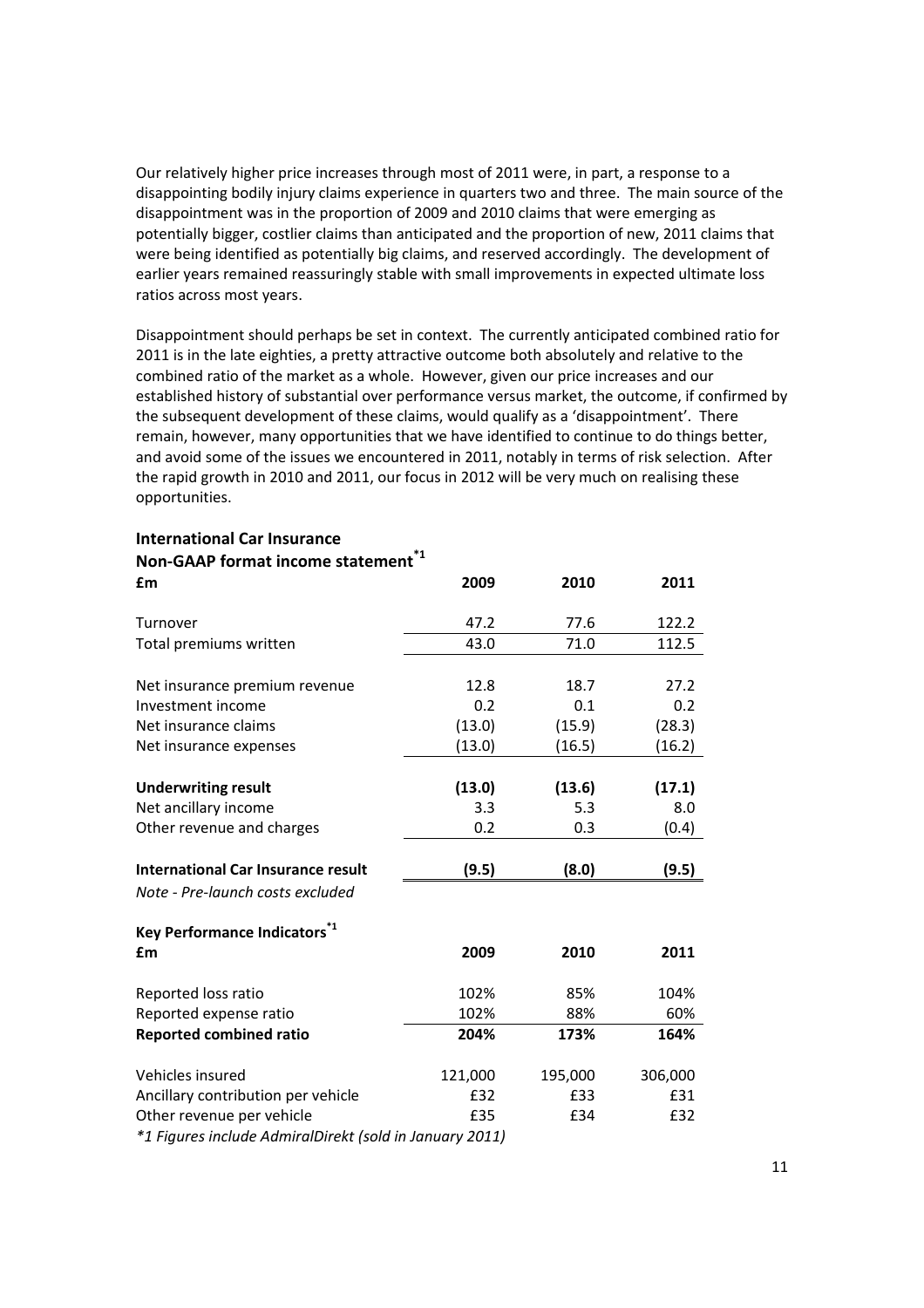#### **International Car Insurance Co‐insurance and Reinsurance**

Significant use of reinsurance is also a feature of the Group's insurance operations outside the UK.

In Spain and Italy, Admiral retains 35% of the risks, with the remaining 65% underwritten by Munich Re. In France, Admiral retains 30%, with 70% reinsured among three reinsurers.

Following the sale of AdmiralDirekt in early 2011, all premiums written and earned in 2011 in Germany are 100% reinsured to the acquirer. The only risk retained by the Group relates to the development of open claims on accidents prior to 1 January 2011. The total exposure is insignificant.

In the USA, the Group retains one third of the underwriting, with the remainder shared between two reinsurers. Both bear their proportional share of expenses and underwriting, subject to certain caps on the reinsurers' total exposures.

All contracts have profit commission terms that allow Admiral to receive a proportion of the profit earned on the underwriting once the business reaches cumulative profitability.

The contracts in place for Italy, France and the USA include proportional sharing of ancillary profits.

#### **International Car Insurance Financial Performance**

The Group operates four car insurers outside the UK – Admiral Seguros (Spain), ConTe (Italy), Elephant Auto (USA) and L'olivier Assurances (France).

The combined businesses continued to develop and increase market share during 2011, ending the year with a combined total of over 300,000 vehicles insured. This represents an increase of over 140,000 (around 90%) on the end of 2010 (AdmiralDirekt figures excluded).

Combined turnover reached £115.0 million (2010: £77.6 million, again excluding AdmiralDirekt) and in aggregate, the combined ratio improved to 164% from 173%.

The overall underwriting loss of £17.1 million (2010: £13.6 million) was mitigated by net other revenue of £7.6 million (£5.6 million) to give an overall loss of £9.5 million, up from £8.0 million in 2010.

Each market the Group operates in provides different challenges, but the Group is satisfied with the progress made in each business during 2011.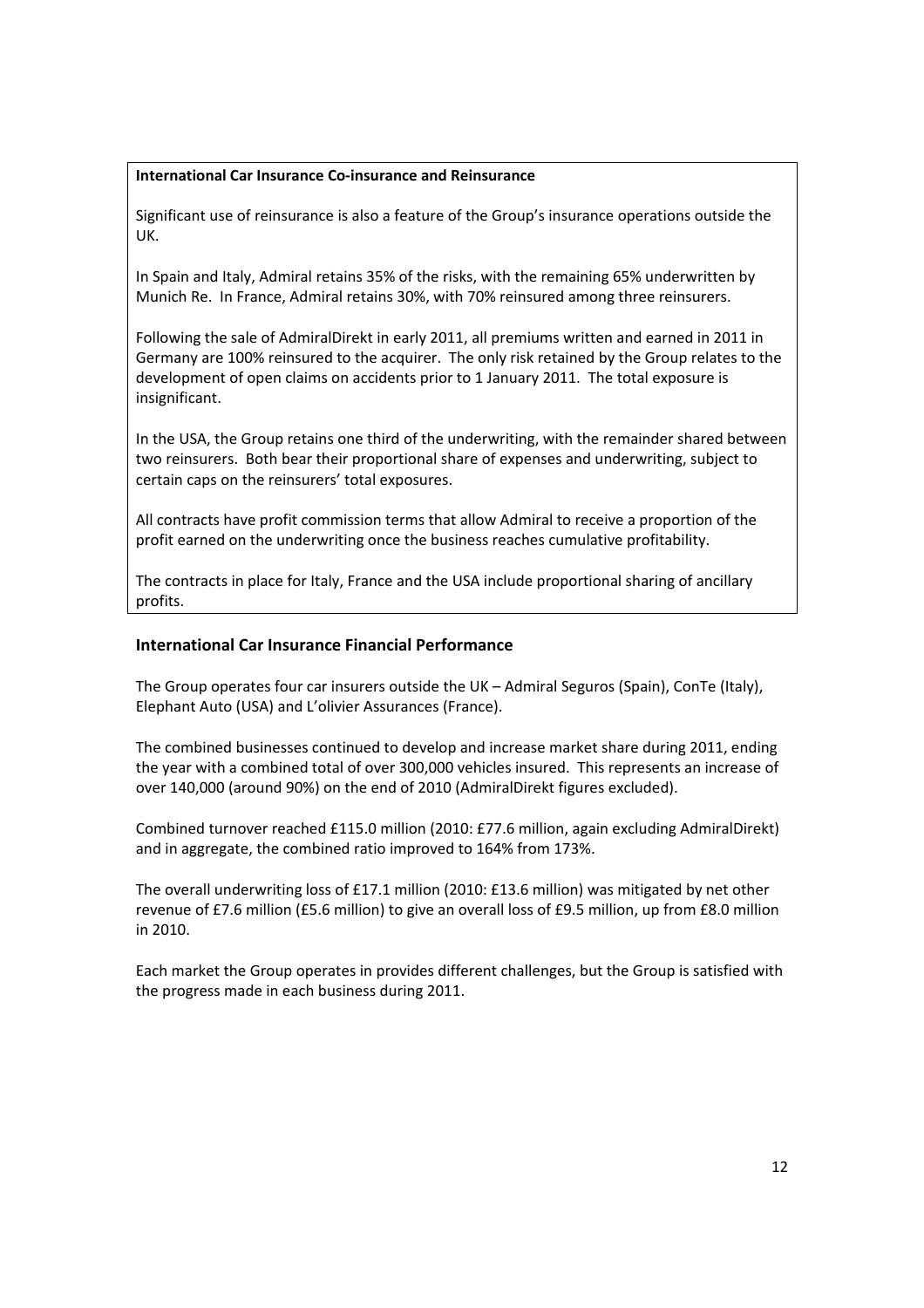| <b>Price Comparison</b>                 |        |        |        |
|-----------------------------------------|--------|--------|--------|
| <b>Non-GAAP format income statement</b> |        |        |        |
| £m                                      | 2009   | 2010   | 2011   |
| Revenue:                                |        |        |        |
| Motor                                   | 62.2   | 59.6   | 72.2   |
| Other                                   | 18.3   | 16.1   | 18.2   |
| Total                                   | 80.5   | 75.7   | 90.4   |
| Operating expenses                      | (55.6) | (63.6) | (79.9) |
| <b>Operating profit</b>                 | 24.9   | 12.1   | 10.5   |
|                                         |        |        |        |
| Confused.com profit                     | 25.7   | 16.9   | 16.1   |
| International Price Comparison result   | (0.8)  | (4.8)  | (5.6)  |
|                                         | 24.9   | 12.1   | 10.5   |

#### **UK Price Comparison – Confused.com**

2011 was a much more stable year for Confused than 2010, with a broadly flat profit of £16.1 million on the prior year (2010: £16.9 million). This was a strong achievement in a market that has become yet more competitive, with ever higher amounts spent on media by the main competitors.

Revenue grew by around 8% to £77.6 million (2010: £71.8 million), though the competitive market required greater media investment and resulted in a fall in operating margin to 21% (24% in 2010).

Market share in car insurance comparison ended the year broadly in line with the end of 2010.

Revenue from other products contributed around 22% of revenue – in line with 2010.

#### **International Price Comparison**

The Group operates three price comparison businesses outside the UK – in Spain (Rastreator.com), France (LeLynx.fr) and Italy (Chiarezza.it).

The combined operations grew strongly in 2011, delivering revenue of £12.8 million, a substantial increase on 2010 (£3.9 million). Momentum built through the year, with £7.8 million of the full year total generated in the second half of the year.

Total quotes provided across all products also rose substantially, to 3.8 million in 2011 from 1.7 million last year.

The three businesses made a combined loss of £5.6 million, up from £4.8 million in 2010.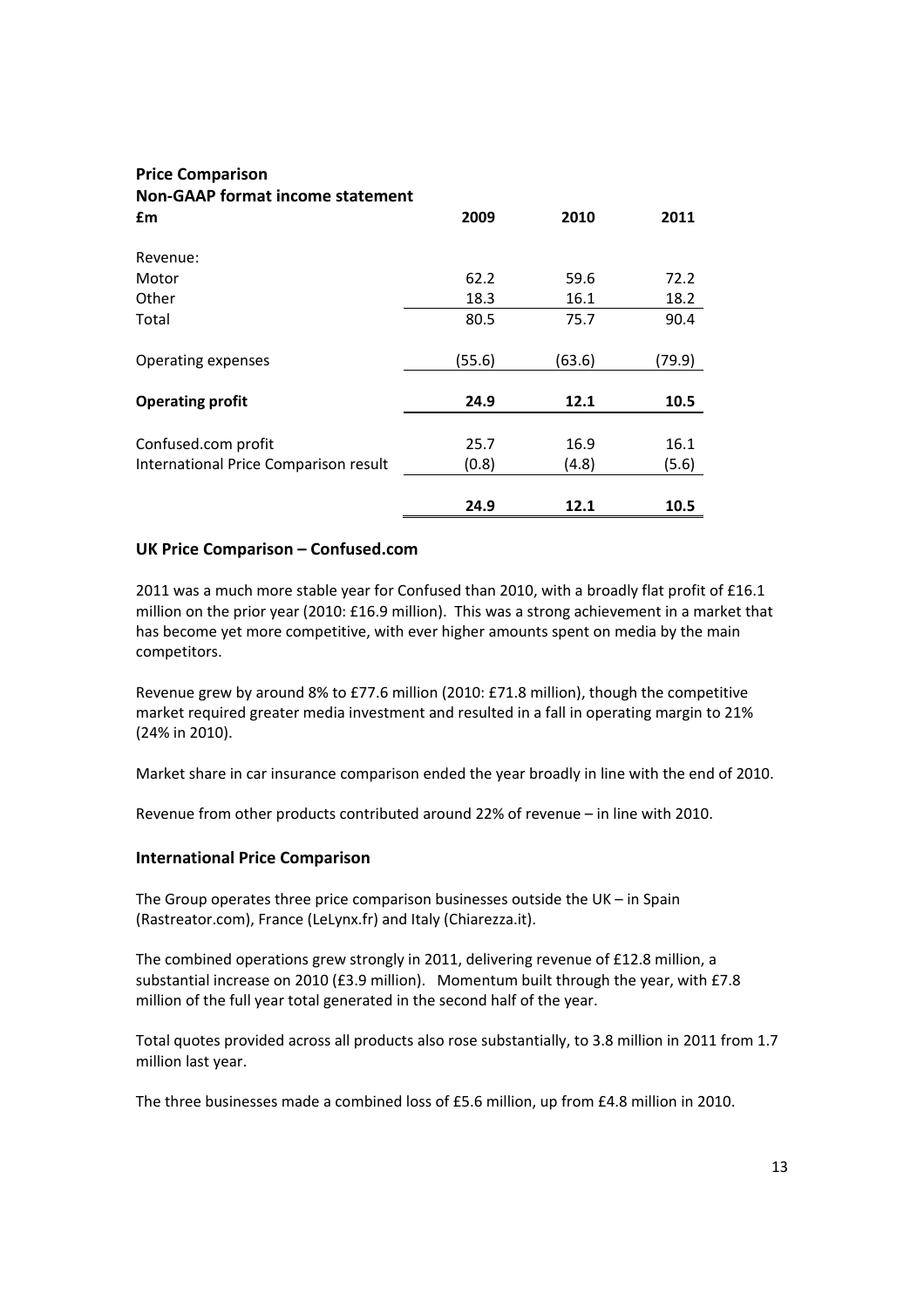## **Other Group Items**

| £m                         | 2009  | 2010   | 2011   |
|----------------------------|-------|--------|--------|
| Gladiator operating profit | 2.4   | 2.7    | 2.8    |
| Group net interest income  | 1.1   | 1.1    | 2.9    |
| Share scheme charges       | (9.2) | (15.0) | (18.6) |
| <b>Expansion costs</b>     | (2.0) | (1.1)  | (0.8)  |
| Other central overhead     | (1.7) | (2.1)  | (1.8)  |

#### **Gladiator**

Gladiator is a commercial vehicle insurance broker offering van insurance and associated products, typically to small businesses. Distribution is via telephone and internet (including price comparison websites).

| Non-GAAP income statement and key performance indicators |        |        |        |  |  |  |
|----------------------------------------------------------|--------|--------|--------|--|--|--|
| £m                                                       | 2009   | 2010   | 2011   |  |  |  |
| Revenue                                                  | 10.6   | 11.8   | 11.7   |  |  |  |
| Expenses                                                 | (8.2)  | (9.1)  | (8.9)  |  |  |  |
|                                                          |        |        |        |  |  |  |
| <b>Operating profit</b>                                  | 2.4    | 2.7    | 2.8    |  |  |  |
|                                                          |        |        |        |  |  |  |
| Operating margin                                         | 23%    | 23%    | 24%    |  |  |  |
| Customer numbers                                         | 93,400 | 94,500 | 87,900 |  |  |  |

Gladiator faced a challenging market in 2011 with significant price competition. Revenue was lower than in 2010 as a result of lower sales resulting from the increased competition.

Expenses were also lower than in 2010, and consequently operating profit increased modestly to £2.8 million from £2.7 million, whilst the operating margin percentage also moved up slightly to 24% from 23%.

#### **Share scheme charges**

The charge in the income statement increased to £18.6 million from £15.0 million for two key reasons:

- Higher share price at award: The weighted average share price for shares awarded in 2011 was £15.60 compared to £13.40 in 2010 (+16%)
- Higher number of shares awarded: In 2011, a total of 2.6 million shares were awarded under the Group's schemes – 10% higher than in 2010 (2.4 million), reflecting growth in Group headcount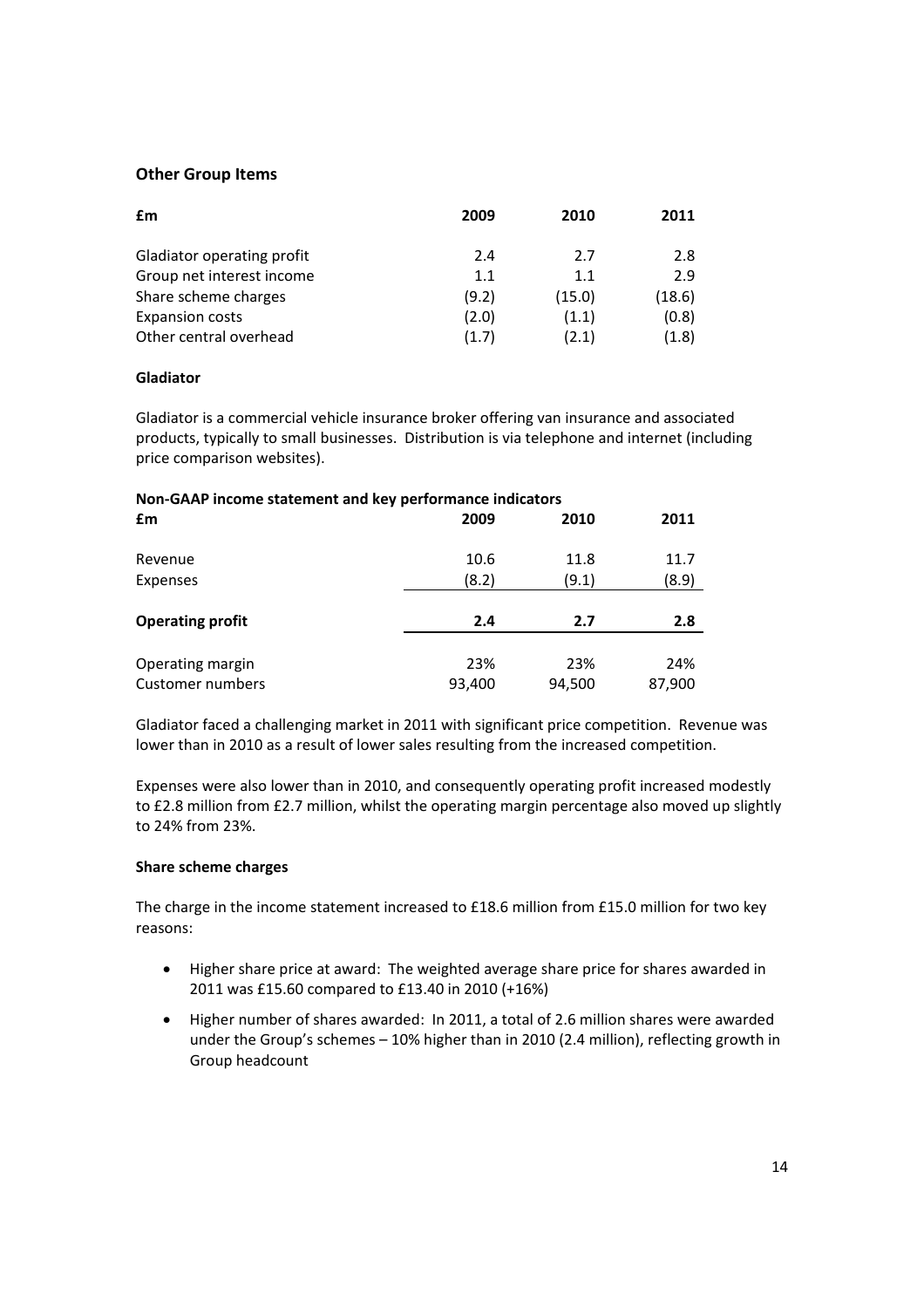## **Investments and Cash Investment Strategy**

There was no change in investment strategy, and the Group's funds continue to be held either in money market funds, term deposits or as cash at bank. The Group's Investment Committee continues to perform regular reviews of the strategy to ensure it remains appropriate.

The key focus of the Group's investment strategy is capital preservation, with an additional priority being a focus on low volatility of investment return.

#### **Cash and investments analysis**

|                         | 31 December 2011 |               |            |       |         |
|-------------------------|------------------|---------------|------------|-------|---------|
|                         |                  | International |            |       |         |
|                         | UK Car           | Car           | Price      |       |         |
|                         | Insurance        | Insurance     | Comparison | Other | Total   |
|                         | Em               | £m            | Em         | Em    | Em      |
| Money market funds      | 761.1            | 66.0          |            | 35.0  | 862.1   |
| Long-term cash deposits | 290.7            | 6.3           |            | -     | 297.0   |
| Cash                    | 117.8            | 38.9          | 8.8        | 59.1  | 224.6   |
| <b>Total</b>            | 1,169.6          | 111.2         | 8.8        | 94.1  | 1,383.7 |

|                         | 31 December 2010 |               |                 |                |       |
|-------------------------|------------------|---------------|-----------------|----------------|-------|
|                         |                  | International |                 |                |       |
|                         | UK Car           | Car           | Price           |                |       |
|                         | Insurance        | Insurance     | Comparison      | Other          | Total |
|                         | Em               | Em            | £m              | $\mathbf{f}$ m | Em    |
| Money market funds      | 333.8            | 29.8          |                 |                | 363.6 |
| Long-term cash deposits | 283.0            | 6.6           | $\qquad \qquad$ | 10.0           | 299.6 |
| Cash                    | 90.6             | 40.3          | 11.2            | 104.6          | 246.7 |
|                         |                  |               |                 |                |       |
| <b>Total</b>            | 707.4            | 76.7          | 11.2            | 114.6          | 909.9 |

The main change in the allocation of funds between the two main investment types (money market funds and term deposits) was an increase in the proportion allocated to money market funds (to 62% of total cash plus investments, from 40%). This was in order to reduce relative exposure to deposit counterparties. All investment objectives continue to be met. The Group's holding of non‐UK sovereign debt is insignificant.

Average balances held during 2011 continued to grow substantially, in line with the growth of the business in the UK and internationally. Total investment and interest income rose to £13.7 million from £9.5 million in 2010. With little or no change in benchmark or market interest rates, the average rate of return on invested sterling funds (composing the large majority of total balances) was just over 1% in 2011 (up marginally on 2010).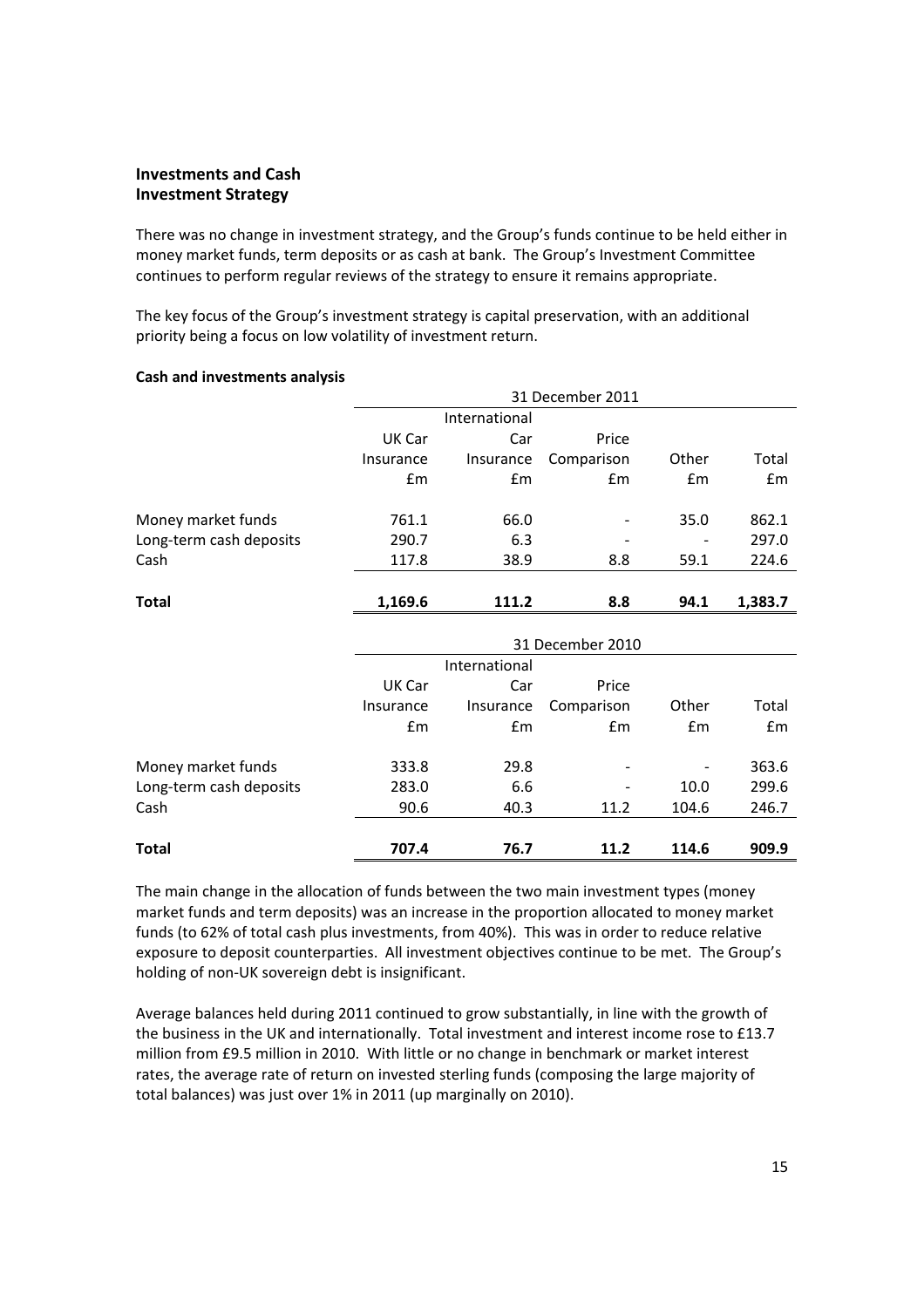The Group continues to generate substantial amounts of cash, and the 'capital‐light' business model enables the distribution of the majority of post-tax profits.

| £m                                                   | 2009    | 2010    | 2011    |
|------------------------------------------------------|---------|---------|---------|
| Operating cash flow, before transfers to investments | 286.4   | 522.0   | 779.1   |
| Transfers to financial investments                   | (10.5)  | (240.8) | (493.9) |
|                                                      |         |         |         |
| Operating cash flow                                  | 275.9   | 281.2   | 285.2   |
| Tax and interest payments                            | (49.1)  | (69.5)  | (95.3)  |
| Investing cash flows                                 | (11.8)  | (11.1)  | (12.9)  |
| Financing cash flows (largely dividends)             | (142.2) | (164.9) | (198.1) |
| Foreign currency translation impact                  | (5.3)   | (0.8)   | (1.0)   |
|                                                      |         |         |         |
| Net cash movement                                    | 67.5    | 34.9    | (22.1)  |
|                                                      |         |         |         |
| Net increase in cash and financial investments       | 77.8    | 276.9   | 473.8   |

The main items contributing to the significant operating cash inflow are as follows:

| 2009  | 2010  | 2011  |
|-------|-------|-------|
| 156.9 | 193.6 | 221.3 |
| 51.1  | 129.7 | 244.3 |
| (4.6) | 101.4 | 203.7 |
| 24.1  | 25.4  | 32.0  |
| 58.9  | 71.9  | 77.8  |
| 286.4 | 522.0 | 779.1 |
|       |       |       |

The key features to note are:

- Total cash plus investments increased by £474 million (52%), largely driven by significant growth in the UK Car Insurance business. A higher portion of the cash inflow was transferred into investments, resulting in a small decrease in the amount of cash held at 31 December 2011
- Operating cashflow, before transfers into investments, was £779 million (an increase of 49%) – consistent with the increase noted above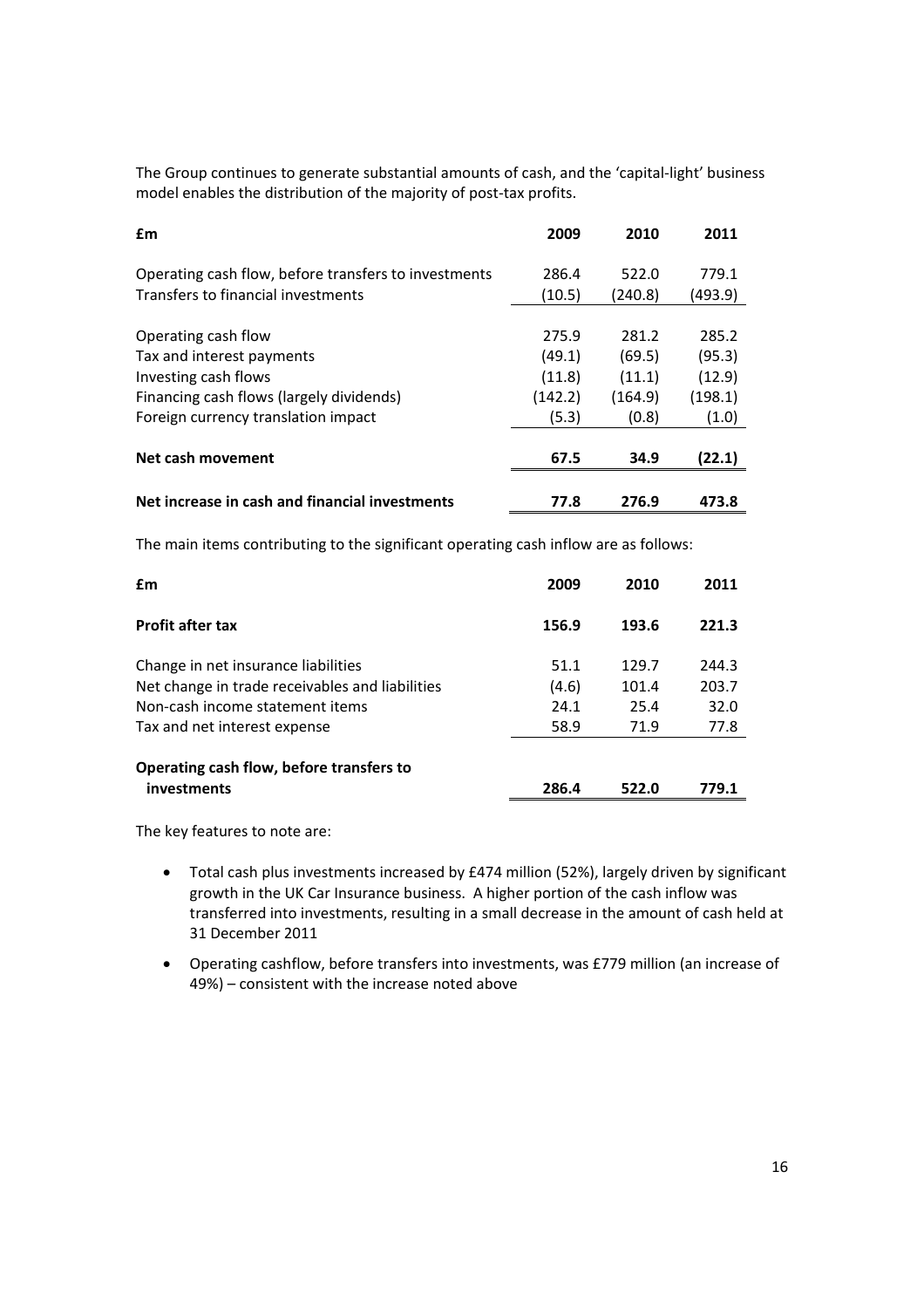## **Other financial items**

#### **Taxation**

The taxation charge reported in the income statement is £77.8 million (2010: £71.9 million), which equates to 26.0% (2010: 27.1%) of profit before tax. The lower effective rate of taxation results from the lower average rate of UK corporation tax in 2011.

#### **Earnings per share**

Basic earnings per share rose by 13% to 81.9 pence from 72.3 pence. The change is in line with pre‐ and post‐tax profit growth.

#### **Dividends**

The Directors have proposed a final dividend for the financial year of 36.5 pence per share. Total dividends for the year amount to 75.6 pence per share, 11% higher than the 68.1 pence distributed in respect of 2010.

The final dividend is made up of a 17.4 pence normal element based on the stated dividend policy of distributing 45% of post tax profits, and a further special element of 19.1 pence. The special dividend is calculated with reference to distributable reserves after considering capital that is required to be held a) for regulatory purposes; b) to fund expansion activities; and c) as a further prudent buffer against unforeseen events.

The payment date is 1 June 2012, ex-dividend date 2 May and record date 4 May.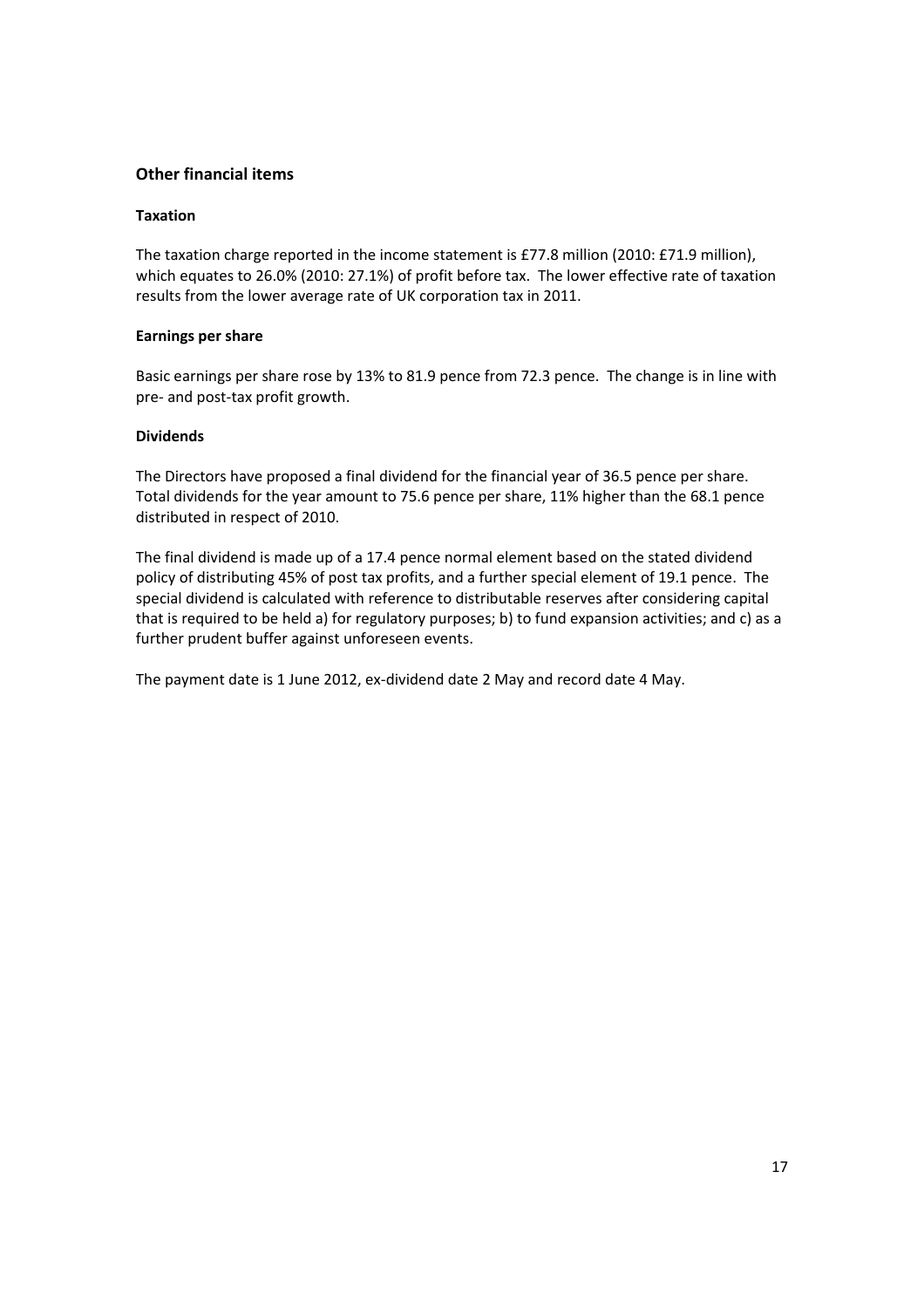## **Consolidated income statement**

|                                                                              |       | Year ended: |             |
|------------------------------------------------------------------------------|-------|-------------|-------------|
|                                                                              |       | 31 December | 31 December |
|                                                                              |       | 2011        | 2010        |
|                                                                              | Note: | £m          | £m          |
| Insurance premium revenue                                                    |       | 959.7       | 574.6       |
| Insurance premium ceded to reinsurers                                        |       | (513.9)     | (286.5)     |
| Net insurance premium revenue                                                | 5     | 445.8       | 288.1       |
| Other revenue                                                                | 6     | 349.0       | 276.2       |
| Profit commission                                                            | 7     | 61.8        | 67.0        |
| Investment and interest income                                               | 8     | 13.7        | 9.5         |
| Net revenue                                                                  |       | 870.3       | 640.8       |
| Insurance claims and claims handling expenses                                |       | (785.9)     | (416.7)     |
| Insurance claims and claims handling expenses<br>recoverable from reinsurers |       | 422.1       | 208.2       |
| Net insurance claims                                                         |       | (363.8)     | (208.5)     |
| Operating expenses                                                           | 9,10  | (188.8)     | (151.8)     |
| Share scheme charges                                                         | 9, 24 | (18.6)      | (15.0)      |
| <b>Total expenses</b>                                                        |       | (571.2)     | (375.3)     |
| <b>Profit before tax</b>                                                     |       | 299.1       | 265.5       |
| Taxation expense                                                             | 12    | (77.8)      | (71.9)      |
| Profit after tax                                                             |       | 221.3       | 193.6       |
| Profit after tax attributable to:                                            |       |             |             |
| Equity holders of the parent                                                 |       | 221.2       | 193.8       |
| Non-controlling interests                                                    |       | 0.1         | (0.2)       |
|                                                                              |       | 221.3       | 193.6       |
| <b>Earnings per share:</b>                                                   |       |             |             |
| <b>Basic</b>                                                                 | 14    | 81.9p       | 72.3p       |
| Diluted                                                                      | 14    | 81.7p       | 72.2p       |
|                                                                              |       |             |             |
| Dividends declared and paid (total)                                          | 13    | 198.8       | 164.7       |
| Dividends declared and paid (per share)                                      | 13    | 74.6p       | 62.4p       |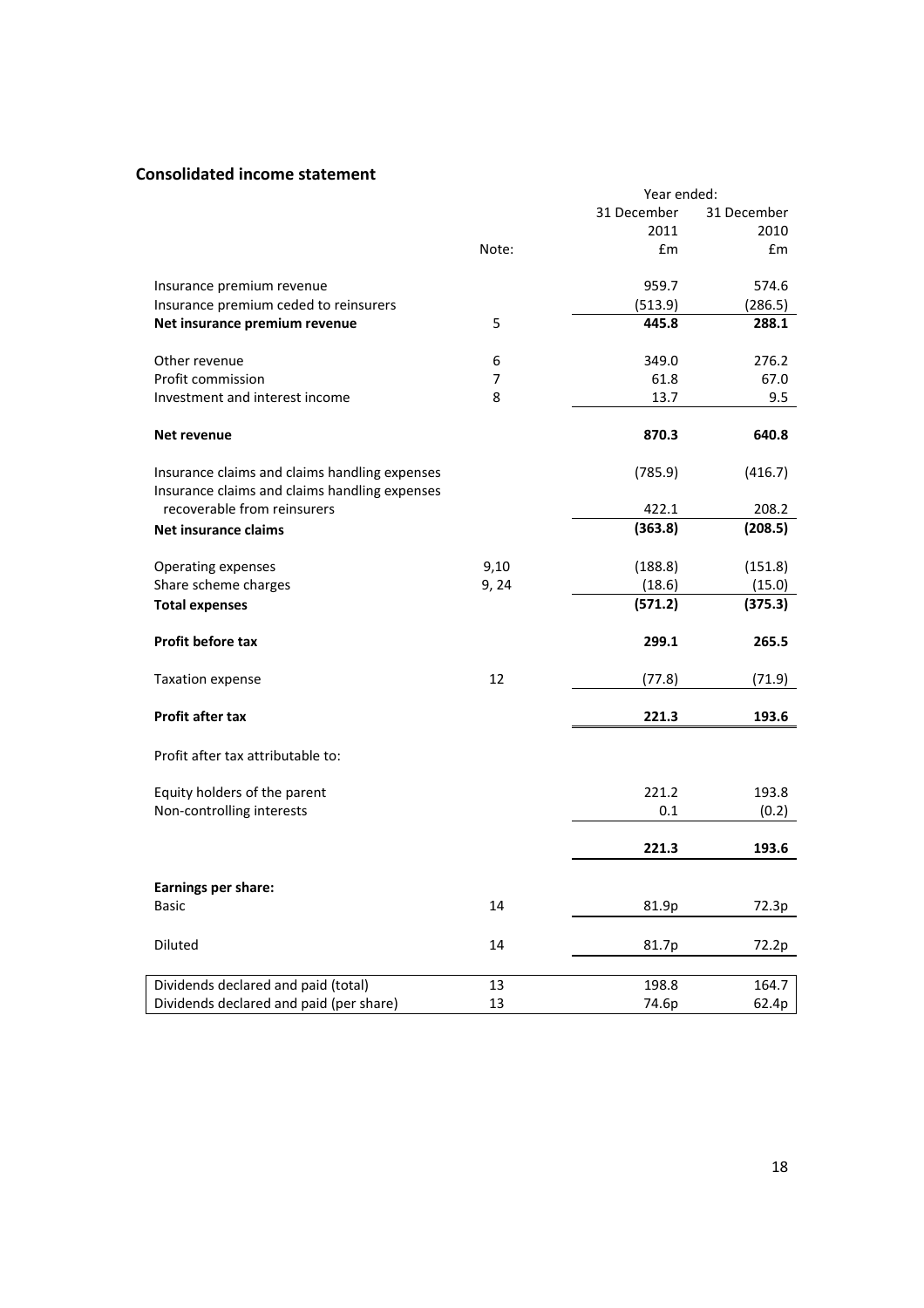## **Consolidated statement of comprehensive income**

| consolidated statement of comprehensive income                |             |             |  |
|---------------------------------------------------------------|-------------|-------------|--|
|                                                               | Year ended: |             |  |
|                                                               | 31 December | 31 December |  |
|                                                               | 2011        | 2010        |  |
|                                                               | £m          | £m          |  |
| Profit for the period                                         | 221.3       | 193.6       |  |
| Other comprehensive income                                    |             |             |  |
| Exchange differences on translation                           |             |             |  |
| of foreign operations                                         | (1.0)       | (0.8)       |  |
| Other comprehensive income for the                            |             |             |  |
| period, net of income tax                                     | (1.0)       | (0.8)       |  |
| <b>Total comprehensive income</b>                             |             |             |  |
| for the period                                                | 220.3       | 192.8       |  |
| Total comprehensive income for the<br>period attributable to: |             |             |  |
| Equity holders of the parent                                  | 220.2       | 193.0       |  |
| Non-controlling interests                                     | 0.1         | (0.2)       |  |
|                                                               |             |             |  |
|                                                               | 220.3       | 192.8       |  |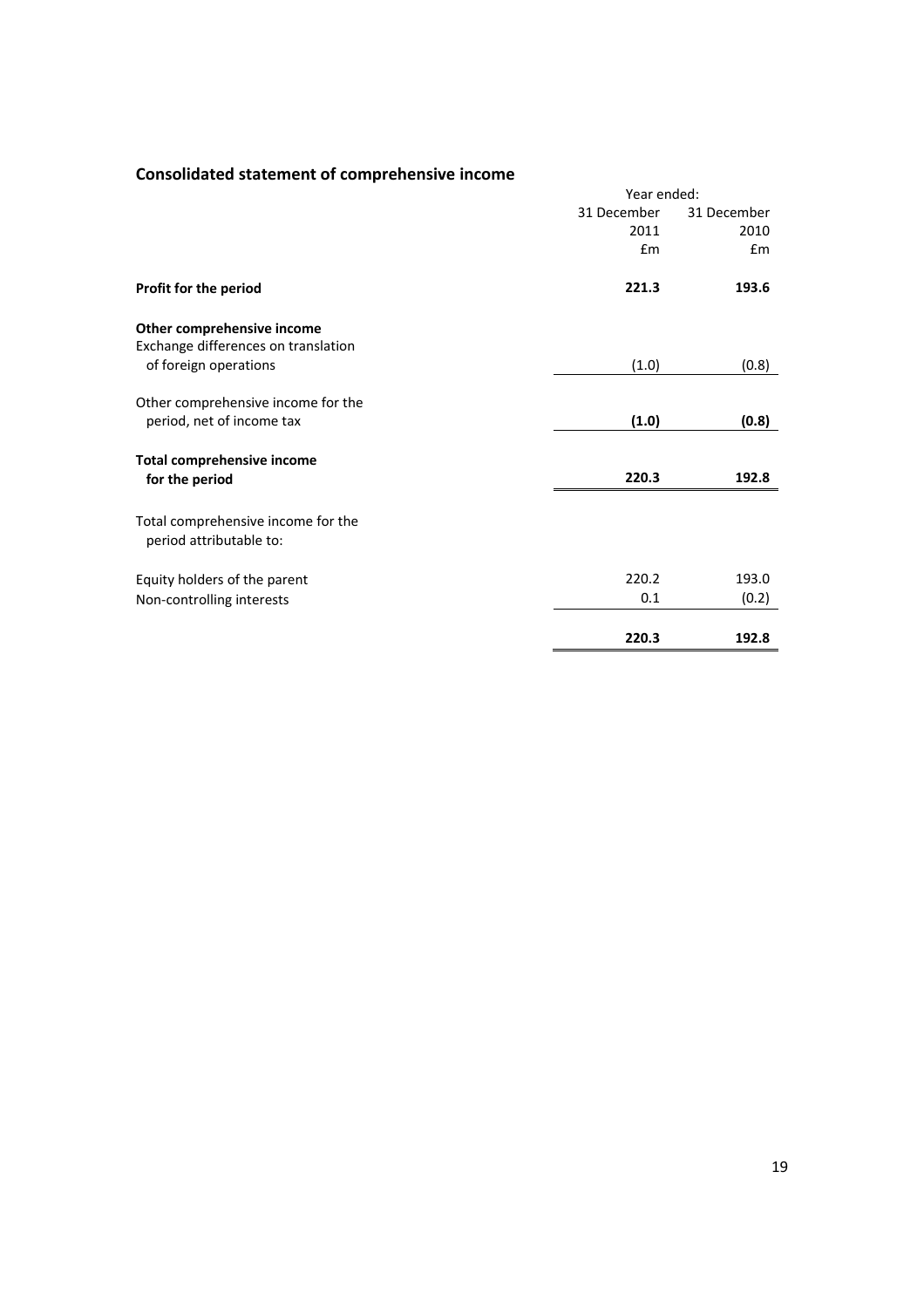## **Consolidated statement of financial position**

|                                                |        |             | As at:      |
|------------------------------------------------|--------|-------------|-------------|
|                                                |        | 31 December | 31 December |
|                                                |        | 2011        | 2010        |
|                                                | Note:  | £m          | £m          |
| <b>ASSETS</b>                                  |        |             |             |
| Property and equipment                         | 15     | 17.6        | 13.6        |
| Intangible assets                              | 16     | 87.5        | 82.9        |
| Deferred income tax                            | 23     | 10.3        | 12.4        |
| Reinsurance assets                             | 18     | 639.8       | 357.0       |
| Trade and other receivables                    | 17, 19 | 52.1        | 47.9        |
| <b>Financial assets</b>                        | 17     | 1,583.0     | 1,004.7     |
| Cash and cash equivalents                      | 17, 20 | 224.6       | 246.7       |
| Assets held for sale                           |        |             | 1.5         |
| <b>Total assets</b>                            |        | 2,614.9     | 1,766.7     |
| <b>EQUITY</b>                                  |        |             |             |
| Share capital                                  | 24     | 0.3         | 0.3         |
| Share premium account                          |        | 13.1        | 13.1        |
| Other reserves                                 |        | 3.2         | 4.2         |
| Retained earnings                              |        | 377.3       | 332.7       |
| Total equity attributable to equity holders of |        |             |             |
| the parent                                     |        | 393.9       | 350.3       |
| Non-controlling interests                      |        | 0.5         | 0.4         |
| <b>Total equity</b>                            |        | 394.4       | 350.7       |
| <b>LIABILITIES</b>                             |        |             |             |
| Insurance contracts                            | 18     | 1,333.7     | 806.6       |
| Trade and other payables                       | 17, 21 | 856.6       | 561.0       |
| <b>Current tax liabilities</b>                 |        | 30.2        | 48.4        |
| <b>Total liabilities</b>                       |        | 2,220.5     | 1,416.0     |
| <b>Total equity and total liabilities</b>      |        | 2,614.9     | 1,766.7     |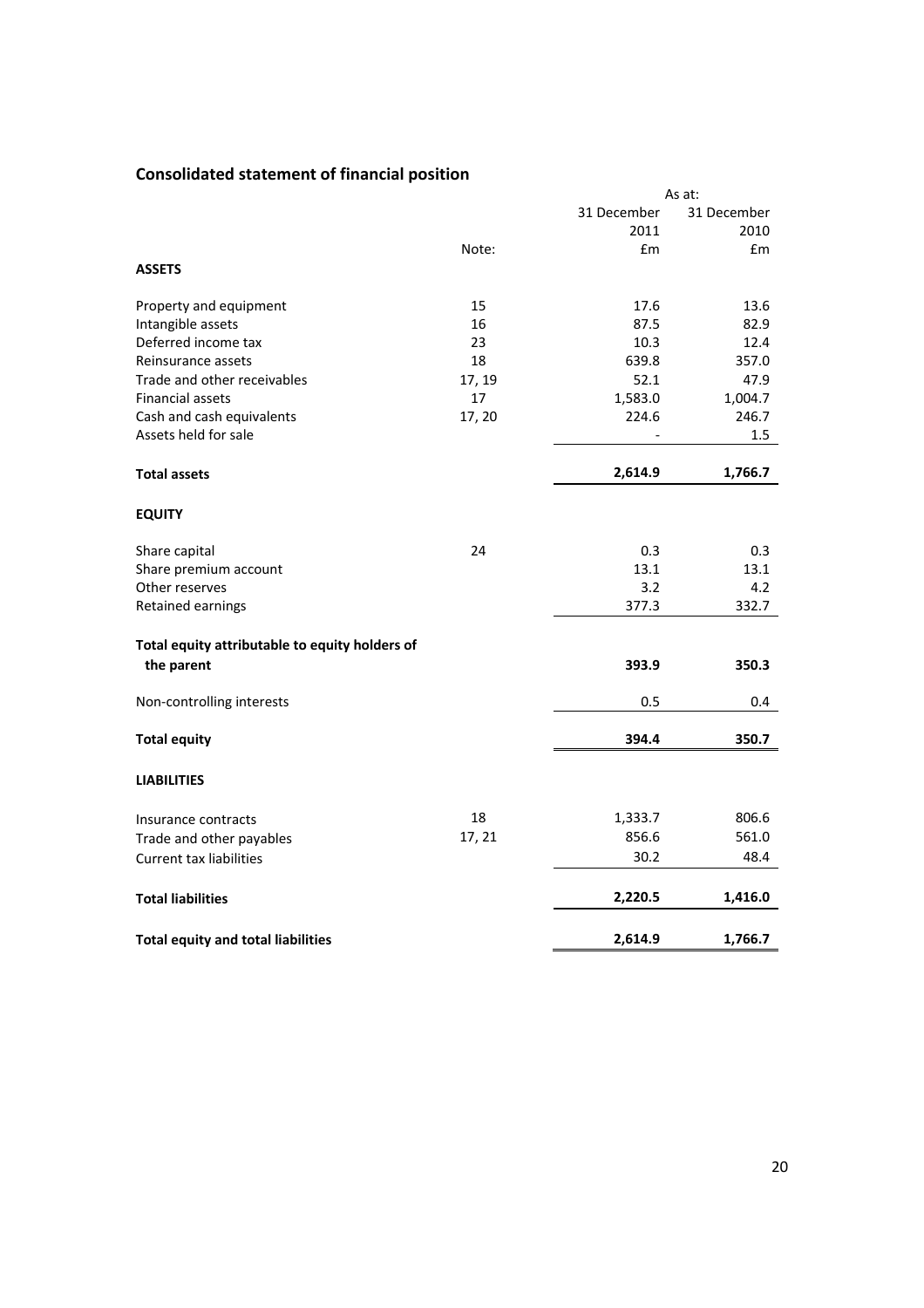## **Consolidated cash flow statement**

|                                                        |             | 31       | 31       |
|--------------------------------------------------------|-------------|----------|----------|
|                                                        |             | December | December |
|                                                        | <b>Note</b> | 2011     | 2010     |
|                                                        |             | £m       | £m       |
| <b>Profit after tax</b>                                |             | 221.3    | 193.6    |
| Adjustments for non-cash items:                        |             |          |          |
| - Depreciation                                         |             | 6.1      | 4.6      |
| - Amortisation of software                             |             | 3.3      | 2.7      |
| - Change in unrealised gains on investments            |             | (1.9)    | (1.3)    |
| - Other gains and losses                               |             | 0.9      | 0.9      |
| - Share scheme charge                                  | 24          | 23.6     | 18.5     |
| Change in gross insurance contract liabilities         |             | 527.1    | 273.7    |
| Change in reinsurance assets                           |             | (282.8)  | (144.0)  |
| Change in trade and other receivables, including from  |             |          |          |
| policyholders                                          |             | (88.4)   | (152.9)  |
| Change in trade and other payables, including tax and  |             |          |          |
| social security                                        |             | 292.1    | 254.3    |
| <b>Taxation expense</b>                                |             | 77.8     | 71.9     |
|                                                        |             |          |          |
| Cash flows from operating activities, before           |             |          |          |
| movements in investments                               |             | 779.1    | 522.0    |
| Net cash flow into investments                         |             | (493.9)  | (240.8)  |
| Cash flows from operating activities, net of movements |             |          |          |
| in investments                                         |             | 285.2    | 281.2    |
| <b>Taxation payments</b>                               |             | (95.3)   | (69.5)   |
|                                                        |             |          |          |
| Net cash flow from operating activities                |             | 189.9    | 211.7    |
| Cash flows from investing activities:                  |             |          |          |
| Proceeds from investing activities                     |             | 3.9      |          |
| Purchases of property, equipment and software          |             | (16.8)   | (11.1)   |
| Net cash used in investing activities                  |             | (12.9)   | (11.1)   |
| Cash flows from financing activities:                  |             |          |          |
|                                                        |             |          |          |
| Capital element of new finance leases                  |             | 1.0      | 0.4      |
| Repayment of finance lease liabilities                 |             | (0.3)    | (0.6)    |
| Equity dividends paid                                  | 13          | (198.8)  | (164.7)  |
| Net cash used in financing activities                  |             | (198.1)  | (164.9)  |
| Net (decrease) /increase in cash and cash equivalents  |             | (21.1)   | 35.7     |
|                                                        |             |          |          |
| Cash and cash equivalents at 1 January                 |             | 246.7    | 211.8    |
| Effects of changes in foreign exchange rates           |             | (1.0)    | (0.8)    |
| Cash and cash equivalents at end of period             | 20          | 224.6    | 246.7    |
|                                                        |             |          |          |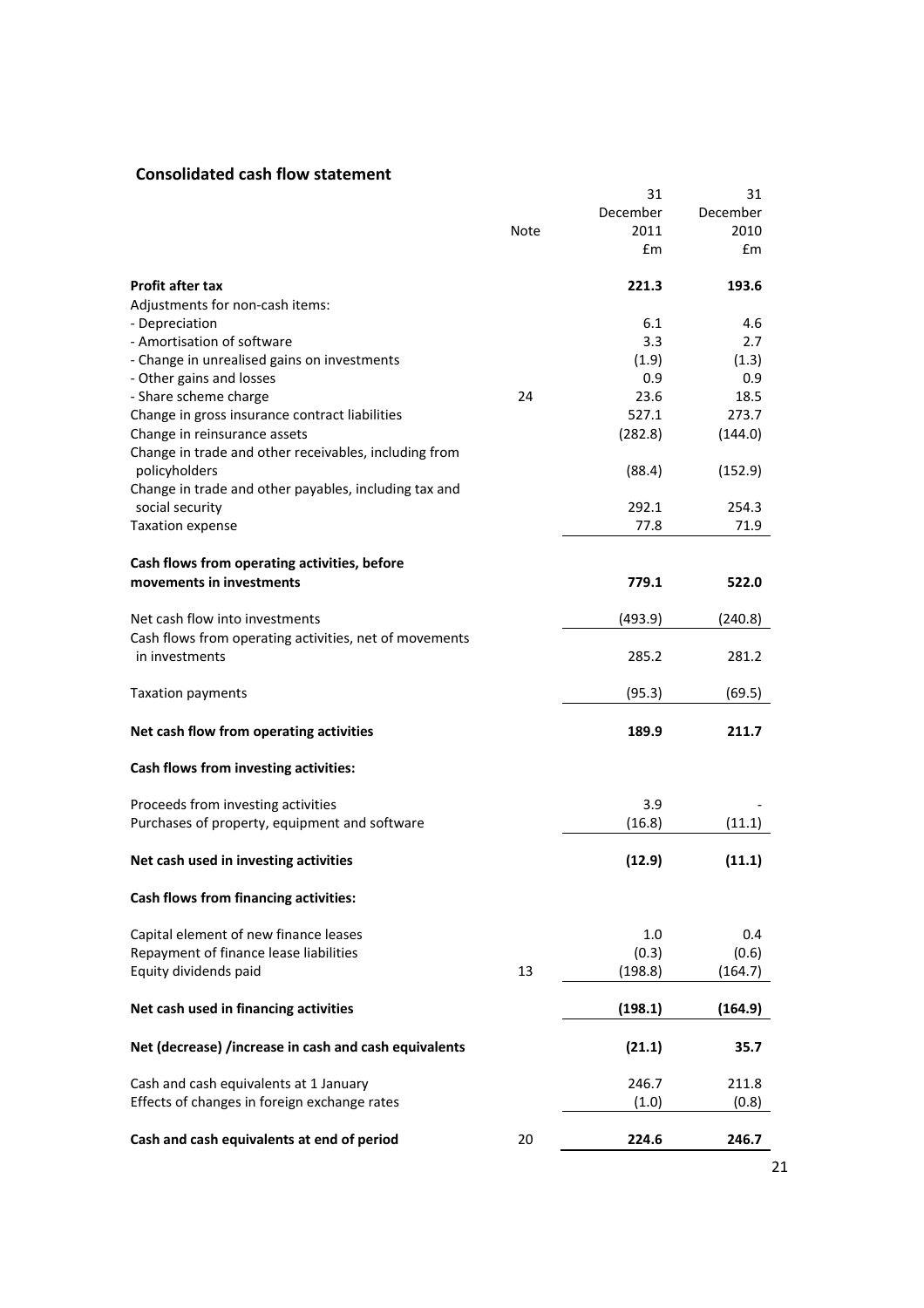# **Consolidated statement of changes in equity**

|                                                                       |         | Share   | Foreign                  | Retained   | Non-                     |         |
|-----------------------------------------------------------------------|---------|---------|--------------------------|------------|--------------------------|---------|
|                                                                       | Share   | premium | exchange                 | profit and | controlling              | Total   |
|                                                                       | capital | account | reserve                  | loss       | interests                | equity  |
|                                                                       | £m      | £m      | Em                       | £m         | £m                       | £m      |
| At 1 January 2010                                                     | 0.3     | 13.1    | 5.0                      | 281.8      | 0.6                      | 300.8   |
| Profit for the period                                                 |         |         |                          | 193.8      | (0.2)                    | 193.6   |
| Other comprehensive income<br><b>Currency translation differences</b> |         |         | (0.8)                    |            |                          | (0.8)   |
|                                                                       |         |         |                          |            |                          |         |
| Total comprehensive income for the<br>period                          |         |         | (0.8)                    | 193.8      | (0.2)                    | 192.8   |
| <b>Transactions with equity-holders</b>                               |         |         |                          |            |                          |         |
| <b>Dividends</b>                                                      |         |         |                          | (164.7)    |                          | (164.7) |
| Share scheme credit                                                   |         |         |                          | 18.5       |                          | 18.5    |
| Deferred tax charge on share scheme<br>credit                         |         |         |                          | 3.3        | $\overline{\phantom{a}}$ | 3.3     |
| <b>Total transactions with equity-holders</b>                         |         |         | $\overline{\phantom{a}}$ | (142.9)    | $\overline{\phantom{a}}$ | (142.9) |
| As at 31 December 2010                                                | 0.3     | 13.1    | 4.2                      | 332.7      | 0.4                      | 350.7   |
|                                                                       |         |         |                          |            |                          |         |
| At 1 January 2011                                                     | 0.3     | 13.1    | 4.2                      | 332.7      | 0.4                      | 350.7   |
| Profit for the period                                                 |         |         |                          | 221.2      | 0.1                      | 221.3   |
| Other comprehensive income                                            |         |         |                          |            |                          |         |
| <b>Currency translation differences</b>                               |         |         | (1.0)                    |            |                          | (1.0)   |
| Total comprehensive income for                                        |         |         |                          |            |                          |         |
| the period                                                            |         |         | (1.0)                    | 221.2      | 0.1                      | 220.3   |
| <b>Transactions with equity-holders</b>                               |         |         |                          |            |                          |         |
| Dividends                                                             |         |         |                          | (198.8)    |                          | (198.8) |
| Share scheme credit                                                   |         |         |                          | 23.6       |                          | 23.6    |
| Deferred tax credit on share scheme                                   |         |         |                          |            |                          |         |
| credit                                                                |         |         |                          | (1.4)      |                          | (1.4)   |
|                                                                       |         |         |                          |            |                          |         |
| <b>Total transactions with equity-holders</b>                         |         |         |                          | (176.6)    |                          | (176.6) |
| As at 31 December 2011                                                | 0.3     | 13.1    | 3.2                      | 377.3      | 0.5                      | 394.4   |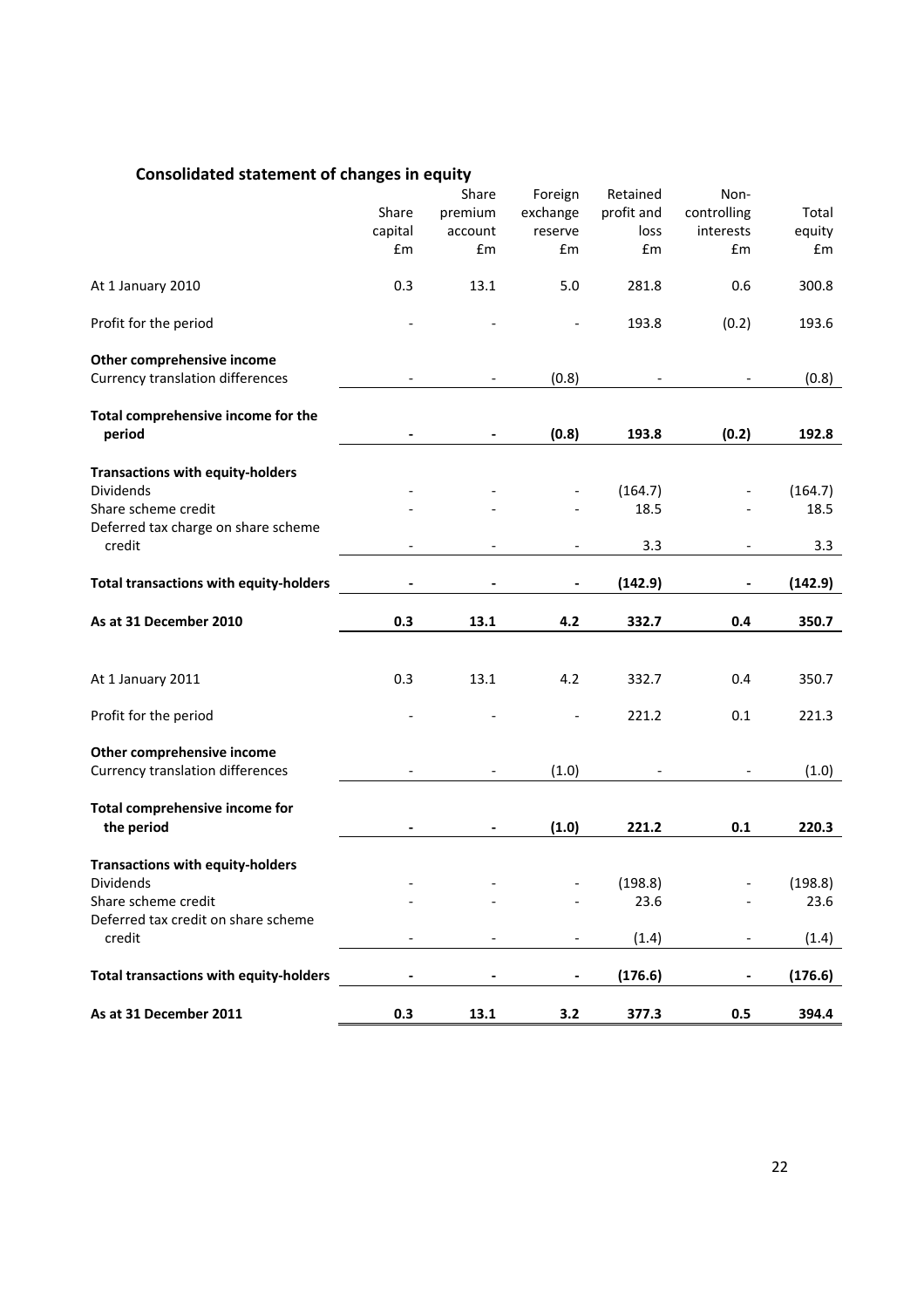## **Notes to the financial statements**

#### **1. General information and basis of preparation**

#### **General information**

Admiral Group plc is a Company incorporated in England and Wales. Its registered office is at Capital Tower, Greyfriars Road, Cardiff CF10 3AZ and its shares are listed on the London Stock Exchange.

The consolidated financial statements comprise the results and balances of the Company and its subsidiaries (together referred to as the Group) for the year ended 31 December 2011 and comparative figures for the year ended 31 December 2010. The financial statements of the Company's subsidiaries are consolidated in the Group financial statements. The Company controls 100% of the voting share capital of all its principal subsidiaries, except Rastreator.com Limited. The Parent Company financial statements present information about the Company as a separate entity and not about its Group. In accordance with International Accounting Standard (IAS) 24, transactions or balances between Group companies that have been eliminated on consolidation are not reported as related party transactions in the consolidated financial statements.

The consolidated financial statements have been prepared and approved by the Directors in accordance with International Financial Reporting Standards (IFRS) as adopted by the European Union (EU). The Company has elected to prepare its Parent Company financial statements in accordance with UK Generally Accepted Accounting Practice (GAAP).

#### **Adoption of new and revised standards**

The Group has applied all adopted IFRS and interpretations endorsed by the EU at 31 December 2011, including all amendments to extant standards that are not effective until later accounting periods.

There are a number of standards, amendments to standards and interpretations that were issued by 31 December 2011 but have either yet to be endorsed by the EU, or were endorsed shortly after the year end. These are as follows:

- IFRS 9 Financial Instruments
- IFRS 10 Consolidated Financial Statements
- IFRS 11 Joint Arrangements
- IFRS 12 Disclosures of Interests in Other Entities
- IFRS 13 Fair Value Measurement
- IAS 27 Separate Financial Statements
- IAS 28 Investments in Associates and Joint Ventures
- Amendments to IFRS 12, IFRS 1, IAS 1, IAS 19, IFRS 7, and IAS 32
- IFRIC interpretation 20: Stripping costs in the production phase of a surface mine

None of these standards, amendments to standards or interpretations of current standards above will have a material impact on the Group's financial statements in future periods.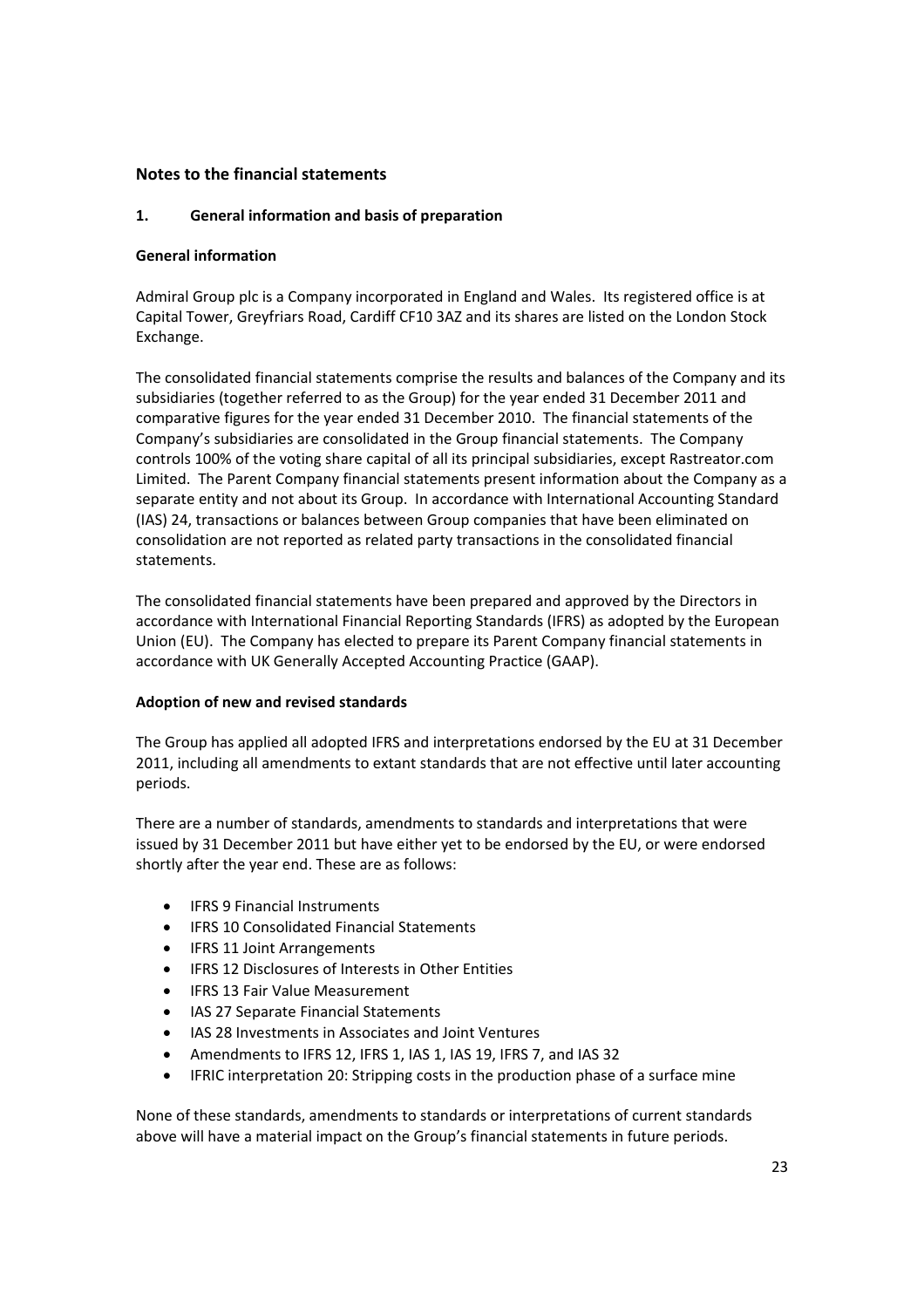In addition, none of the standards or interpretations adopted for the first time in the year have had a material impact on the consolidated financial results or position of the Group for the year ended 31 December 2011.

#### **Basis of preparation**

The accounts have been prepared on a going concern basis. In considering the appropriateness of this assumption, the Board have reviewed the Group's projections for the next twelve months and beyond, including cash flow forecasts and regulatory capital surpluses. The Group has no debt.

The directors have a reasonable expectation that the company has adequate resources to continue in operational existence for the foreseeable future. Thus they continue to adopt the going concern basis in preparing the annual financial statements.

Further information regarding the company's business activities, together with the factors likely to affect its future development, performance and position, is set out in the Business Review. Further information regarding the financial position of the company, its cash flows, liquidity position and borrowing facilities are described in the Business Review. In addition note 17 to the financial statements includes the company's objectives, policies and processes for managing its capital; its financial risk management objectives; details of its financial instruments; and its exposures to credit risk and liquidity risk.

The accounting policies set out in note 3 to the financial statements have, unless otherwise stated, been applied consistently to all periods presented in these Group financial statements.

The financial statements are prepared on the historical cost basis, except for the revaluation of financial assets classified as at fair value through profit or loss.

Subsidiaries are entities controlled by the Group. Control exists when the Group has the power, directly or indirectly, to govern the financial and operating policies of an entity so as to obtain benefits from its activities. In assessing control, potential voting rights that are currently exercisable or convertible are taken into account. The financial statements of subsidiaries are included in the consolidated financial statements from the date that control commences until the date that control ceases.

The preparation of financial statements in conformity with adopted IFRS requires management to make judgements, estimates and assumptions that affect the application of policies and reported amounts of assets and liabilities, income and expenses. The estimates and associated assumptions are based on historical experience and various other factors that are believed to be reasonable under the circumstances, the results of which form the basis of making the judgements about carrying values of assets and liabilities that are not readily apparent from other sources. The estimates and underlying assumptions are reviewed on an ongoing basis. Revisions to accounting estimates are recognised in the year in which the estimate is reviewed if this revision affects only that year, or in the year of the revision and future years if the revision affects both current and future years. To the extent that a change in an accounting estimate gives rise to changes in assets and liabilities, it is recognised by adjusting the carrying amount of the related asset or liability in the period of the change.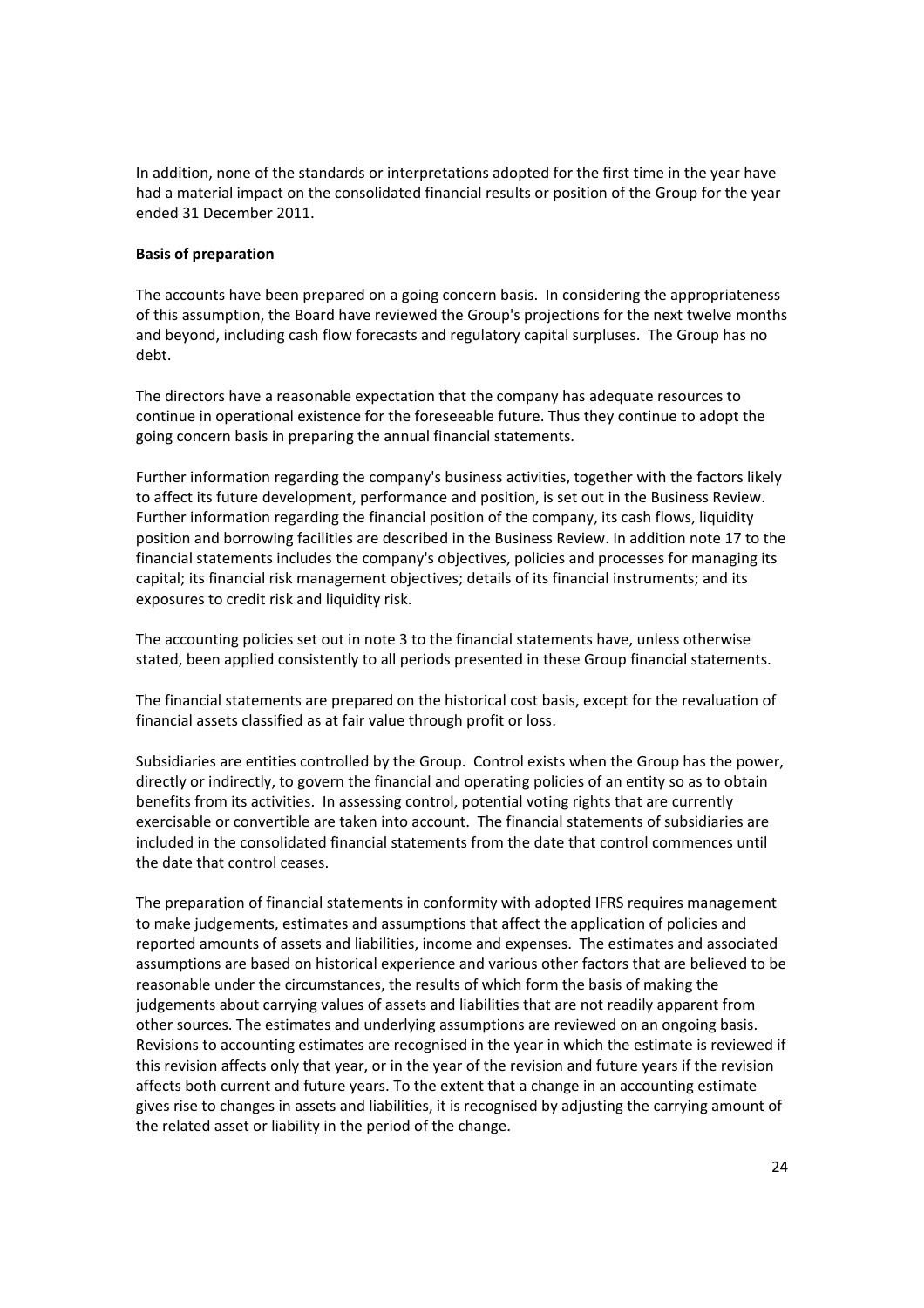## **2. Critical accounting judgements and estimates**

#### **Judgements:**

In applying the Group's accounting policies as described in note 3, management has primarily applied judgement in the classification of the Group's contracts with reinsurers as reinsurance contracts. A contract is required to transfer significant insurance risk in order to be classified as such. Management reviews all terms and conditions of each such contract, and if necessary obtains the opinion of an independent expert at the negotiation stage in order to be able to make this judgement.

#### **Estimation techniques used in calculation of claims provisions:**

Estimation techniques are used in the calculation of the provisions for claims outstanding, which represent a projection of the ultimate cost of settling claims that have occurred prior to the balance sheet date and remain unsettled at the balance sheet date.

The key area where these techniques are used relates to the ultimate cost of reported claims. A secondary area relates to the emergence of claims that occurred prior to the balance sheet date, but had not been reported at that date.

The estimates of the ultimate cost of reported claims are based on the setting of claim provisions on a case‐by‐case basis, for all but the simplest of claims.

The sum of these provisions are compared with projected ultimate costs using a variety of different projection techniques (including incurred and paid chain ladder and an average cost of claim approach) to allow an actuarial assessment of their likely accuracy. They include allowance for unreported claims.

The most significant sensitivity in the use of the projection techniques arises from any future step change in claims costs, which would cause future claim cost inflation to deviate from historic trends. This is most likely to arise from a change in the regulatory or judicial regime that leads to an increase in awards or legal costs for bodily injury claims that is significantly above or below the historical trend.

The claims provisions are subject to independent review by the Group's actuarial advisors. Management's reserving policy is to reserve at a level above best estimate assumptions to allow for unforeseen adverse claims development. For further detail on objectives, policies and procedures for managing insurance risk, refer to note 18 of the financial statements.

Future changes in claims reserves also impact profit commission income, as the recognition of this income is dependent on the loss ratio booked in the financial statements, and cash receivable is dependent on actuarial projections of ultimate loss ratios.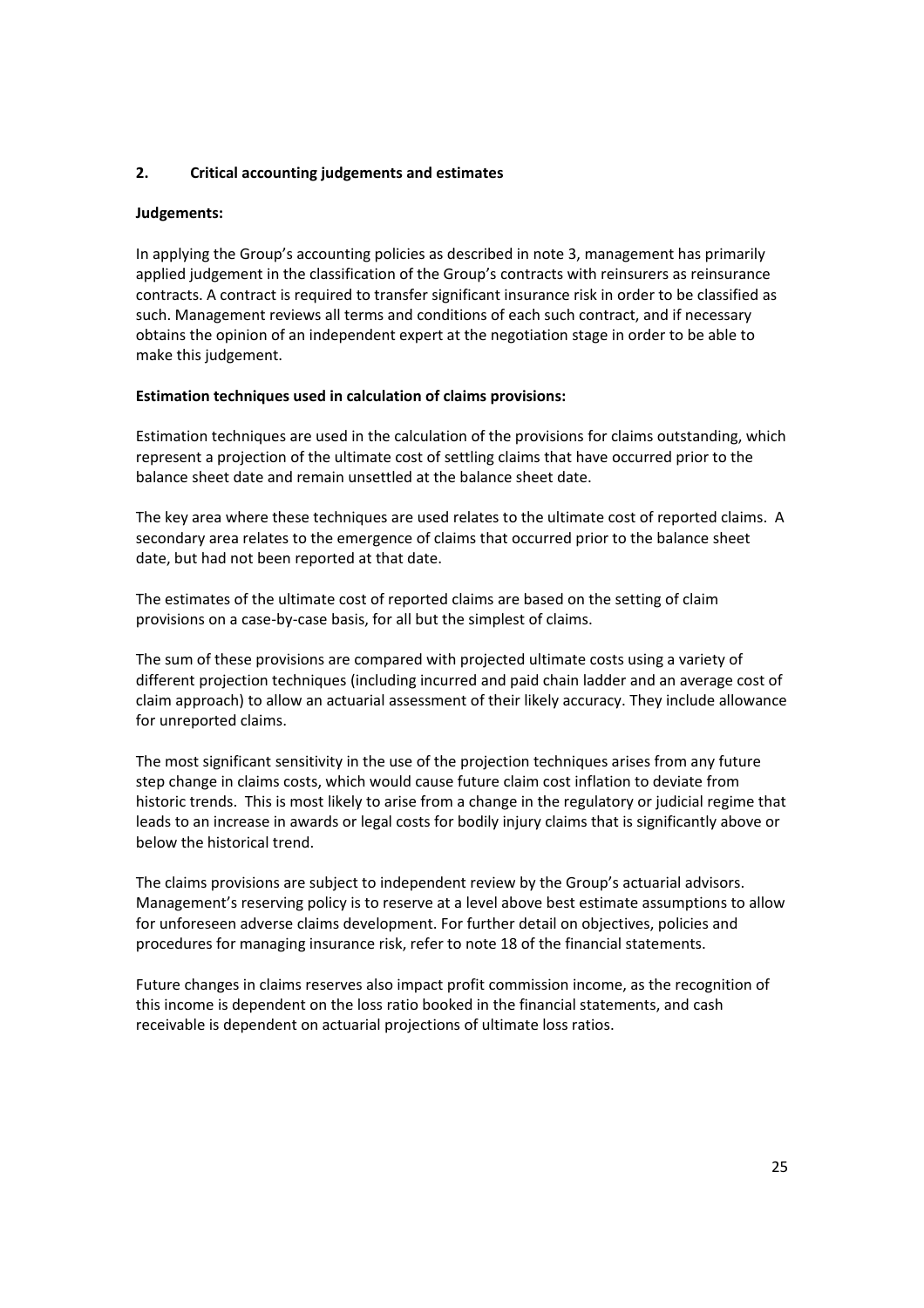## **3. Significant accounting policies**

#### **a) Revenue recognition**

#### **Premiums, ancillary income and profit commission:**

Premiums relating to insurance contracts are recognised as revenue proportionally over the period of cover. Premiums with an inception date after the end of the period are held in the statement of financial position as deferred revenue. Outstanding collections from policyholders on deferred revenue are recognised within policyholder receivables.

Revenue earned on the sale of ancillary products and revenue from policies paid by instalments is credited to the income statement over the period matching the Group's obligations to provide services. Where the Group has no remaining contractual obligations, the revenue is recognised immediately. An allowance is made for expected cancellations where the customer may be entitled to a refund of ancillary amounts charged.

Under some of the co-insurance and reinsurance contracts under which motor premiums are shared or ceded, profit commission may be earned on a particular year of account, which is usually subject to performance criteria such as loss ratios and expense ratios. The commission is dependent on the ultimate outcome of any year, with revenue being recognised when loss and expense ratios used in the preparation of the financial statements, move below an agreed threshold.

#### **Revenue from Price comparison and Gladiator:**

Commission from these activities is credited to revenue on the sale of the underlying insurance policy.

#### **Investment income:**

Investment income from financial assets comprises interest income and net gains (both realised and unrealised) on financial assets classified as fair value through profit and loss and interest income on held to maturity deposits.

## **b) Foreign currency translation**

#### **Functional and presentation currency**

Items included in the financial statements of each of the Group's entities are measured using the currency of the primary economic environment in which the entity operates ('the functional currency'). The consolidated financial statements are presented in millions of pounds sterling, which is the Group's presentation currency.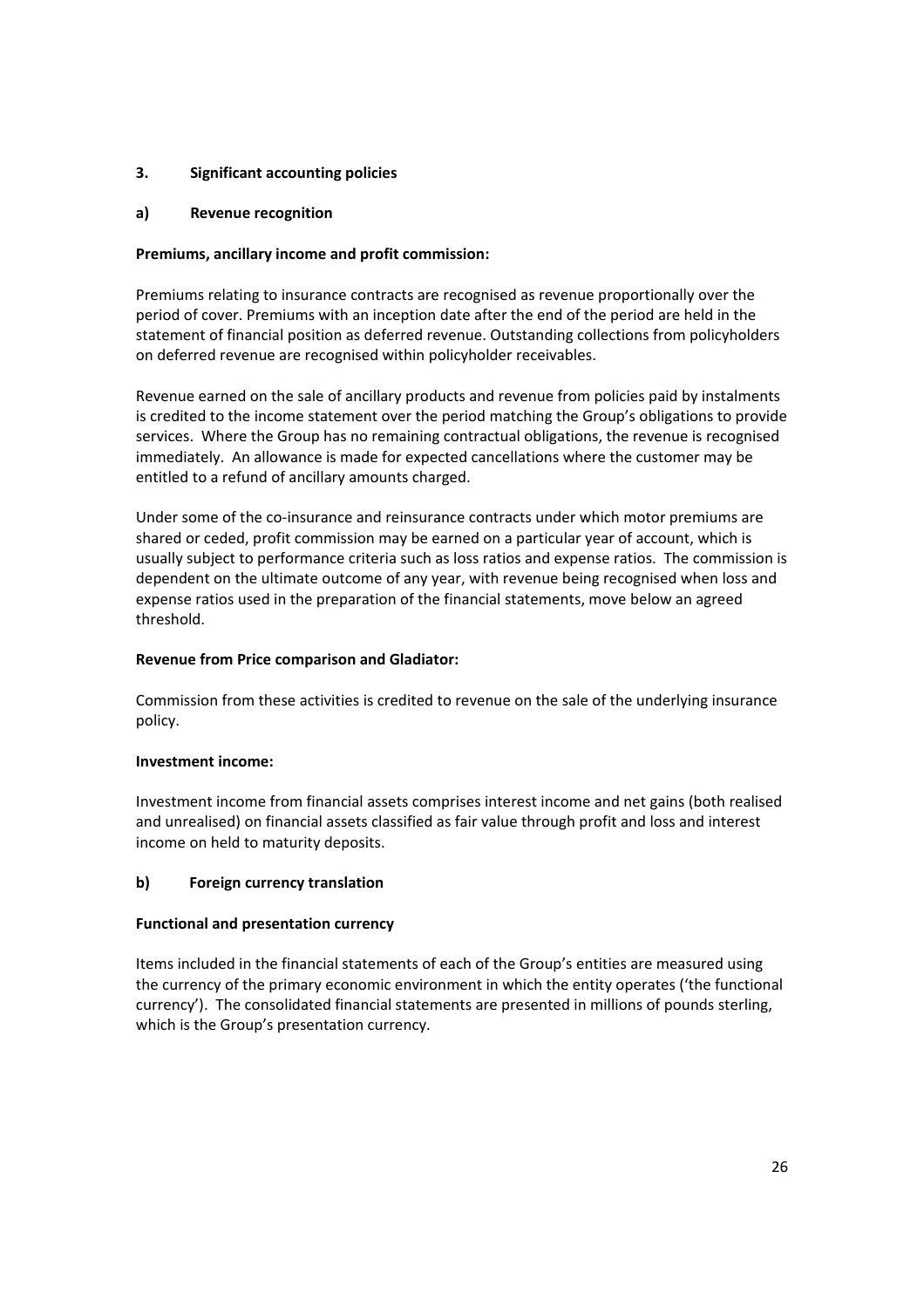#### **Transactions and balances**

Foreign currency transactions are translated into the functional currency using the exchange rates prevailing at the dates of the transactions. Foreign exchange gains and losses resulting from the settlement of such transactions, and from the translation at year end exchange rates of monetary assets and liabilities denominated in foreign currencies are recognised in the income statement.

Translation differences on non‐monetary items, such as equities held at fair value through profit or loss, are reported as part of the fair value gain or loss.

#### **Translation of financial statements of foreign operations**

The financial statements of foreign operations whose functional currency is not pounds sterling are translated into the Group presentation currency (sterling) as follows:

- (i) Assets and liabilities for each balance sheet presented are translated at the closing rate at the date of that balance sheet;
- (ii) Income and expenses for each income statement are translated at average exchange rates (unless this average is not a reasonable approximation of the cumulative effect of the rates prevailing on the transaction dates, in which case income and expenses are translated at the date of the transaction); and
- (iii) All resulting exchange differences are recognised in other comprehensive income and in a separate component of equity.

On disposal of a foreign operation, the cumulative amount recognised in equity relating to that particular operation is recognised in the income statement.

#### **c) Insurance contracts and reinsurance assets**

#### **Premiums:**

The proportion of premium receivable on in-force policies relating to unexpired risks is reported in insurance contract liabilities and reinsurance assets as the unearned premium provision – gross and reinsurers' share respectively.

#### **Claims:**

Claims and claims handling expenses are charged as incurred, based on the estimated direct and indirect costs of settling all liabilities arising on events occurring up to the balance sheet date.

The provision for claims outstanding comprises provisions for the estimated cost of settling all claims incurred but unpaid at the balance sheet date, whether reported or not. Anticipated reinsurance recoveries are disclosed separately as assets.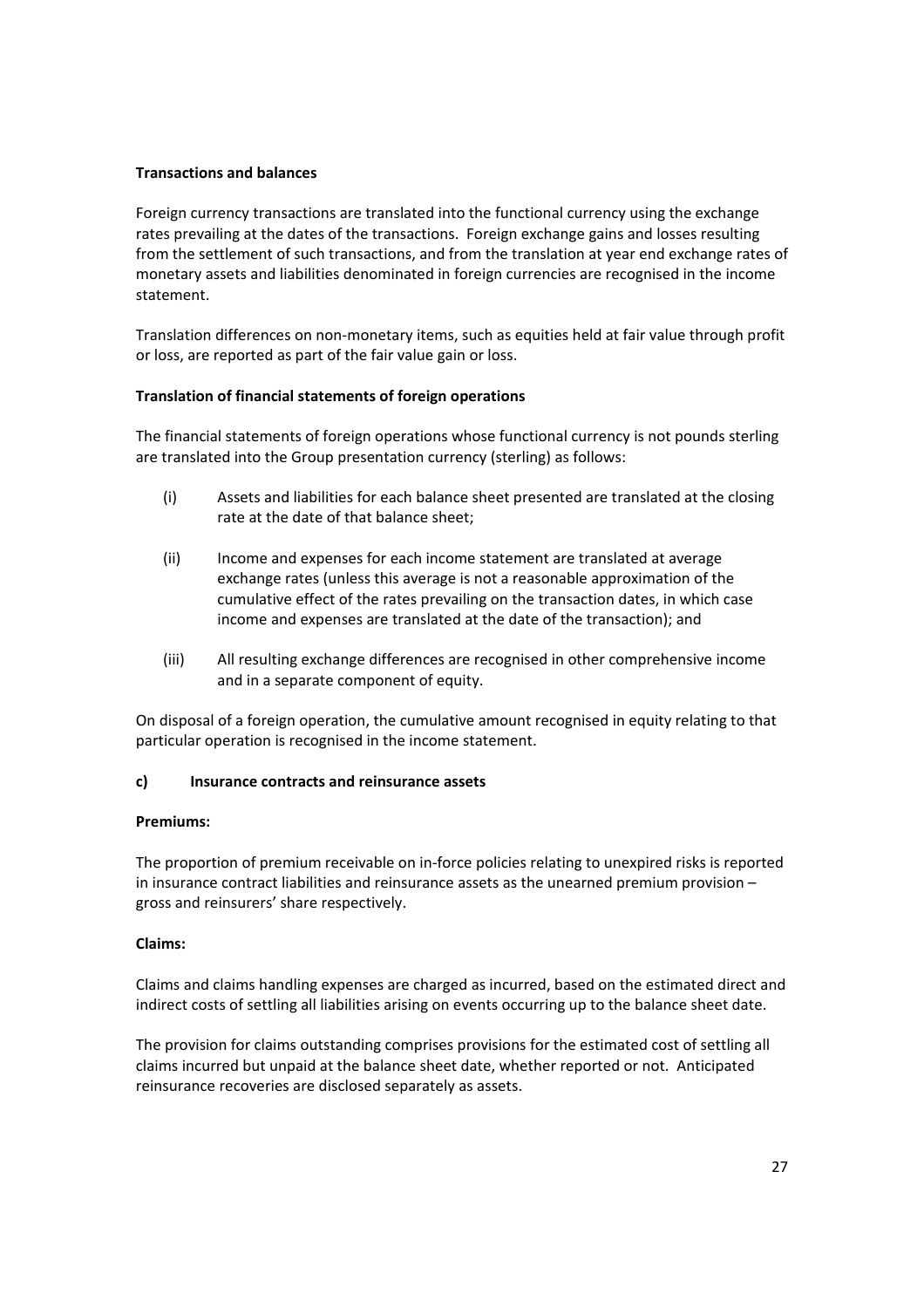Whilst the Directors consider that the gross provisions for claims and the related reinsurance recoveries are fairly stated on the basis of the information currently available to them, the ultimate liability will vary as a result of subsequent information and events and may result in significant adjustments to the amounts provided.

Adjustments to the amounts of claims provisions established in prior years are reflected in the income statement for the period in which the adjustments are made and disclosed separately if material. The methods used, and the estimates made, are reviewed regularly.

Provision for unexpired risks is made where necessary for the estimated amount required over and above unearned premiums (net of deferred acquisition costs) to meet future claims and related expenses.

#### **Co‐insurance:**

The Group has entered into certain co-insurance contracts under which insurance risks are shared on a proportional basis, with the co-insurer taking a specific percentage of premium written and being responsible for the same proportion of each claim. As the contractual liability is several and not joint, neither the premiums nor claims relating to the co-insurance are included in the income statement. Under the terms of these agreements the co-insurers reimburse the Group for the same proportionate share of the costs of acquiring and administering the business.

#### **Reinsurance assets:**

Contracts entered into by the Group with reinsurers under which the Group is compensated for losses on the insurance contracts issued by the Group are classified as reinsurance contracts. A contract is only accounted for as a reinsurance contract where there is significant insurance risk transfer between the insured and the insurer.

The benefits to which the Group is entitled under these contracts are held as reinsurance assets.

The Group assesses its reinsurance assets for impairment on a regular basis, and in detail every six months. If there is objective evidence that the asset is impaired, then the carrying value will be written down to its recoverable amount.

#### **d) Intangible assets**

#### **Goodwill:**

All business combinations are accounted for using the purchase method. Goodwill has been recognised in acquisitions of subsidiaries, and represents the difference between the cost of the acquisition and the fair value of the net identifiable assets acquired.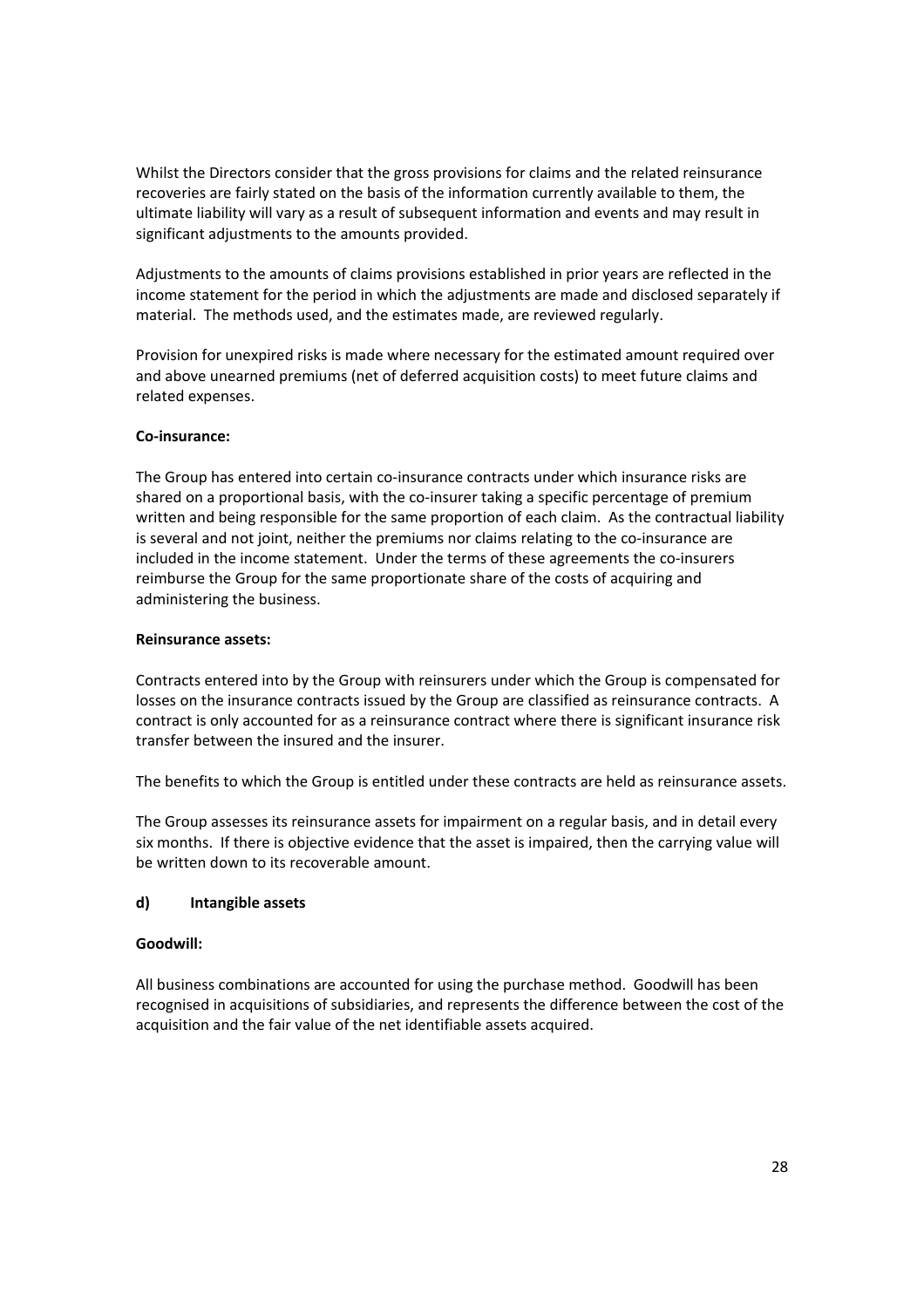The classification and accounting treatment of acquisitions occurring before 1 January 2004 have not been reconsidered in preparing the Group's opening IFRS balance sheet at 1 January 2004 due to the exemption available in IFRS 1 (First time adoption). In respect of acquisitions prior to 1 January 2004, goodwill is included at the transition date on the basis of its deemed cost, which represents the amount recorded under UK GAAP, which was tested for impairment at the transition date. On transition, amortisation of goodwill has ceased as required by IAS 38.

Goodwill is stated at cost less any accumulated impairment losses. Goodwill is allocated to cash generating units (CGU's) according to business segment and is reviewed annually for impairment.

The Goodwill held on the balance sheet at 31 December 2011 is allocated solely to the UK car insurance segment.

#### **Impairment of goodwill:**

The annual impairment review involves comparing the carrying amount to the estimated recoverable amount (by allocating the goodwill to CGU's) and recognising an impairment loss if the recoverable amount is lower. Impairment losses are recognised through the income statement and are not subsequently reversed.

The recoverable amount is the greater of the fair value of the asset less costs to sell and the value in use of the CGU.

The value in use calculations use cash flow projections based on financial budgets approved by management covering a three year period. Cash flows beyond this period are considered, but not included in the calculation. The discount rate applied to the cashflow projections in the value in use calculations is 11.3 % (2010: 11.5%), based on the Group's weighted average cost of capital, which is in line with the market (source: Bloomberg).

The key assumptions used in the value in use calculations are those regarding growth rates and expected changes in pricing and expenses incurred during the period. Management estimates growth rates and changes in pricing based on past practices and expected future changes in the market.

The headroom above the goodwill carrying value is very significant, and there is no foreseeable event that would eliminate this margin.

#### **Deferred acquisition costs:**

Acquisition costs comprise all direct and indirect costs arising from the conclusion of insurance contracts. Deferred acquisition costs represent the proportion of acquisition costs incurred that corresponds to the unearned premiums provision at the balance sheet date. This balance is held as an intangible asset. It is amortised over the term of the contract as premium is earned.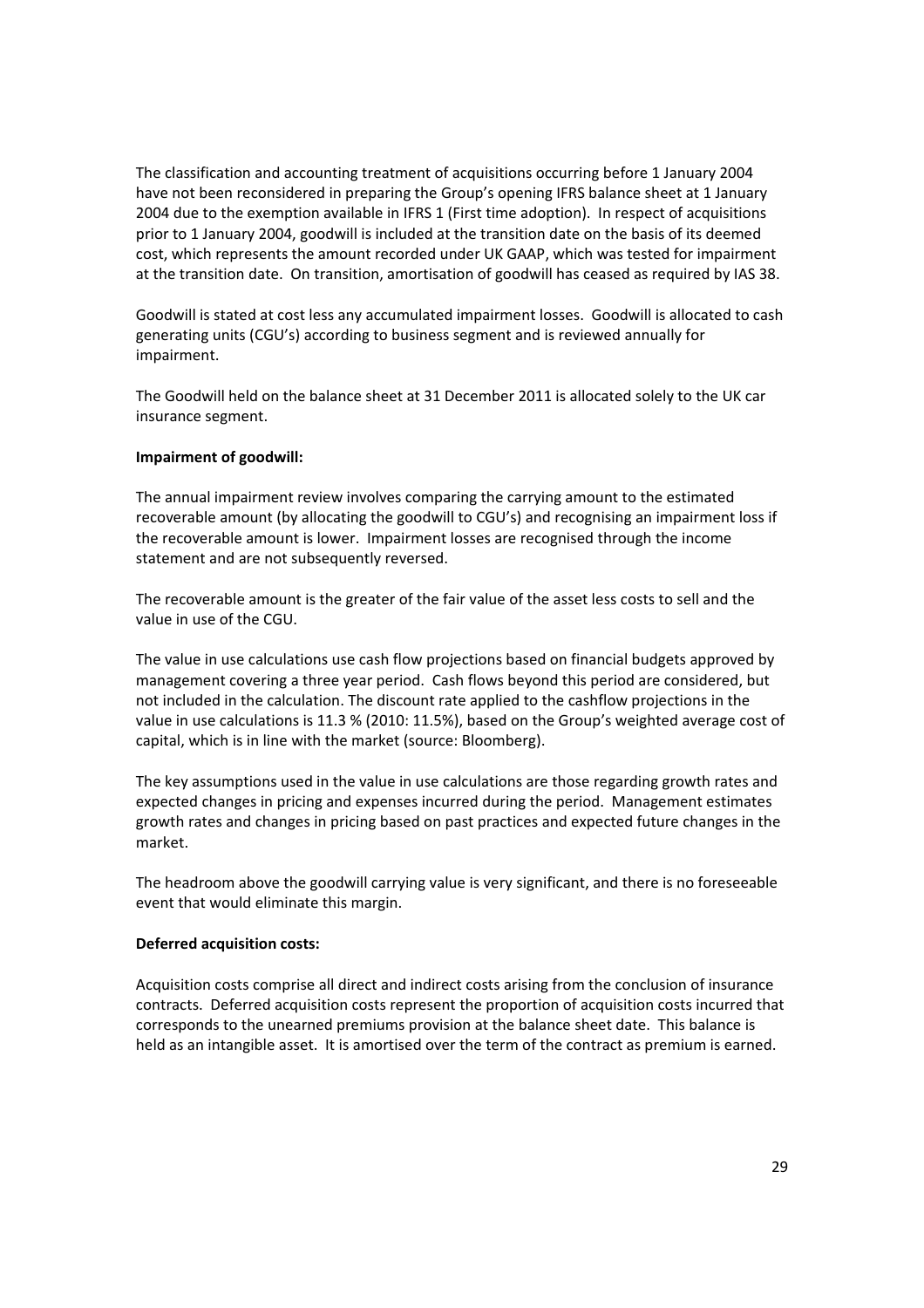#### **Software:**

Purchased software is recognised as an intangible asset and amortised over its expected useful life (generally between two and four years). The carrying value is reviewed every six months for evidence of impairment, with the value being written down if any impairment exists. Impairment may be reversed if conditions subsequently improve.

## **e) Property and equipment, and depreciation**

All property, plant and equipment is stated at cost less accumulated depreciation. Depreciation is calculated using the straight‐line method to write off the cost less residual values of the assets over their useful economic lives. These useful economic lives are as follows:

| Motor vehicles                             | $\qquad \qquad \blacksquare$ | 4 years      |
|--------------------------------------------|------------------------------|--------------|
| Fixtures, fittings and equipment           | -                            | 4 years      |
| Computer equipment                         | $\overline{\phantom{a}}$     | 2 to 4 years |
| Improvements to short leasehold properties | $\overline{\phantom{a}}$     | 4 years      |

## **Impairment of property, plant and equipment**

In the case of property plant and equipment, carrying values are reviewed at each balance sheet date to determine whether there are any indications of impairment. If any such indications exist, the asset's recoverable amount is estimated and compared to the carrying value. The carrying value is the higher of the fair value of the asset, less costs to sell and the asset's value in use. Impairment losses are recognised through the income statement.

#### **f) Leased assets**

The rental costs relating to assets held under operating leases are charged to the income statement on a straight‐line basis over the life of the lease.

Leases under the terms of which the Group assumes substantially all of the risks and rewards of ownership are classed as finance leases. Assets acquired under finance leases are included in property, plant and equipment at fair value on acquisition and are depreciated in the same manner as equivalent owned assets. Finance lease and hire purchase obligations are included in creditors, and the finance costs are spread over the periods of the agreements based on the net amount outstanding.

#### **g) Financial assets – investments and receivables**

#### **Initial recognition**

Financial assets within the scope of IAS 39 are classified as financial assets at fair value through profit or loss, loans and receivables or held to maturity investments. The Group has not held any derivative instruments in the years ending 31 December 2011 and 31 December 2010.

At initial recognition assets are recognised at fair value and classified according to the purpose for which they were acquired.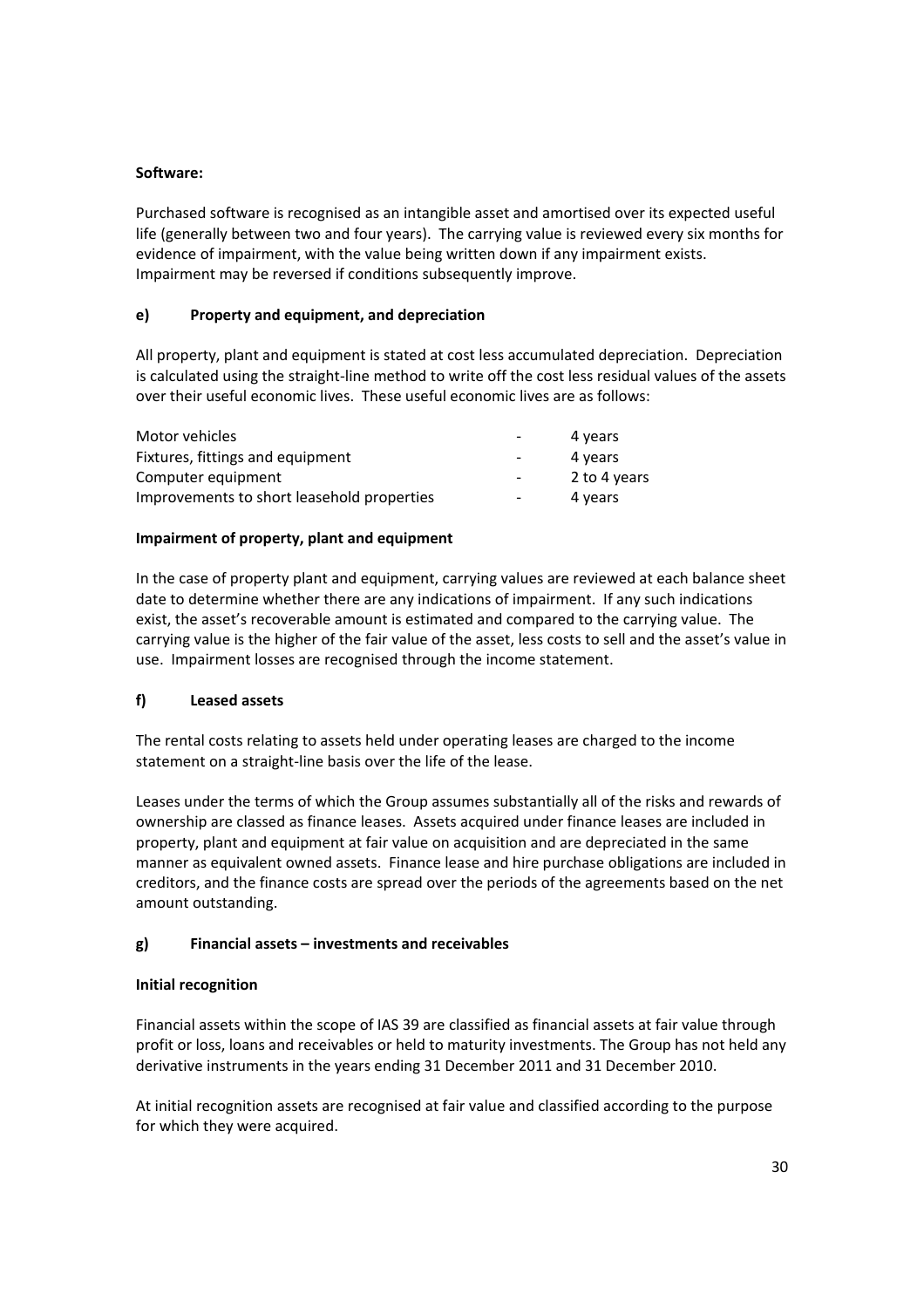The Group's investments in money market liquidity funds are designated as financial assets at fair value through profit or loss (FVTPL) at inception.

This designation is permitted under IAS 39, as the investments in money market funds are managed as a group of assets and internal performance evaluation of this group is conducted on a fair value basis.

The Group's deposits with credit institutions are classified as held to maturity investments, which is consistent with the intention for which they were purchased.

#### **Subsequent measurement**

Financial assets at FVTPL are stated at fair value, with any resultant gain or loss recognised through the income statement.

Deposits with fixed maturities, classified as held to maturity investments are measured at amortised cost using the effective interest method. Movements in the amortised cost are recognised through the income statement, as are any impairment losses.

Loans and receivables are stated at their amortised cost less impairment using the effective interest method. Impairment losses are recognised through the income statement.

#### **Impairment of financial assets**

The Group assesses at each balance sheet date whether any financial assets or groups of financial assets held at amortised cost, are impaired. Financial assets are impaired where there is evidence that one or more events occurring after the initial recognition of the asset, may lead to a reduction in the estimated future cashflows arising from the asset.

Objective evidence of impairment may include default on cashflows due from the asset and reported financial difficulty of the issuer or counterparty.

#### **Derecognition of financial assets**

A financial asset is derecognised when the rights to receive cashflows from that asset have expired or when the Group transfers the asset and all the attaching substantial risks and rewards relating to the asset, to a third party.

#### **h) Cash and cash equivalents**

Cash and cash equivalents includes cash in hand, deposits held at call with banks, and other short-term deposits with original maturities of three months or less. All cash and cash equivalents are measured at amortised cost.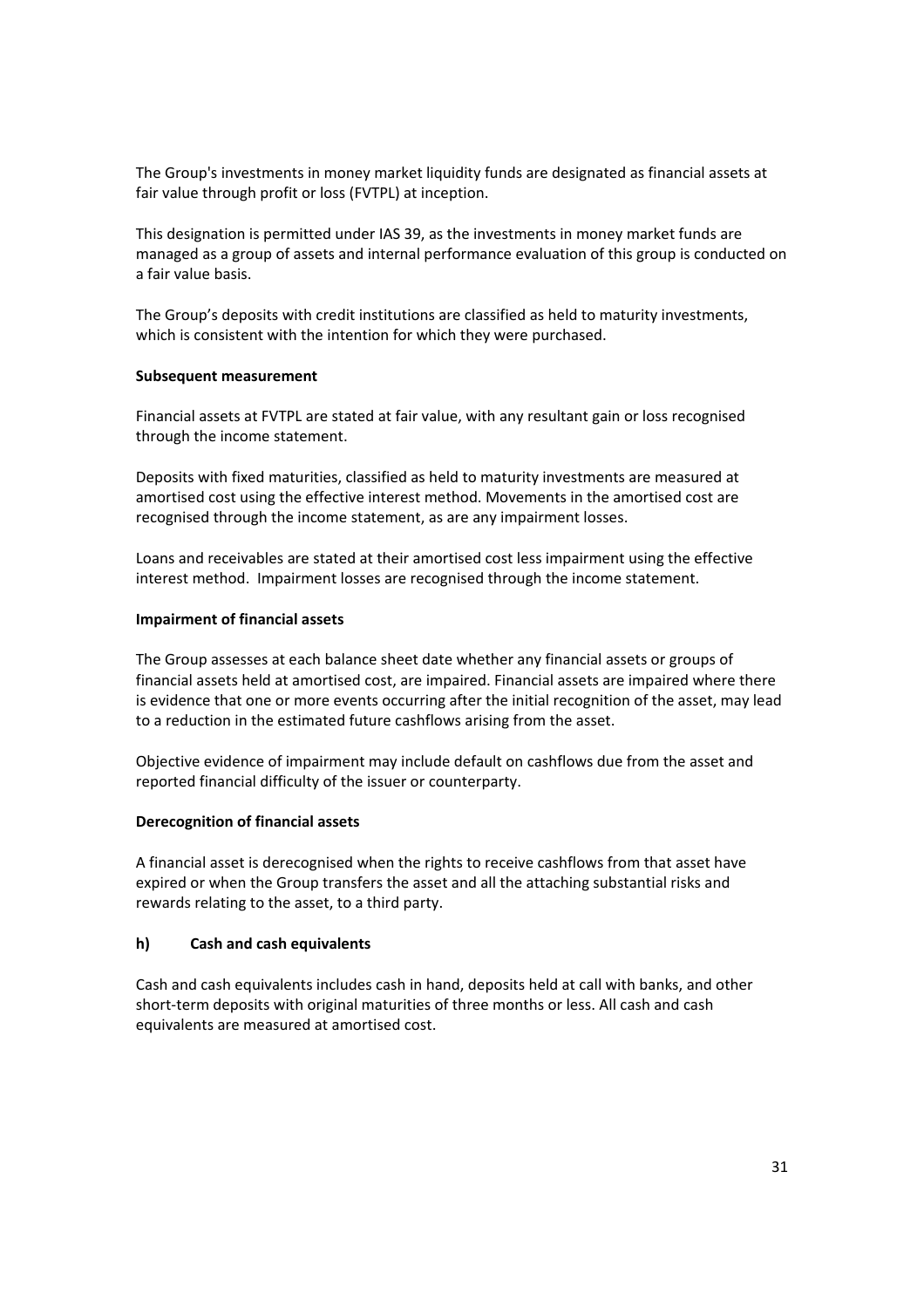#### **i) Share capital**

Shares are classified as equity when there is no obligation to transfer cash or other assets.

#### **j) Employee benefits**

#### **Pensions:**

The Group contributes to a number of defined contribution personal pension plans for its employees. The contributions payable to these schemes are charged in the accounting period to which they relate.

#### **Employee share schemes:**

The Group operates a number of equity settled compensation schemes for its employees. For schemes commencing 1 January 2004 and after, the fair value of the employee services received in exchange for the grant of free shares under the schemes is recognised as an expense, with a corresponding increase in equity.

The total charge expensed over the vesting period is determined by reference to the fair value of the free shares granted as determined at the grant date (excluding the impact of non‐market vesting conditions). Non‐market conditions such as profitability targets as well as staff attrition rates are included in assumptions over the number of free shares to vest under the applicable scheme.

At each balance sheet date, the Group revises its assumptions on the number of shares to be granted with the impact of any change in the assumptions recognised through income.

Refer to note 24 for further details on share schemes.

#### **k) Taxation**

Income tax on the profit or loss for the periods presented comprises current and deferred tax.

#### **Current tax:**

Current tax is the expected tax payable on the taxable income for the period, using tax rates that have been enacted or substantively enacted by the balance sheet date, and includes any adjustment to tax payable in respect of previous periods.

Current tax related to items recognised in other comprehensive income is also recognised in other comprehensive income and not in the income statement.

#### **Deferred tax:**

Deferred tax is provided in full using the balance sheet liability method, providing for temporary differences arising between the carrying amount of assets and liabilities for accounting purposes, and the amounts used for taxation purposes. It is calculated at the tax rates that have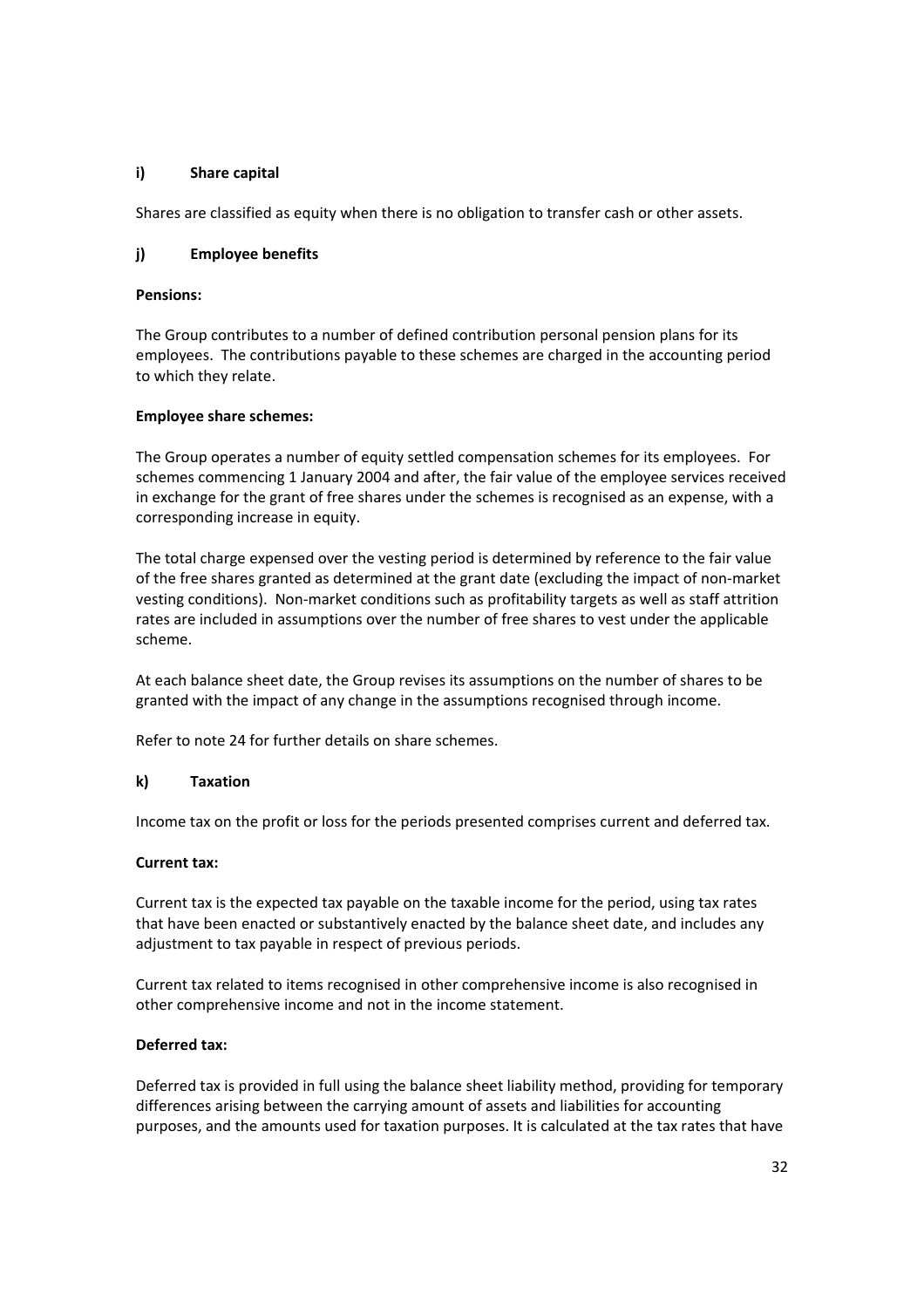been enacted or substantially enacted by the balance sheet date, or that are expected to apply in the period when the liability is settled or the asset is realised.

A deferred tax asset is recognised only to the extent that it is probable that future taxable profits will be available against which the asset can be utilised.

The principal temporary differences arise from depreciation of property and equipment and share scheme charges. The resulting deferred tax is charged or credited in the income statement, except in relation to share scheme charges where the amount of tax benefit credited to the income statement is limited to an equivalent credit calculated on the accounting charge. Any excess is recognised directly in equity.

## **l) Government grants**

Government grants are recognised in the financial statements in the period where it becomes reasonably certain that the conditions attaching to the grant will be met, and that the grant will be received.

Grants relating to assets are deducted from the carrying amount of the asset. The grant is therefore recognised as income over the life of the depreciable asset by way of a reduced depreciation charge.

Grants relating to income are shown as a deduction in the reported expense.

## **m) Non‐ current assets held for sale**

Non-current assets that are expected to be recovered primarily through sale rather than continuing use are classified as held for sale. Immediately before classification as held for sale, the assets are remeasured in accordance with the Group's accounting policies, and thereafter are measured at the lower of their carrying value and fair value less costs to sell. Impairment losses on initial classification as held for sale and subsequent gains or losses on remeasurement are recognised in the income statement. Gains are not recognised in excess of any cumulative impairment loss.

#### **4. Operating segments**

The Group has four reportable segments, as described below. These segments represent the principal split of business that is regularly reported to the Group's Board of Directors, which is considered to be the Group's chief operating decision maker in line with IFRS 8, Operating Segments.

#### **UK Car Insurance**

The segment consists of the underwriting of car insurance and the generation of ancillary income from underwriting car insurance in the UK. The Directors consider the results of these activities to be reportable as one segment as the activities carried out in generating the income are not independent of each other and are performed as one business. This mirrors the approach taken in management reporting.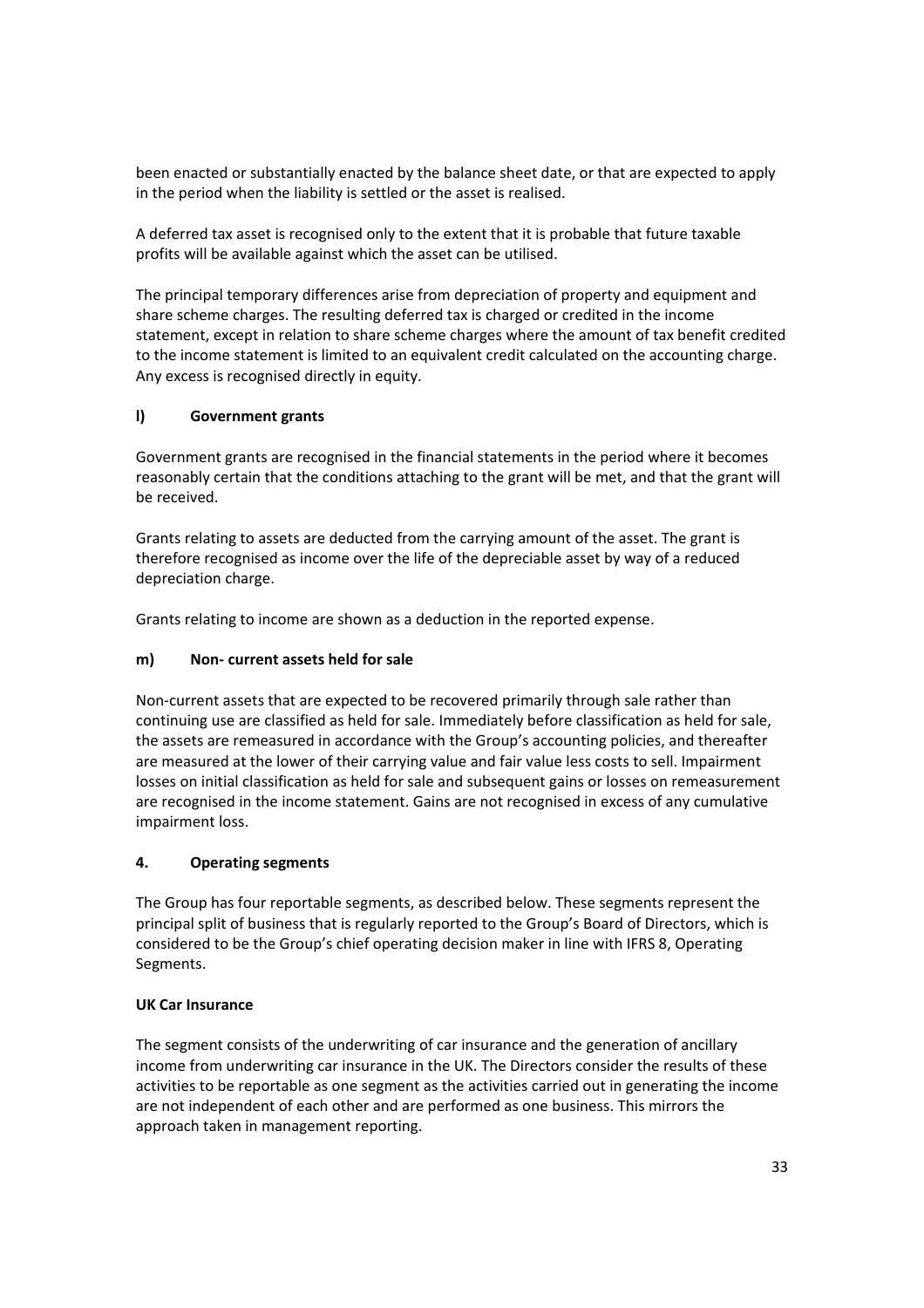#### **International Car Insurance**

The segment consists of the underwriting of car insurance and the generation of ancillary income from underwriting car insurance outside of the UK. It specifically covers the Group operations Admiral Seguros in Spain, ConTe in Italy, L'olivier Assurances in France and Elephant Auto in the USA. None of these operations are reportable on an individual basis, based on the threshold requirements in IFRS 8.

#### **Price Comparison**

The segment relates to the Group's price comparison websites Confused in the UK, Rastreator in Spain, LeLynx in France and Chiarezza in Italy. Each of the Price Comparison businesses are operating in individual geographical segments but are grouped into one reporting segment as LeLynx, Chiarezza and Rastreator do not individually meet the threshold requirements in IFRS 8.

#### **Other**

The 'other' segment is designed to be comprised of all other operating segments that do not meet the threshold requirements for individual reporting. Currently there is only one such segment, the Gladiator commercial van insurance broking operation, and so it is the results and balances of this operation comprises the 'other' segment.

Taxes are not allocated across the segments and, as with the corporate activities, are included in the reconciliation to the Consolidated Income Statement and Consolidated Statement of Financial Position.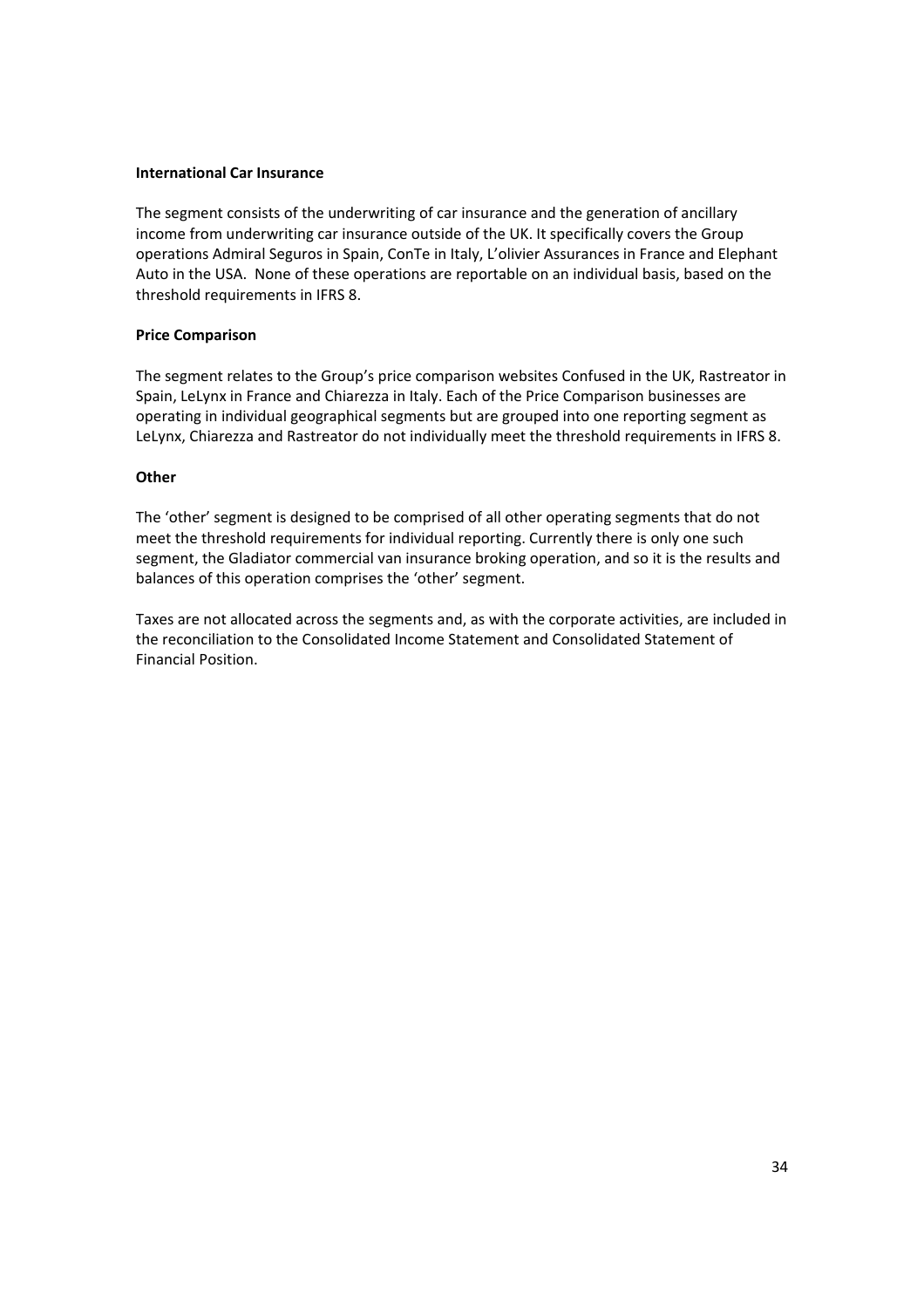#### **Segment income, results and other information**

An analysis of the Group's revenue and results for the year ended 31 December 2011, by reportable segment are shown below. The accounting policies of the reportable segments are consistent with those presented in note 3 for the Group.

|                                                                    |           |               |                |       |                              | 31 December 2011 |
|--------------------------------------------------------------------|-----------|---------------|----------------|-------|------------------------------|------------------|
|                                                                    | UK Car    | International | Price          |       | Eliminations                 | Segment          |
|                                                                    | Insurance | Car Insurance | Comparison     | Other |                              | total            |
|                                                                    | £m        | £m            | £m             | £m    | £m                           | £m               |
| Turnover*                                                          | 1,966.0   | 122.2         | 90.4           | 11.7  |                              | 2,190.3          |
| Net insurance                                                      |           |               |                |       |                              |                  |
| premium                                                            |           |               |                |       |                              |                  |
| revenue                                                            | 418.6     | 27.2          |                |       |                              | 445.8            |
| Other revenue                                                      |           |               |                |       |                              |                  |
| and profit                                                         |           |               |                |       |                              |                  |
| commission                                                         | 299.0     | 9.7           | 90.4           | 11.7  |                              | 410.8            |
| Investment and                                                     |           |               |                |       |                              |                  |
| interest income                                                    | 10.6      | 0.2           | $\overline{a}$ |       |                              | 10.8             |
| Net revenue                                                        | 728.2     | 37.1          | 90.4           | 11.7  |                              | 867.4            |
| Net insurance                                                      |           |               |                |       |                              |                  |
| claims                                                             | (335.5)   | (28.3)        |                |       |                              | (363.8)          |
| Expenses                                                           | (79.1)    | (18.3)        | (79.9)         | (8.9) | $\qquad \qquad \blacksquare$ | (186.2)          |
| Segment profit /                                                   |           |               |                |       |                              |                  |
| (loss) before tax                                                  | 313.6     | (9.5)         | 10.5           | 2.8   |                              | 317.4            |
| Other central revenue and expenses, including share scheme charges |           |               |                |       |                              | (21.2)           |
| Interest income                                                    |           |               |                |       |                              | 2.9              |
| <b>Consolidated profit before tax</b>                              |           |               |                |       |                              | 299.1            |
| <b>Taxation expense</b>                                            |           |               |                |       |                              | (77.8)           |
| <b>Consolidated profit after tax</b>                               |           |               |                |       |                              | 221.3            |
| Other segment                                                      |           |               |                |       |                              |                  |
| items:                                                             |           |               |                |       |                              |                  |
| Capital                                                            |           |               |                |       |                              |                  |
| expenditure                                                        | 12.4      | 2.9           | 1.1            | 0.4   |                              | 16.8             |
| Depreciation and                                                   |           |               |                |       |                              |                  |
| Amortisation                                                       | 37.8      | 11.8          | 1.2            | 0.3   |                              | 51.2             |

\*Turnover is a non‐GAAP measure and consists of total premiums written (including co‐insurers share) and other revenue.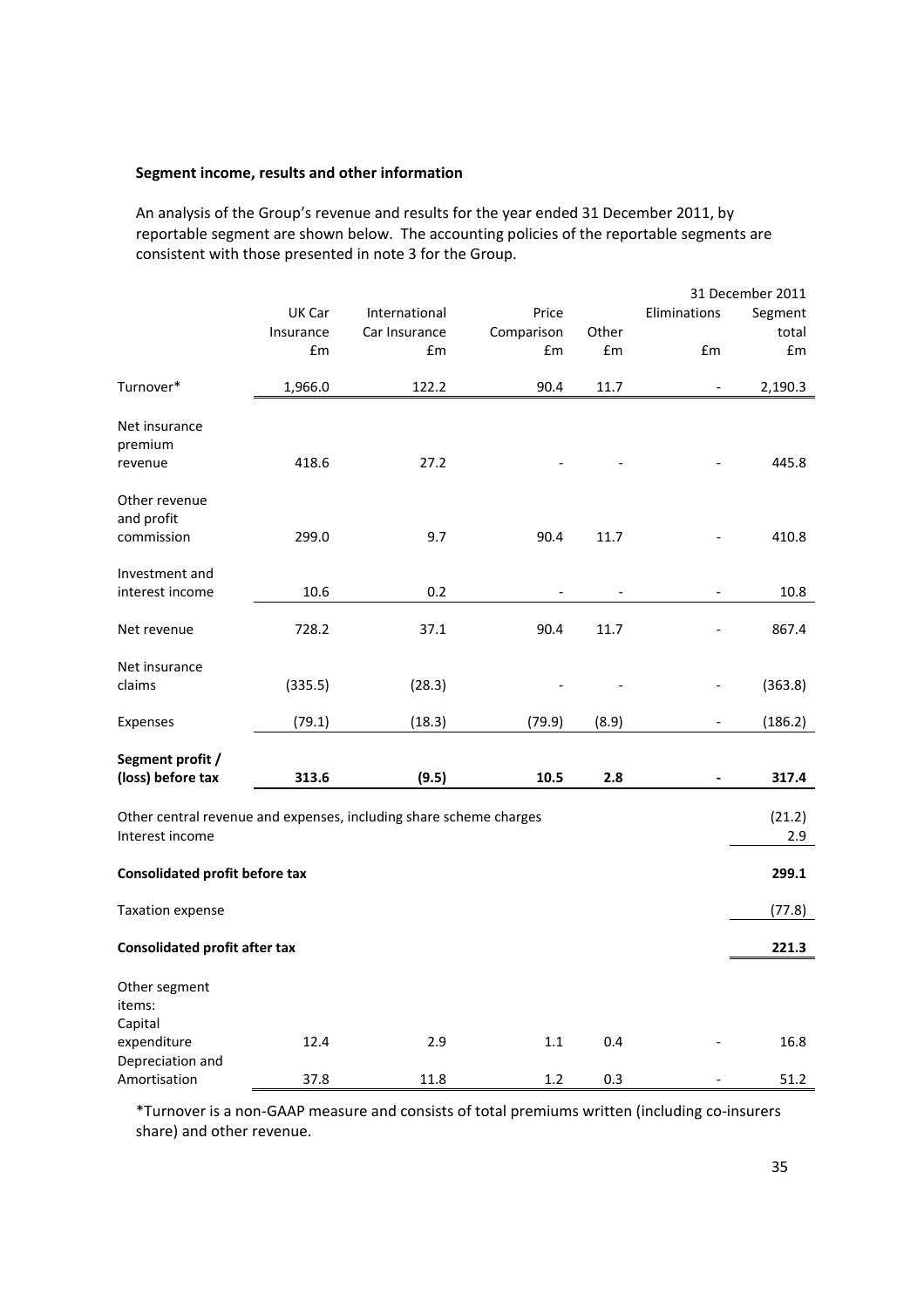|                                                                    |           |               |            |       |              | 31 December 2010 |
|--------------------------------------------------------------------|-----------|---------------|------------|-------|--------------|------------------|
|                                                                    | UK Car    | International | Price      |       | Eliminations | Segment          |
|                                                                    | Insurance | Car Insurance | Comparison | Other |              | total            |
|                                                                    | £m        | £m            | £m         | £m    | £m           | £m               |
| Turnover*                                                          | 1,419.7   | 77.6          | 75.7       | 11.8  |              | 1,584.8          |
| Net insurance                                                      |           |               |            |       |              |                  |
| premium                                                            |           |               |            |       |              |                  |
| revenue                                                            | 269.4     | 18.7          |            |       |              | 288.1            |
| Other revenue                                                      |           |               |            |       |              |                  |
| and profit                                                         |           |               |            |       |              |                  |
| commission                                                         | 249.0     | 6.7           | 75.7       | 11.8  |              | 343.2            |
| Investment and                                                     |           |               |            |       |              |                  |
| interest income                                                    | 8.3       | 0.1           |            |       |              | 8.4              |
| Net revenue                                                        | 526.7     | 25.5          | 75.7       | 11.8  |              | 639.7            |
| Net insurance                                                      |           |               |            |       |              |                  |
| claims                                                             | (192.6)   | (15.9)        |            |       |              | (208.5)          |
| Expenses                                                           | (58.3)    | (17.6)        | (63.6)     | (9.1) |              | (148.6)          |
| Segment profit /                                                   |           |               |            |       |              |                  |
| (loss) before tax                                                  | 275.8     | (8.0)         | 12.1       | 2.7   |              | 282.6            |
| Other central revenue and expenses, including share scheme charges |           |               |            |       |              | (18.2)           |
| Interest income                                                    |           |               |            |       |              | 1.1              |
| <b>Consolidated profit before tax</b>                              |           |               |            |       |              | 265.5            |
| <b>Taxation expense</b>                                            |           |               |            |       |              | (71.9)           |
| <b>Consolidated profit after tax</b>                               |           |               |            |       |              | 193.6            |
|                                                                    |           |               |            |       |              |                  |
| Other segment<br>items:                                            |           |               |            |       |              |                  |
| Capital                                                            |           |               |            |       |              |                  |
| expenditure                                                        | 6.8       | 2.6           | 1.7        | 0.1   |              | 11.2             |
| Depreciation and                                                   |           |               |            |       |              |                  |
| Amortisation                                                       | 20.7      | 9.0           | 0.7        | 0.3   |              | 30.7             |

Revenue and results for the corresponding reportable segments for the year ended 31 December 2010 are shown below.

\*Turnover is a non‐GAAP measure and consists of total premiums written (including co‐insurers share) and other revenue.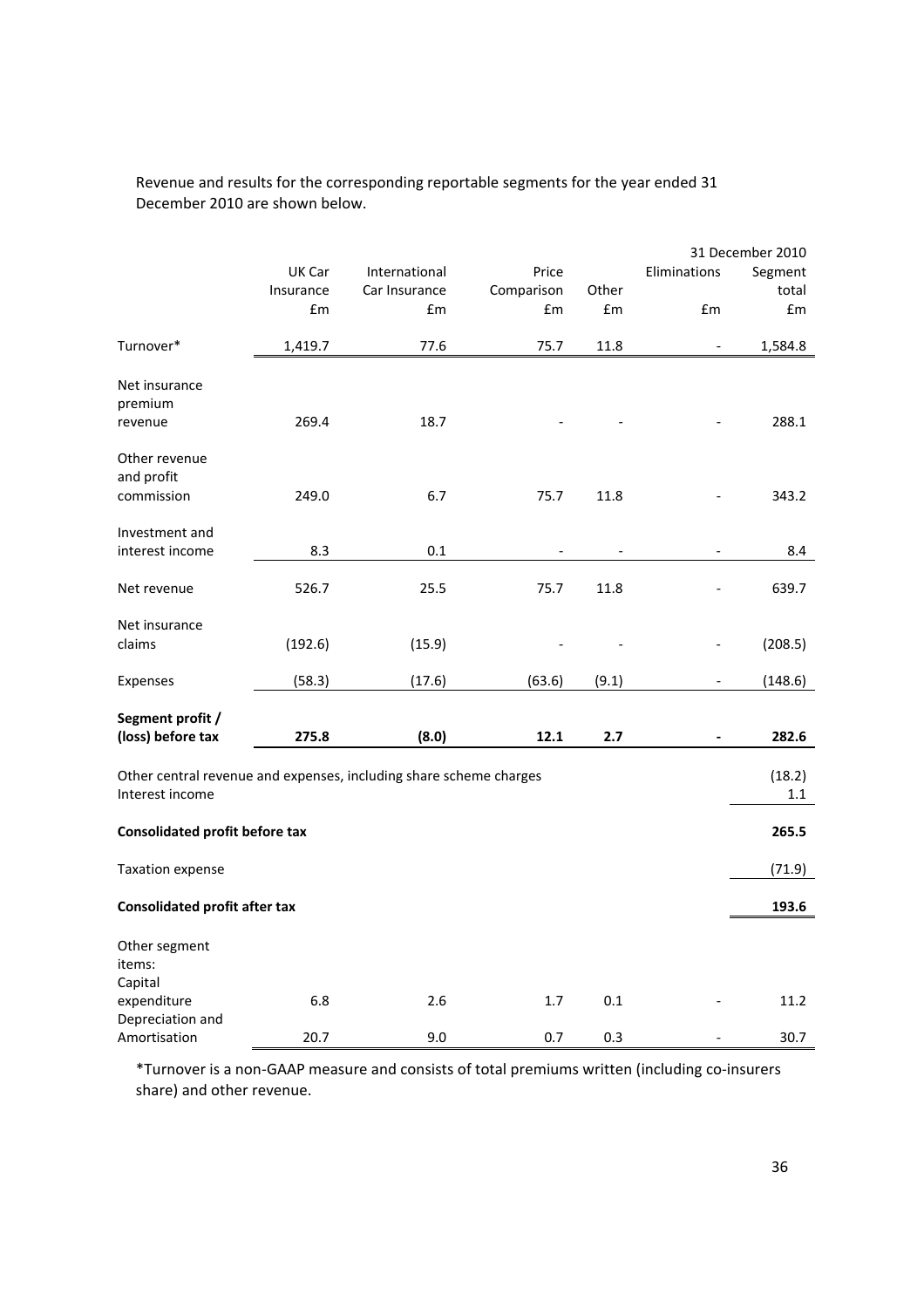#### **Segment revenues**

The UK and International Car Insurance reportable segments derive all insurance premium income from external policyholders. Revenue within these segments is not derived from an individual policyholder that represents 10% or more of the Group's total revenue.

The total of Price Comparison revenues from transactions with other reportable segments is £16.1m (2010: £15.0m). These amounts have not been eliminated on consolidation in order to avoid distorting expense and combined ratios which are key performance indicators for insurance business. There are no other transactions between reportable segments.

Revenues from external customers for products and services is consistent with the split of reportable segment revenues as shown above.

#### **Information about geographical locations**

All material revenues from external customers, and net assets attributed to a foreign country are shown within the International Car Insurance reportable segment shown above. The revenue and results of the three International Price Comparison businesses, Rastreator, LeLynx and Chiarezza are not yet material enough to be presented as a separate segment.

#### **Segment assets and liabilities**

The identifiable segment assets and liabilities at 31 December 2011 are as follows.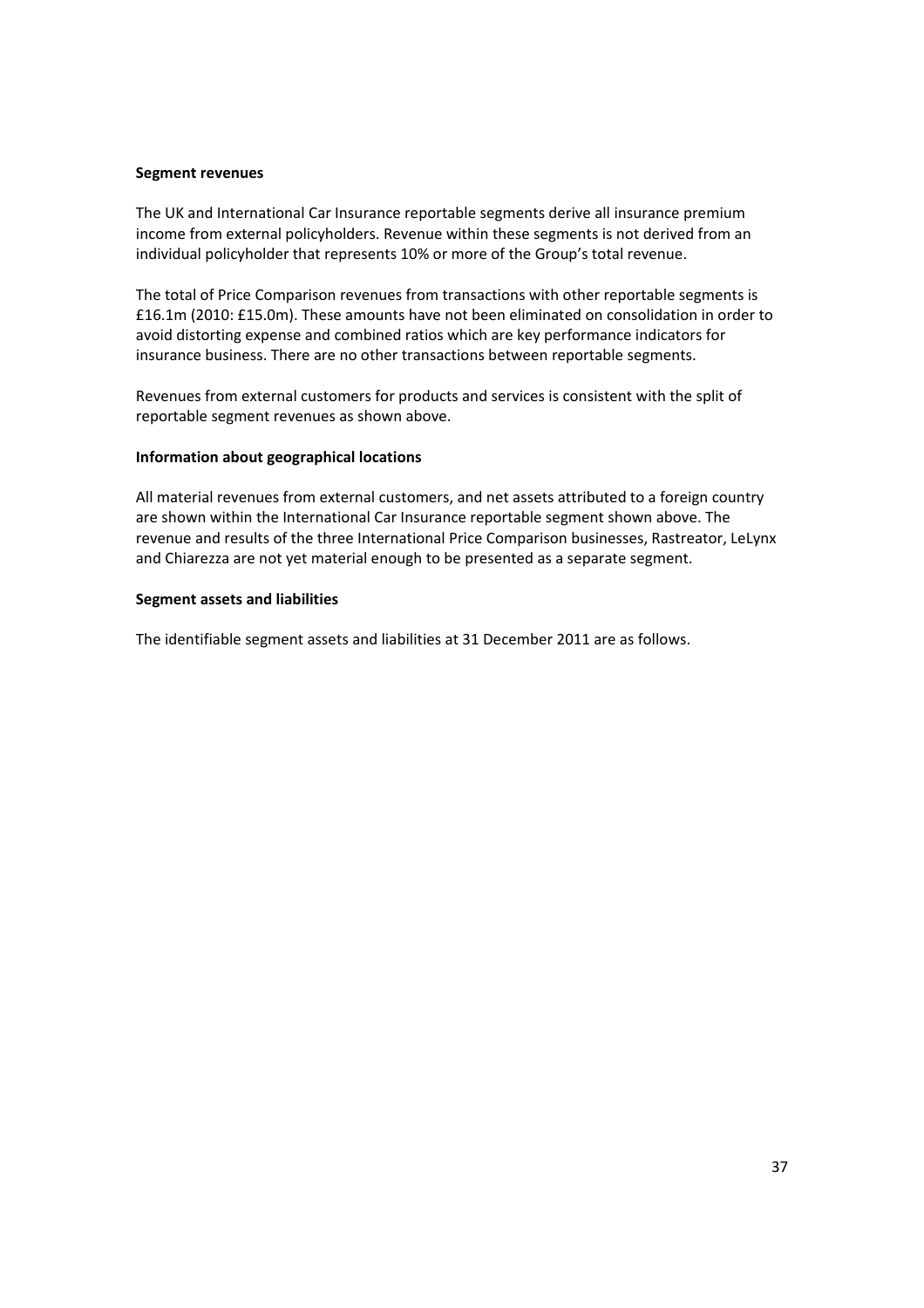|                         |           |               |            |       |              | 31 December 2011 |
|-------------------------|-----------|---------------|------------|-------|--------------|------------------|
|                         | UK Car    | International | Price      |       |              | Segment          |
|                         | Insurance | car insurance | Comparison | Other | Eliminations | total            |
|                         | £m        | £m            | £m         | £m    | £m           | £m               |
|                         |           |               |            |       |              |                  |
| Property and            |           |               |            |       |              |                  |
| equipment               | 12.1      | 3.1           | 1.8        | 0.6   |              | 17.6             |
|                         |           |               |            |       |              |                  |
| Intangible assets       | 78.4      | 8.5           | 0.5        | 0.1   |              | 87.5             |
|                         |           |               |            |       |              |                  |
| Reinsurance assets      | 570.3     | 69.5          |            |       |              | 639.8            |
| Trade and other         |           |               |            |       |              |                  |
| receivables             | 118.7     | (5.5)         | (0.2)      | 9.0   | (69.9)       | 52.1             |
|                         |           |               |            |       |              |                  |
| <b>Financial assets</b> | 1,464.8   | 83.2          |            |       |              | 1,548.0          |
|                         |           |               |            |       |              |                  |
| Cash and cash           |           |               |            |       |              |                  |
| equivalents             | 117.8     | 38.9          | 8.8        | 4.4   |              | 169.9            |
|                         |           |               |            |       |              |                  |
| Reportable segment      |           |               |            |       |              |                  |
| assets                  | 2,362.1   | 197.7         | 10.8       | 14.1  | (69.9)       | 2,514.8          |
|                         |           |               |            |       |              |                  |
| Insurance contract      |           |               |            |       |              |                  |
| liabilities             | 1,215.4   | 118.3         |            |       |              | 1,333.7          |
|                         |           |               |            |       |              |                  |
| Trade and other         |           |               |            |       |              |                  |
| payables                | 816.1     | 28.3          | 6.6        | 5.6   |              | 856.6            |
|                         |           |               |            |       |              |                  |
| Reportable segment      |           |               |            |       |              |                  |
| liabilities             | 2,031.5   | 146.5         | 6.6        | 5.6   |              | 2,190.2          |
|                         |           |               |            |       |              |                  |
| Reportable segment      |           |               |            |       |              |                  |
| net assets              | 330.6     | 51.2          | 4.2        | 8.5   | (69.9)       | 324.6            |
|                         |           |               |            |       |              |                  |
| Unallocated assets      |           |               |            |       |              |                  |
| and liabilities         |           |               |            |       |              | 69.8             |
|                         |           |               |            |       |              |                  |
|                         |           |               |            |       |              |                  |
| Consolidated net        |           |               |            |       |              |                  |

 $\overline{a}$  assets  $\overline{a}$  394.4  $\overline{a}$ 

Unallocated assets and liabilities consist of other central assets and liabilities, plus deferred and current corporation tax balances. These assets and liabilities are not regularly reviewed by the Board of Directors in the reportable segment format.

There is an asymmetrical allocation of assets and income to the reportable segments, in that the interest earned on cash and cash equivalent assets deployed in the UK Car Insurance, Price Comparison and International Car Insurance segments is not allocated in arriving at segment profits. This is consistent with regular management reporting.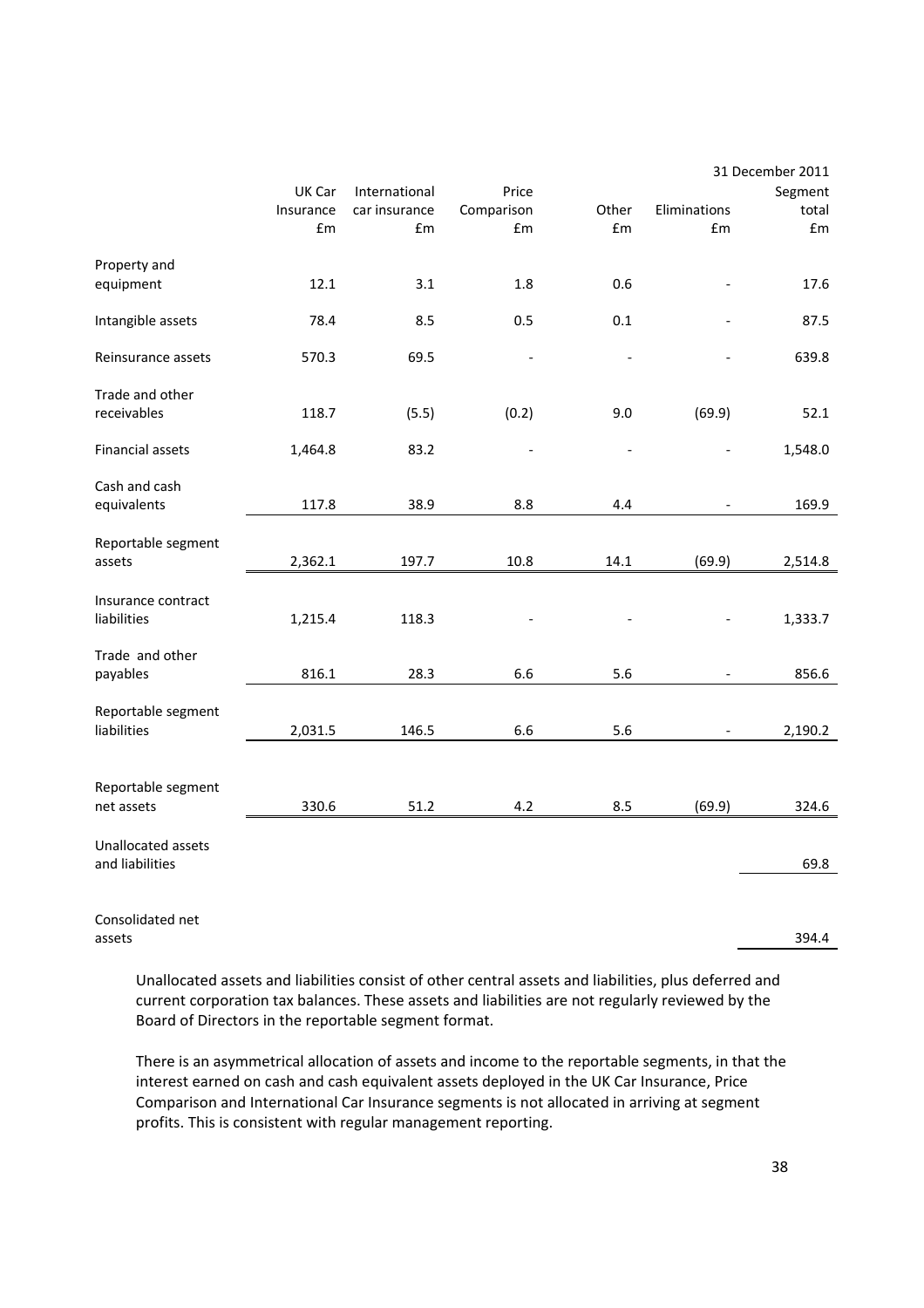Eliminations represent inter‐segment funding and balances included in trade and other receivables.

The segment assets and liabilities at 31 December 2010 are as follows.

| ັ                                            | UK Car          | International       | Price            |             |                    | 31 December 2010       |
|----------------------------------------------|-----------------|---------------------|------------------|-------------|--------------------|------------------------|
|                                              | Insurance<br>£m | car insurance<br>£m | Comparison<br>£m | Other<br>£m | Eliminations<br>£m | Segment<br>total<br>£m |
| Property and<br>equipment                    | 8.6             | 2.3                 | 2.1              | 0.6         |                    | 13.6                   |
| Intangible assets                            | 76.0            | 6.8                 | 0.1              |             |                    | 82.9                   |
| Reinsurance assets                           | 324.7           | 32.3                |                  |             |                    | 357.0                  |
| Trade and other<br>receivables               | 150.5           | (4.7)               | (0.9)            | 8.5         | (105.5)            | 47.9                   |
| <b>Financial assets</b>                      | 947.3           | 47.4                |                  |             |                    | 994.7                  |
| Cash and cash<br>equivalents                 | 90.6            | 40.3                | 11.2             | 3.1         |                    | 145.2                  |
| Assets held for sale                         |                 | 1.5                 |                  |             |                    | $1.5\,$                |
| Reportable segment<br>assets                 | 1,597.7         | 125.9               | 12.5             | 12.2        | (105.5)            | 1,642.8                |
| Insurance contract<br>liabilities            | 752.1           | 54.5                |                  |             |                    | 806.6                  |
| Trade and other<br>payables                  | 531.5           | 18.2                | 6.6              | 4.7         |                    | 561.0                  |
| Reportable segment<br>liabilities            | 1,283.6         | 72.7                | 6.6              | 4.7         |                    | 1,367.6                |
| Reportable segment<br>net assets             | 314.1           | 53.2                | 5.9              | 7.5         | (105.5)            | 275.2                  |
| <b>Unallocated assets</b><br>and liabilities |                 |                     |                  |             |                    | 75.5                   |
| Consolidated net<br>assets                   |                 |                     |                  |             |                    | 350.7                  |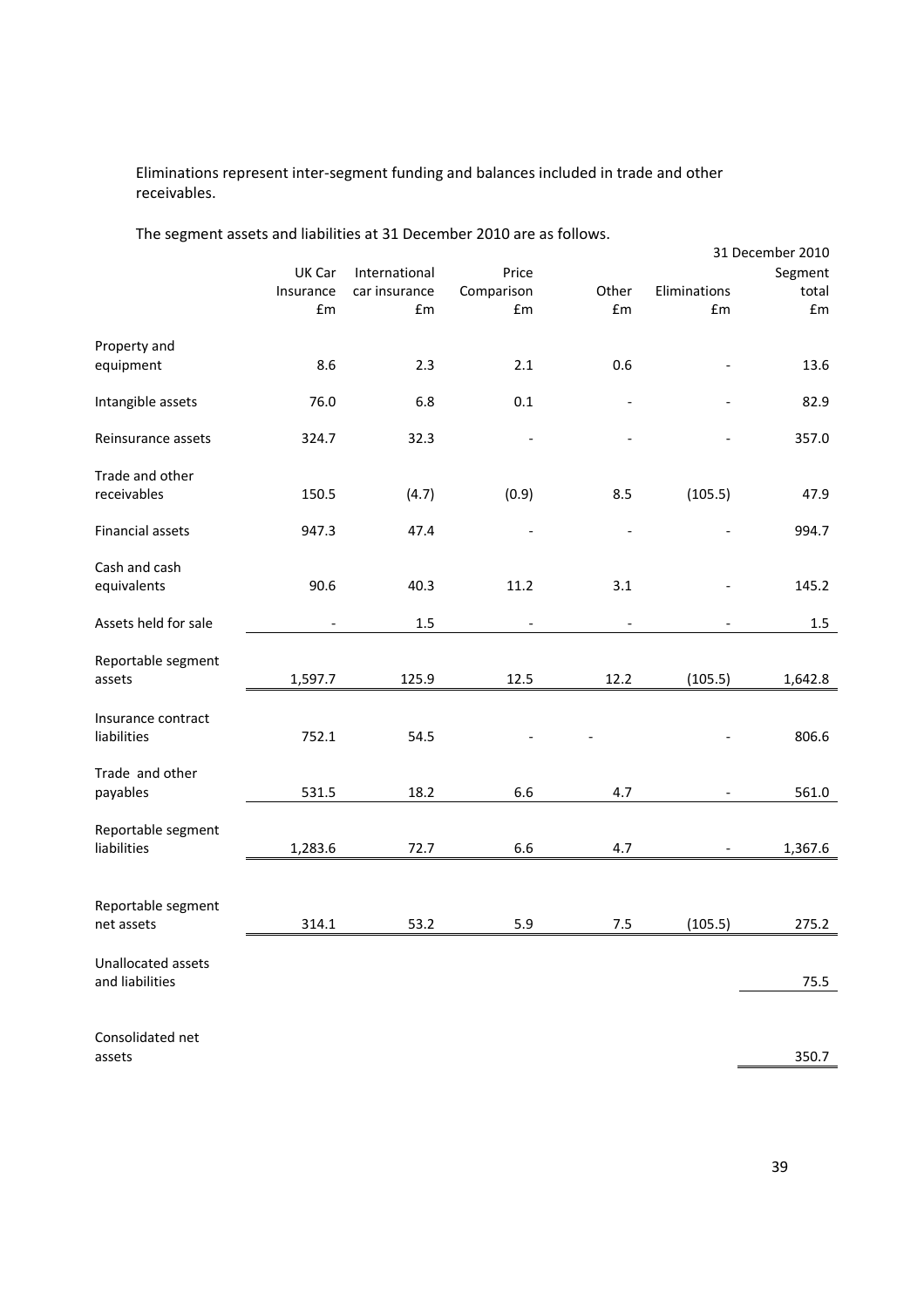## **5. Net insurance premium revenue**

|                                                    | 31       | 31            |
|----------------------------------------------------|----------|---------------|
|                                                    | December | December      |
|                                                    | 2011     | 2010          |
|                                                    | Em       | $\mathsf{fm}$ |
| Total motor insurance premiums before co-insurance | 1,841.3  | 1,308.6       |
|                                                    |          |               |
| Group gross premiums written after co-insurance    | 1,128.4  | 738.5         |
| Outwards reinsurance premiums                      | (622.0)  | (380.0)       |
|                                                    |          |               |
| Net insurance premiums written                     | 506.4    | 358.5         |
| Change in gross unearned premium provision         | (168.7)  | (163.9)       |
| Change in reinsurers' share of unearned premium    |          |               |
| provision                                          | 108.1    | 93.5          |
|                                                    |          |               |
| Net insurance premium revenue                      | 445.8    | 288.1         |

The Group's share of the car insurance business was underwritten by Admiral Insurance (Gibraltar) Limited and Admiral Insurance Company Limited. All contracts are short‐term in duration, lasting for 10 or 12 months.

#### **6. Other revenue**

|                          | 31       | 31             |
|--------------------------|----------|----------------|
|                          | December | December       |
|                          | 2011     | 2010           |
|                          | Em       | $\mathbf{f}$ m |
| Ancillary revenue        | 223.3    | 174.6          |
| Price comparison revenue | 90.4     | 75.7           |
| Other revenue            | 35.3     | 25.9           |
|                          |          |                |
| Total other revenue      | 349.0    | 276.2          |
|                          |          |                |

Refer to the Business Review for further detail on the sources of revenue.

#### **7. Profit commission**

|                         | 31       | 31       |
|-------------------------|----------|----------|
|                         | December | December |
|                         | 2011     | 2010     |
|                         | Em       | Em       |
|                         |          |          |
| Total profit commission | 61.8     | 67.0     |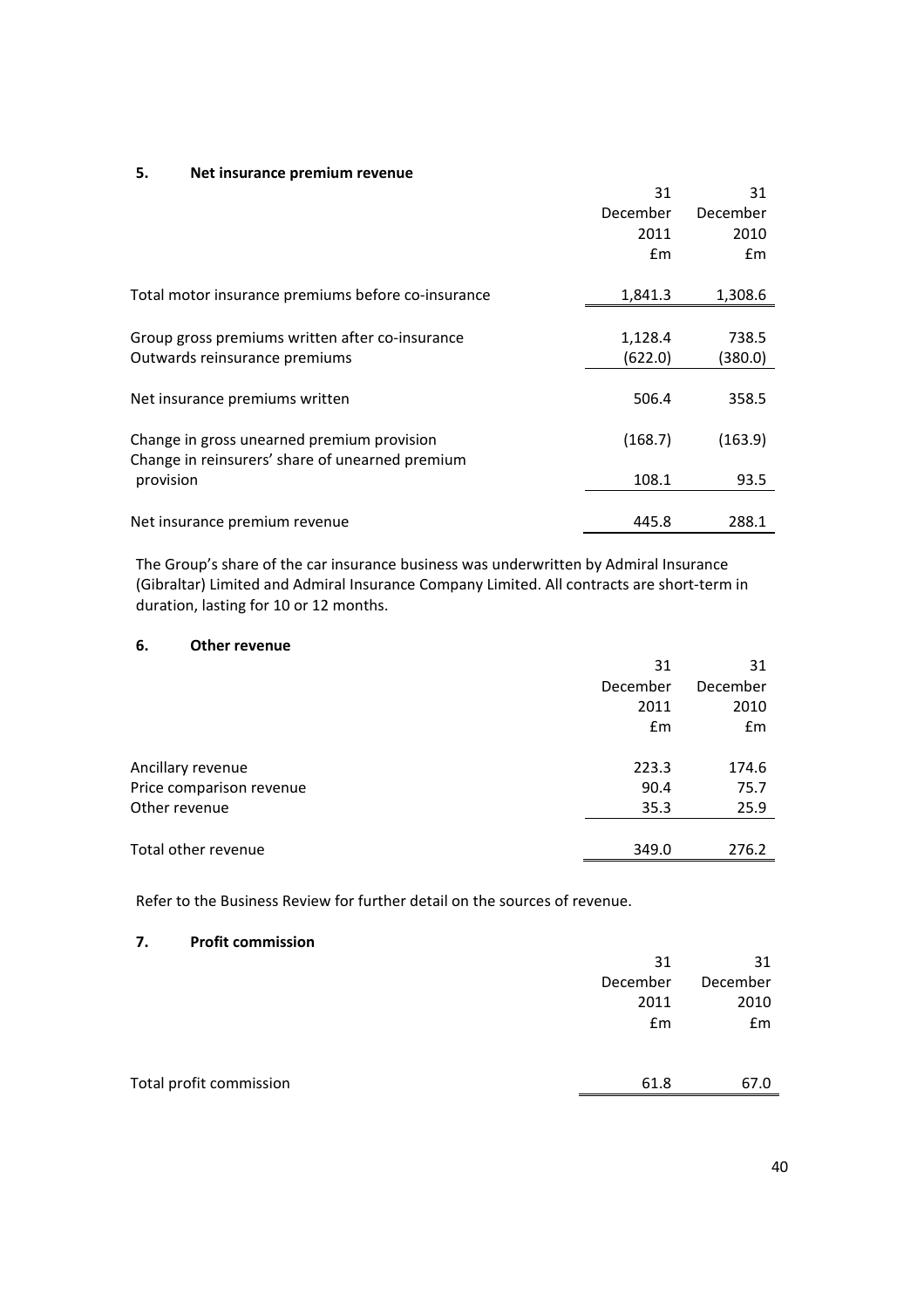## **8. Investment and interest income**

|                                      |          | 31       |
|--------------------------------------|----------|----------|
|                                      | December | December |
|                                      | 2011     | 2010     |
|                                      | Em       | Em       |
|                                      |          |          |
| Net investment return                | 10.8     | 8.4      |
| Interest receivable                  | 2.9      | 1.1      |
|                                      |          |          |
| Total investment and interest income | 13.7     | 9.5      |

Interest received during the year was £2.9m (2010: £1.1m).

## **9. Operating expenses and share scheme charges**

|                                                             |                        | 31 December 2011 |       |                        |       | 31 December 2010 |  |
|-------------------------------------------------------------|------------------------|------------------|-------|------------------------|-------|------------------|--|
|                                                             | Insurance<br>contracts | Other            | Total | Insurance<br>contracts | Other | Total            |  |
|                                                             | Em                     | Em               | Em    | £m                     | Em    | Em               |  |
| Acquisition of<br>insurance contracts<br>Administration and | 36.2                   |                  | 36.2  | 20.9                   |       | 20.9             |  |
| other marketing<br>costs                                    | 26.7                   | 125.9            | 152.6 | 28.0                   | 102.9 | 130.9            |  |
| Expenses                                                    | 62.9                   | 125.9            | 188.8 | 48.9                   | 102.9 | 151.8            |  |
| Share scheme charges                                        |                        |                  |       |                        |       |                  |  |
|                                                             |                        | 18.6             | 18.6  |                        | 15.0  | 15.0             |  |
| Total expenses and<br>share scheme                          |                        |                  |       |                        |       |                  |  |
| charges                                                     | 62.9                   | 144.5            | 207.4 | 48.9                   | 117.9 | 166.8            |  |

## **Analysis of other administration and other marketing costs:**

|                                     | 31       | 31       |
|-------------------------------------|----------|----------|
|                                     | December | December |
|                                     | 2011     | 2010     |
|                                     | Em       | Em       |
| Ancillary sales expenses            | 33.8     | 26.9     |
| Price comparison operating expenses | 79.9     | 63.6     |
| Other expenses                      | 12.2     | 12.4     |
| Total                               | 125.9    | 102.9    |
|                                     |          |          |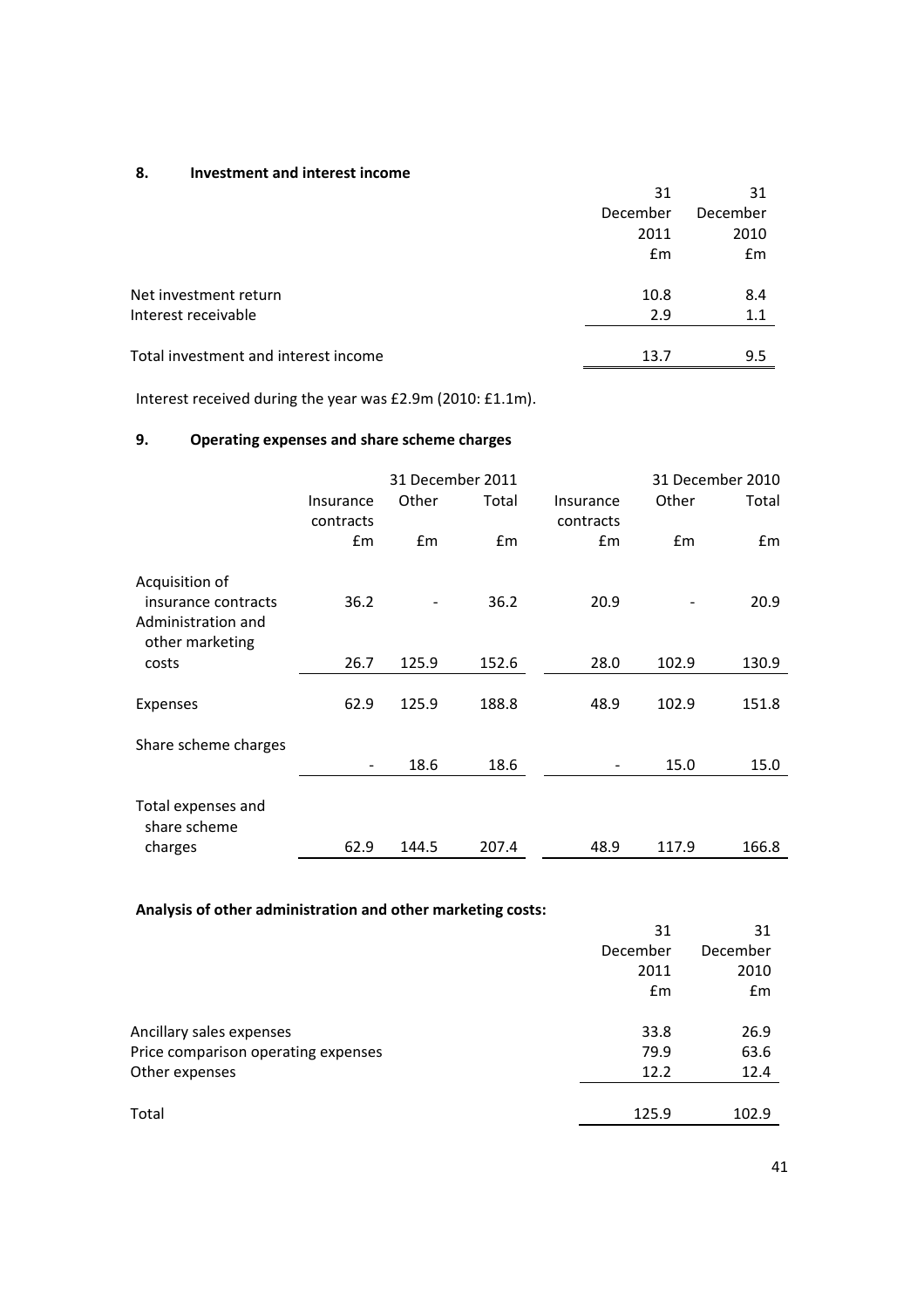The £26.7m (2010: £28.0m) administration and marketing costs allocated to insurance contracts is principally made up of salary costs.

The gross amount of expenses, before recoveries from co-insurers and reinsurers is £369.9m (2010: £333.2m). This amount can be reconciled to the total expenses and share scheme charges above of £207.4m (2010: £166.8m) as follows:

|                                                  | 31       | 31       |
|--------------------------------------------------|----------|----------|
|                                                  | December | December |
|                                                  | 2011     | 2010     |
|                                                  | Em       | Em       |
| Gross expenses                                   | 369.9    | 333.2    |
| Co-insurer share of expenses                     | (77.9)   | (99.5)   |
|                                                  |          |          |
| Expenses, net of co-insurer share                | 292.0    | 233.7    |
| Adjustment for deferral of acquisition costs     | (11.0)   | (7.9)    |
|                                                  |          |          |
| Expenses, net of co-insurer share (earned basis) | 281.0    | 225.8    |
| Reinsurer share of expenses (earned basis)       | (73.6)   | (59.0)   |
|                                                  |          |          |
| Total expenses and share scheme charges          | 207.4    | 166.8    |

**Reconciliation of expenses related to insurance contracts to reported Group expense ratio:**

|                                        | 31       | 31       |
|----------------------------------------|----------|----------|
|                                        | December | December |
|                                        | 2011     | 2010     |
|                                        | Em       | Em       |
|                                        |          |          |
| Insurance contract expenses from above | 62.9     | 48.9     |
| Add: claims handling expenses          | 11.9     | 8.5      |
|                                        |          |          |
| Adjusted expenses                      | 74.8     | 57.4     |
| Net insurance premium revenue          | 445.8    | 288.1    |
| Reported expense ratio                 | 16.8%    | 19.9%    |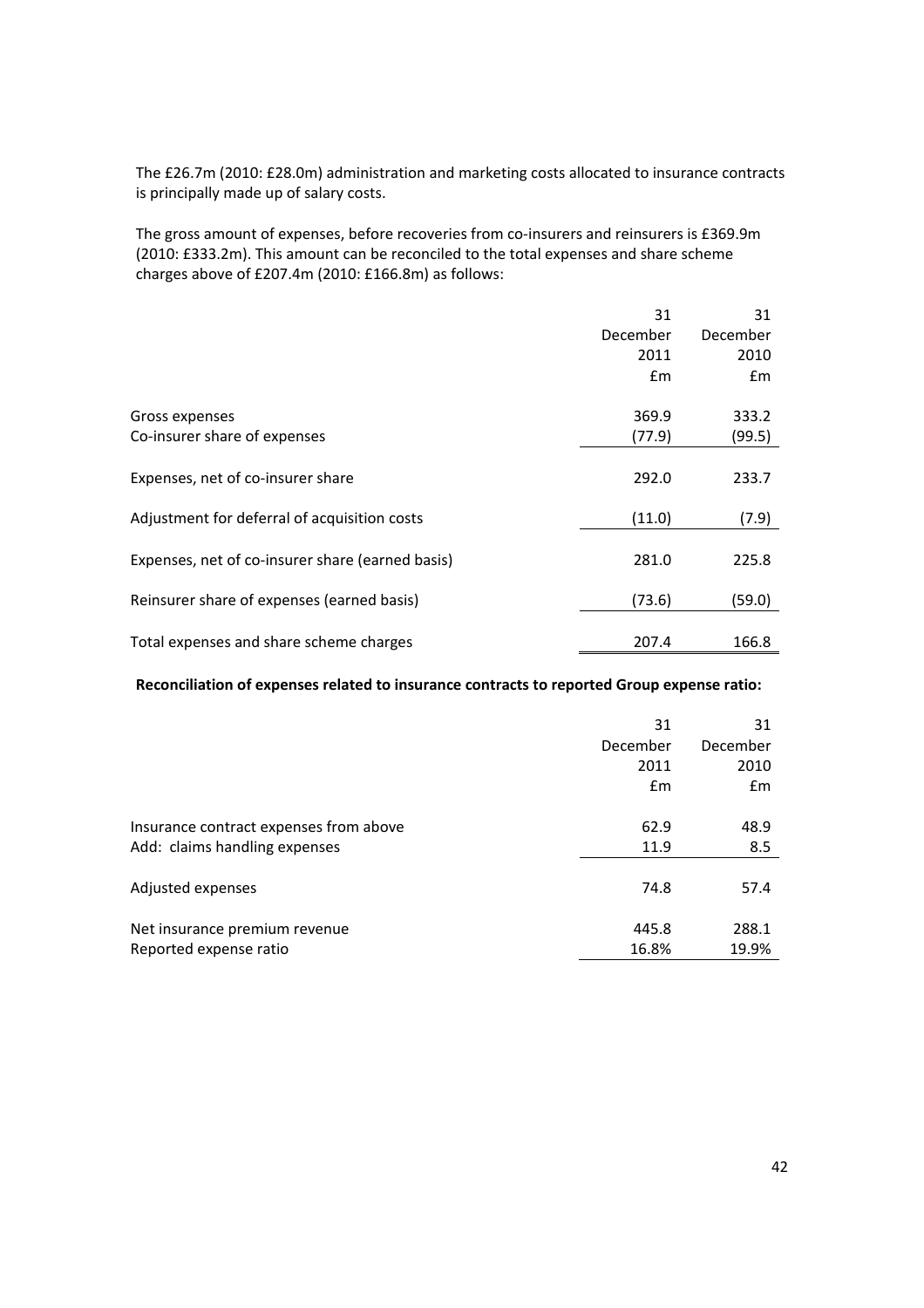## **10. Staff costs and other expenses**

Included in gross expenses, before co‐insurance arrangements, are the following:

|                                                | 31       | 31       |
|------------------------------------------------|----------|----------|
|                                                | December | December |
|                                                | 2011     | 2010     |
|                                                | £m       | Em       |
| <b>Salaries</b>                                | 114.5    | 92.5     |
| Social security charges                        | 10.3     | 12.7     |
| Pension costs                                  | 1.3      | 1.3      |
| Share scheme charges (see note 24)             | 23.6     | 18.5     |
| Total staff expenses                           | 149.7    | 125.0    |
|                                                |          |          |
| Depreciation charge:                           |          |          |
| - Owned assets                                 | 5.4      | 4.1      |
| - Leased assets                                | 0.7      | 0.5      |
| Amortisation charge:                           |          |          |
| - Software                                     | 3.3      | 2.7      |
| - Deferred acquisition costs                   | 41.8     | 23.4     |
| Operating lease rentals:                       |          |          |
| - Buildings                                    | 7.9      | 6.4      |
| Auditor's remuneration (including VAT):        |          |          |
| - Fees payable for the audit of the Company's  |          |          |
| annual accounts                                |          |          |
| - Fees payable for the audit of the Company's  |          |          |
| subsidiary accounts                            | 0.2      | 0.2      |
| - Fees payable for other services              | 0.3      | 0.2      |
| Net foreign exchange losses                    | 0.8      | 0.8      |
| Analysis of fees paid to the auditor for other |          |          |
| services:                                      |          |          |
| Tax compliance services                        | 0.1      |          |
| Tax advisory services                          | 0.2      | 0.1      |
| Other services                                 |          | 0.1      |
| Total as above                                 | 0.3      | 0.2      |

The amortisation of software and deferred acquisition cost assets is charged to expenses in the income statement.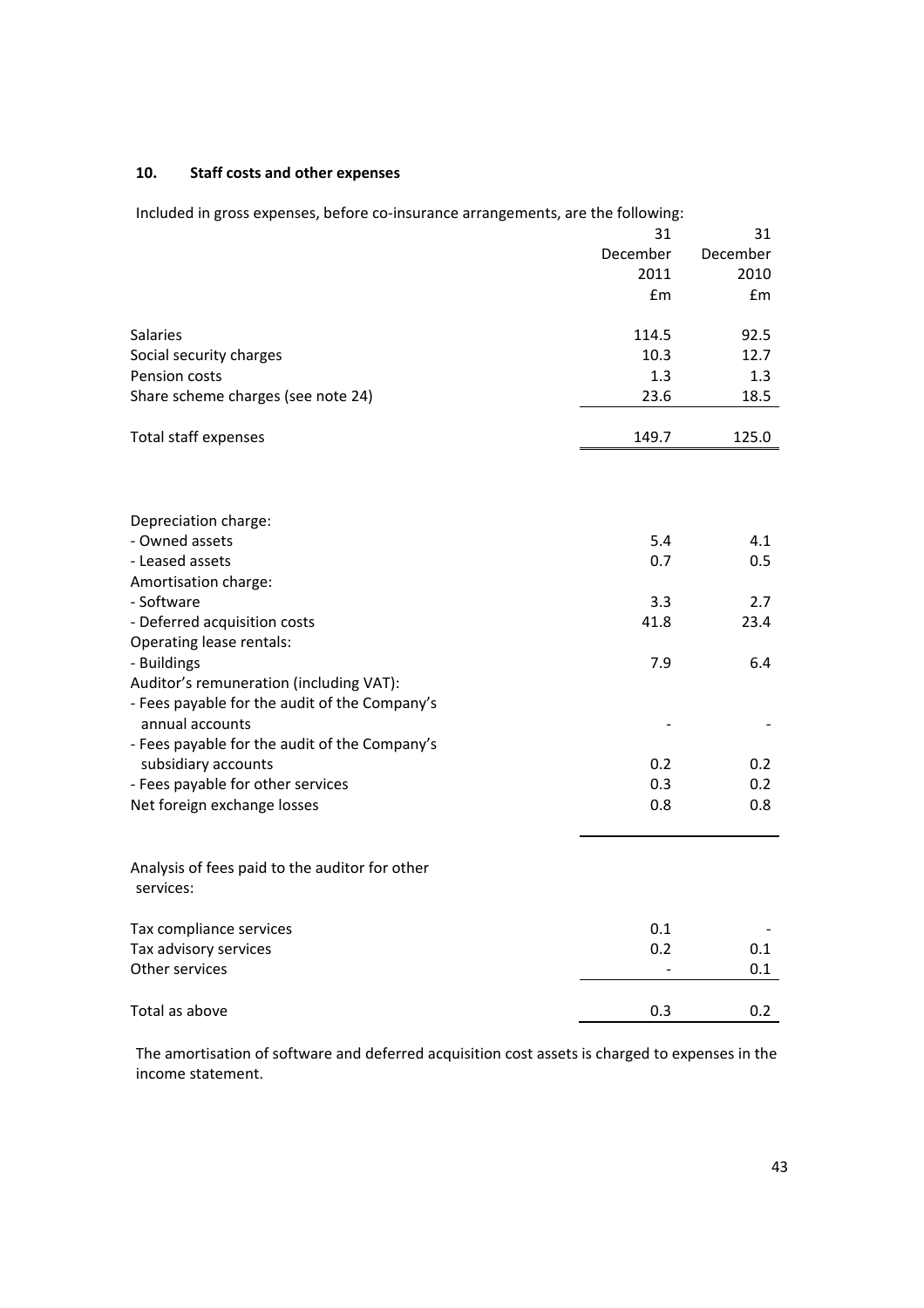| 11.<br><b>Staff numbers (including Directors)</b>        |          |                      |
|----------------------------------------------------------|----------|----------------------|
|                                                          |          | Average for the year |
|                                                          | 2011     | 2010                 |
|                                                          | Number   | Number               |
| Direct customer contact staff                            | 4,264    | 3,280                |
| Support staff                                            | 1,060    | 972                  |
| Total                                                    | 5,324    | 4,252                |
| <b>Taxation</b><br>12.                                   |          |                      |
|                                                          | 31       | 31                   |
|                                                          | December | December             |
|                                                          | 2011     | 2010                 |
|                                                          | £m       | £m                   |
| <b>Current tax</b>                                       |          |                      |
| Corporation tax on profits for the year                  | 80.3     | 87.4                 |
| Over provision relating to prior periods                 | (3.2)    | (0.7)                |
| Current tax charge                                       | 77.1     | 86.7                 |
| <b>Deferred tax</b>                                      |          |                      |
| Current period deferred taxation movement                | (0.8)    | (15.3)               |
| Under provision relating to prior periods - deferred tax | 1.5      | 0.5                  |
| Total tax charge per income statement                    | 77.8     | 71.9                 |
| Factors affecting the total tax charge are:              |          |                      |
|                                                          | 31       | 31                   |
|                                                          | December | December             |
|                                                          | 2011     | 2010                 |
|                                                          | £m       | Em                   |
| Profit before tax                                        | 299.1    | 265.5                |
| Corporation tax thereon at effective UK corporation tax  |          |                      |
| rate of 26.5% (2010: 28%)                                | 79.3     | 74.3                 |
| Expenses and provisions not deductible for tax purposes  | 0.1      | (0.1)                |
| Difference in tax rates                                  | 0.5      | 0.2                  |
| Adjustments relating to prior periods                    | (1.7)    | (0.1)                |
| Other differences                                        | (0.4)    | (2.4)                |
| Total tax charge for the period as above                 | 77.8     | 71.9                 |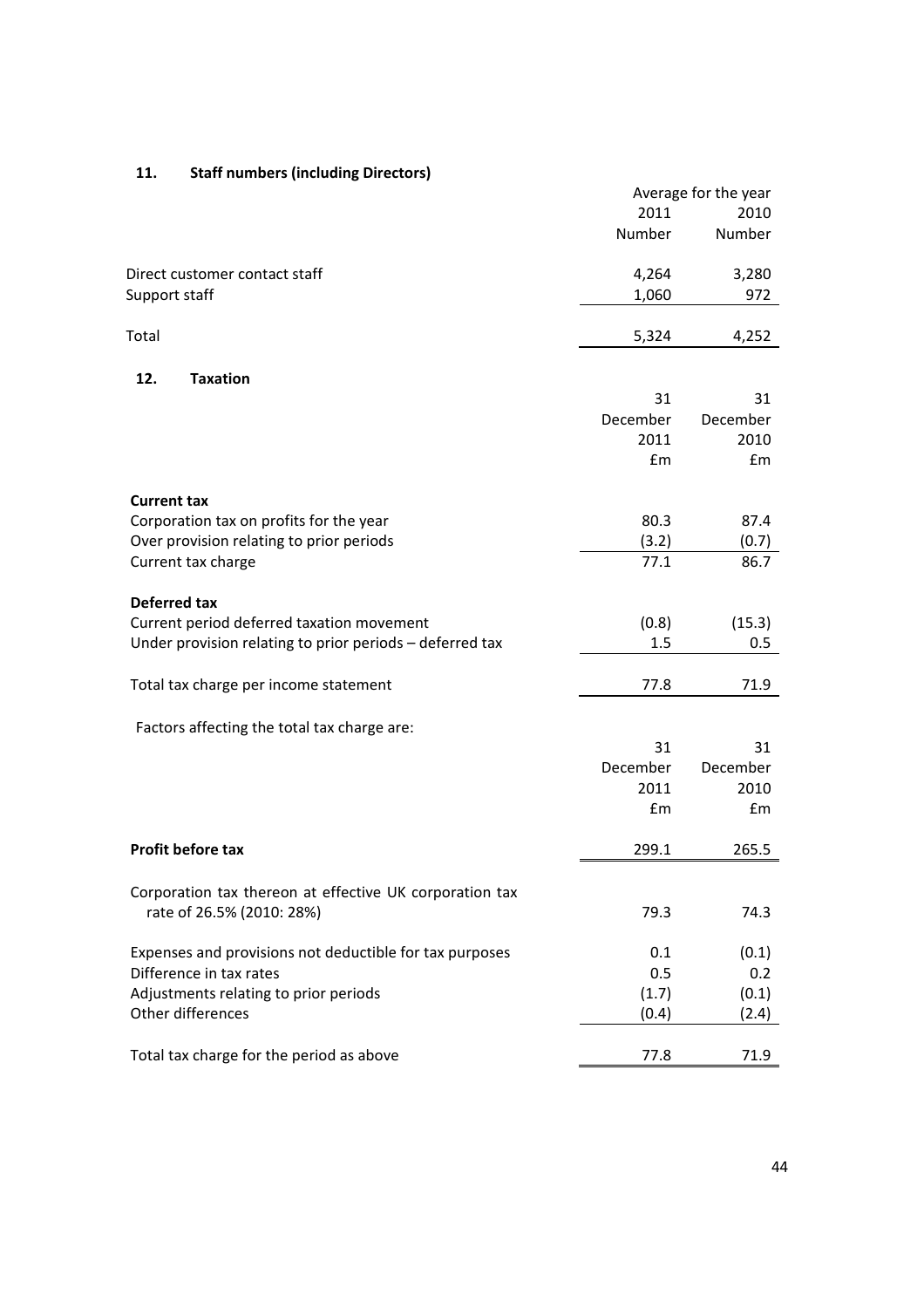#### **13. Dividends**

Dividends were declared and paid as follows.

|                                                     | 31       | 31       |
|-----------------------------------------------------|----------|----------|
|                                                     | December | December |
|                                                     | 2011     | 2010     |
|                                                     | £m       | Em       |
| March 2010 (29.8p per share, paid April 2010)       |          | 78.3     |
| September 2010 (32.6p per share, paid October 2010) |          | 86.4     |
| March 2011 (35.5p per share, paid May 2011)         | 94.5     |          |
| August 2011 (39.1p per share, paid October 2011)    | 104.3    |          |
|                                                     |          |          |
| Total dividends                                     | 198.8    | 164.7    |

The dividends declared in March represent the final dividends paid in respect of the 2009 and 2010 financial years. Dividends declared in September 2010 and August 2011 are interim distributions in respect of 2010 and 2011.

A final dividend of 36.5p per share (£99m) has been proposed in respect of the 2011 financial year. Refer to the Chairman's statement and Business Review for further detail.

#### **14. Earnings per share**

|                                                   | 31<br>December<br>2011 | 31<br>December<br>2010 |
|---------------------------------------------------|------------------------|------------------------|
| Profit for the financial year after taxation (£m) | 221.2                  | 193.6                  |
| Weighted average number of shares – basic         | 269.903.301            | 267,827,176            |
| Unadjusted earnings per share - basic             | 81.9p                  | 72.3p                  |
| Weighted average number of shares – diluted       | 270,782,526            | 268,221,829            |
| Unadjusted earnings per share - diluted           | 81.7p                  | 72.2p                  |

The difference between the basic and diluted number of shares at the end of 2011 (being 879,225; 2010: 394,653) relates to awards committed, but not yet issued under the Group's share schemes. Refer to note 24 for further detail.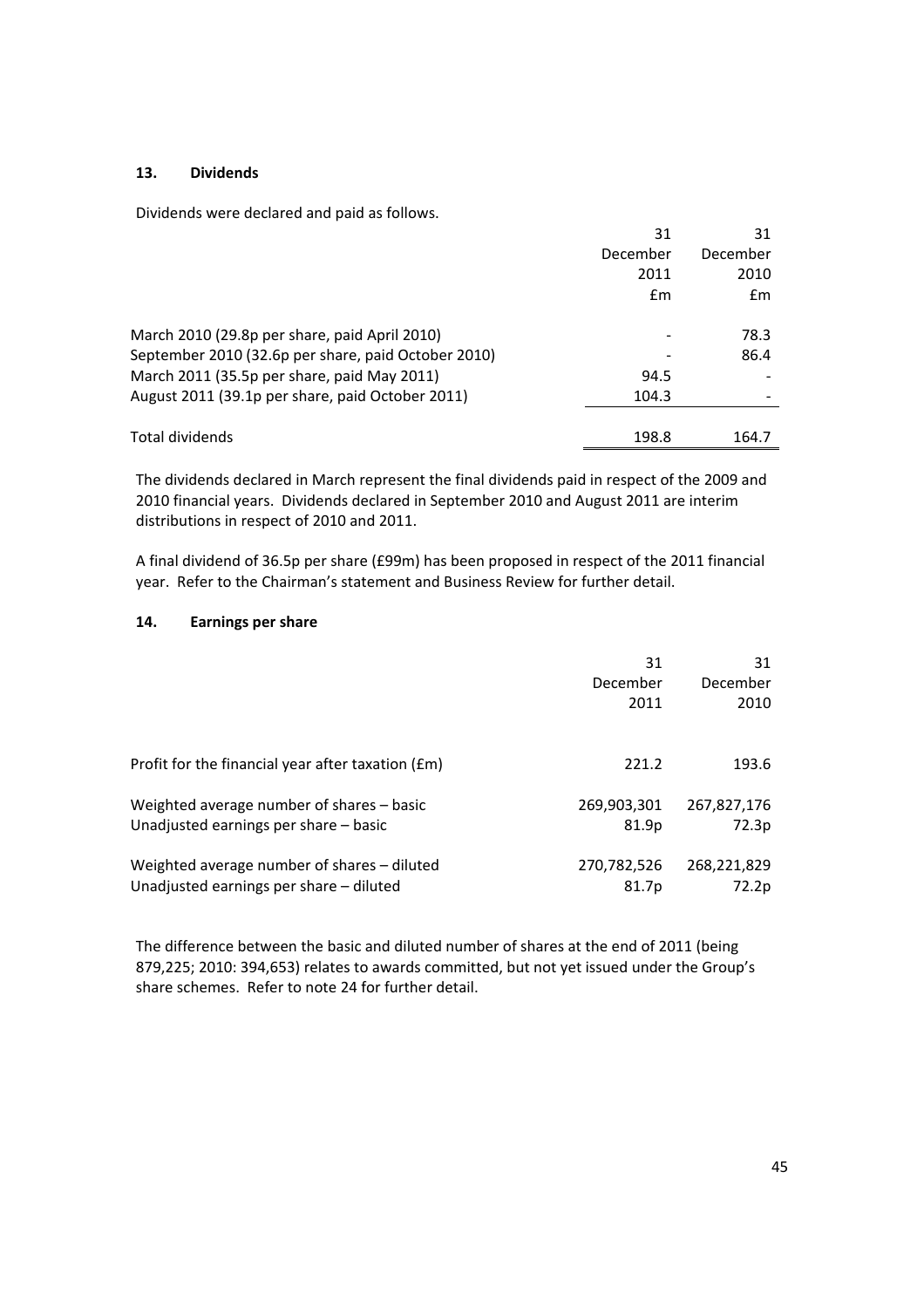#### **15. Property and equipment**

|                           | Improvements      |           |                |                          |                          |
|---------------------------|-------------------|-----------|----------------|--------------------------|--------------------------|
|                           | to short          |           |                |                          |                          |
|                           | leasehold         | Computer  | Office         | Furniture and            |                          |
|                           | buildings         | equipment | equipment      | fittings                 | Total                    |
|                           | £m                | £m        | £m             | £m                       | £m                       |
| Cost                      |                   |           |                |                          |                          |
| At 1 January 2010         | 5.0               | 20.1      | 7.7            | 3.2                      | 36.0                     |
| Additions                 | 0.7               | 5.4       | 1.2            | 0.4                      | 7.7                      |
| Disposals                 |                   | (0.2)     |                |                          | (0.2)                    |
| Transferred<br>to 'assets |                   |           |                |                          |                          |
| classified as held for    |                   |           |                |                          |                          |
| sale'                     | (0.5)             | (1.2)     | (0.4)          | (0.2)                    | (2.3)                    |
| At 31 December 2010       | 5.2               | 24.1      | 8.5            | 3.4                      | 41.2                     |
| <b>Depreciation</b>       |                   |           |                |                          |                          |
| At 1 January 2010         | 2.8               | 13.7      | 5.2            | 2.2                      | 23.9                     |
| Charge for the year       | 0.9               | 2.4       | 0.9            | 0.4                      | 4.6                      |
| <b>Disposals</b>          |                   | (0.1)     |                |                          | (0.1)                    |
| Transferred to 'assets    |                   |           |                |                          |                          |
| classified as held for    |                   |           |                |                          |                          |
| sale'                     | (0.2)             | (0.5)     | (0.1)          |                          | (0.8)                    |
|                           |                   |           |                |                          |                          |
| At 31 December 2010       | 3.5               | 15.5      | 6.0            | 2.6                      | 27.6                     |
| Net book amount           |                   |           |                |                          |                          |
| At 1 January 2010         | 2.2               | 6.4       | 2.5            | $1.0\,$                  | 12.1                     |
|                           |                   |           |                |                          |                          |
| Net book amount           |                   |           |                |                          |                          |
| At 31 December 2010       | 1.7               | 8.6       | 2.5            | 0.8                      | 13.6                     |
|                           |                   |           |                |                          |                          |
| Cost                      |                   |           |                |                          |                          |
| At 1 January 2011         | 5.2               | 24.1      | 8.5            | 3.4                      | 41.2                     |
| Additions                 | $1.5\,$           | 4.5       | 2.9            | 1.5                      | 10.4                     |
| Disposals                 | $\overline{a}$    | (0.3)     | $\overline{a}$ |                          | (0.3)                    |
|                           |                   |           |                |                          |                          |
| At 31 December 2011       | 6.7               | 28.3      | 11.4           | 4.9                      | 51.3                     |
| <b>Depreciation</b>       |                   |           |                |                          |                          |
| At 1 January 2011         | 3.5               | 15.5      | 6.0            | 2.6                      | 27.6                     |
| Charge for the year       | 0.9               | 3.5       | $1.2\,$        | 0.5                      | 6.1                      |
| Disposals                 | $\qquad \qquad -$ |           | $\overline{a}$ | $\overline{\phantom{a}}$ | $\overline{\phantom{a}}$ |
| At 31 December 2011       | 4.4               | 19.0      | 7.2            | 3.1                      | 33.7                     |
|                           |                   |           |                |                          |                          |
| Net book amount           |                   |           |                |                          |                          |
| At 31 December 2011       | 2.3               | 9.3       | 4.2            | $1.8\,$                  | 17.6                     |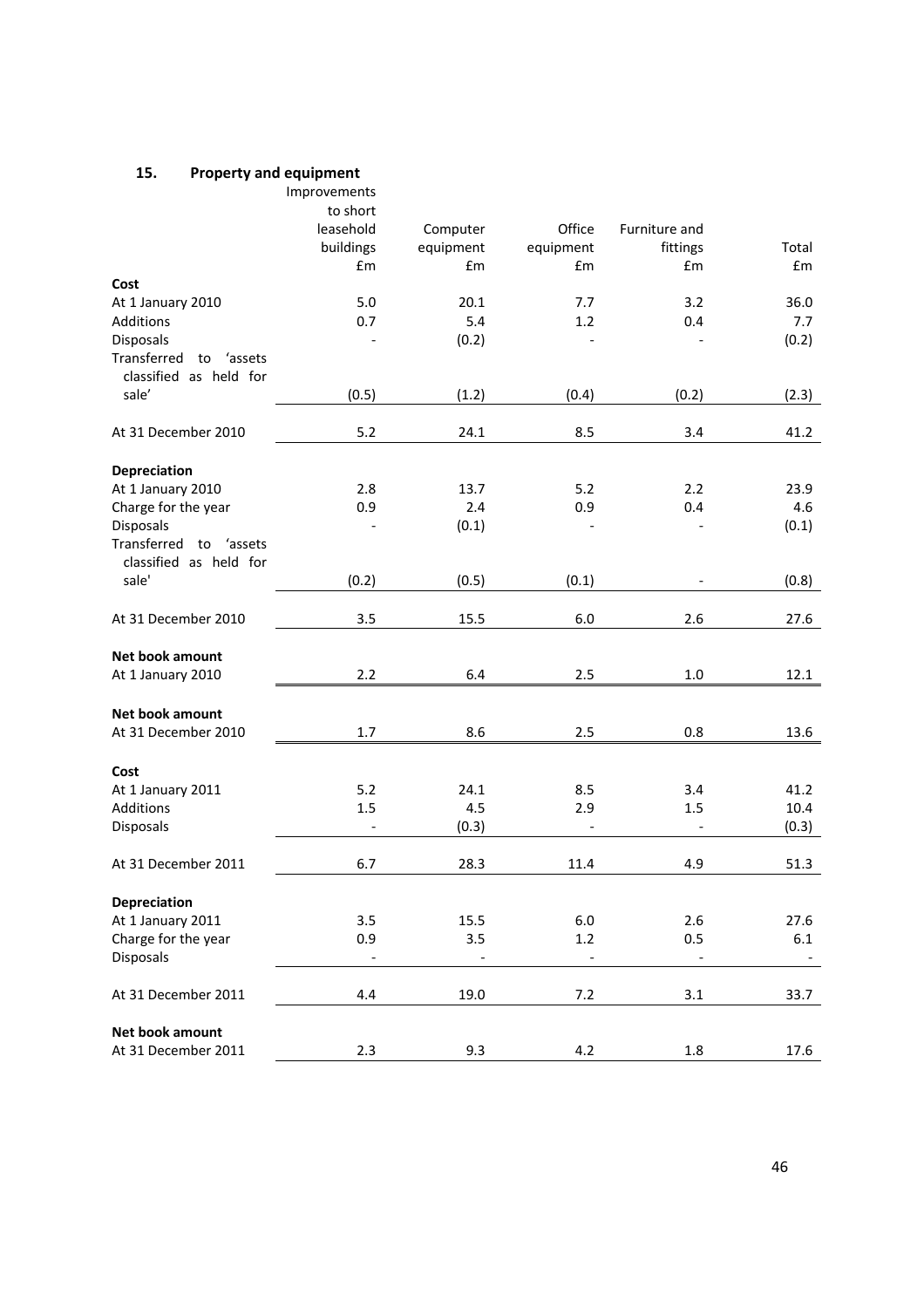The net book value of assets held under finance leases is as follows:

|                          |                          |                      | 31<br>December<br>2011<br>£m | 31<br>December<br>2010<br>£m |
|--------------------------|--------------------------|----------------------|------------------------------|------------------------------|
| Computer equipment       |                          |                      | 2.8                          | 1.2                          |
| 16.<br>Intangible assets | Goodwill                 | Deferred             | Software                     | Total                        |
|                          |                          | acquisition<br>costs |                              |                              |
|                          | £m                       | £m                   | £m                           | £m                           |
|                          |                          |                      |                              |                              |
| At 1 January 2010        | 62.3                     | 9.4                  | 5.3                          | 77.0                         |
| Additions                |                          | 28.9                 | 3.4                          | 32.3                         |
| Amortisation charge      |                          | (23.4)               | (2.7)                        | (26.1)                       |
| Disposals                | $\overline{\phantom{a}}$ |                      | (0.3)                        | (0.3)                        |
| At 31 December 2010      | 62.3                     | 14.9                 | 5.7                          | 82.9                         |
| Additions                |                          | 43.3                 | 6.4                          | 49.7                         |
| Amortisation charge      |                          | (41.8)               | (3.3)                        | (45.1)                       |
| Disposals                |                          |                      |                              |                              |
| At 31 December 2011      | 62.3                     | 16.4                 | 8.8                          | 87.5                         |

Goodwill relates to the acquisition of Group subsidiary EUI Limited (formerly Admiral Insurance Services Limited) in November 1999. It is allocated solely to the UK Car Insurance segment. As described in the accounting policies, the amortisation of this asset ceased on transition to IFRS on 1 January 2004. All annual impairment reviews since the transition date have indicated that the estimated recoverable value of the asset is greater than the carrying amount and therefore no impairment losses have been recognised. Refer to the accounting policy for goodwill for further information.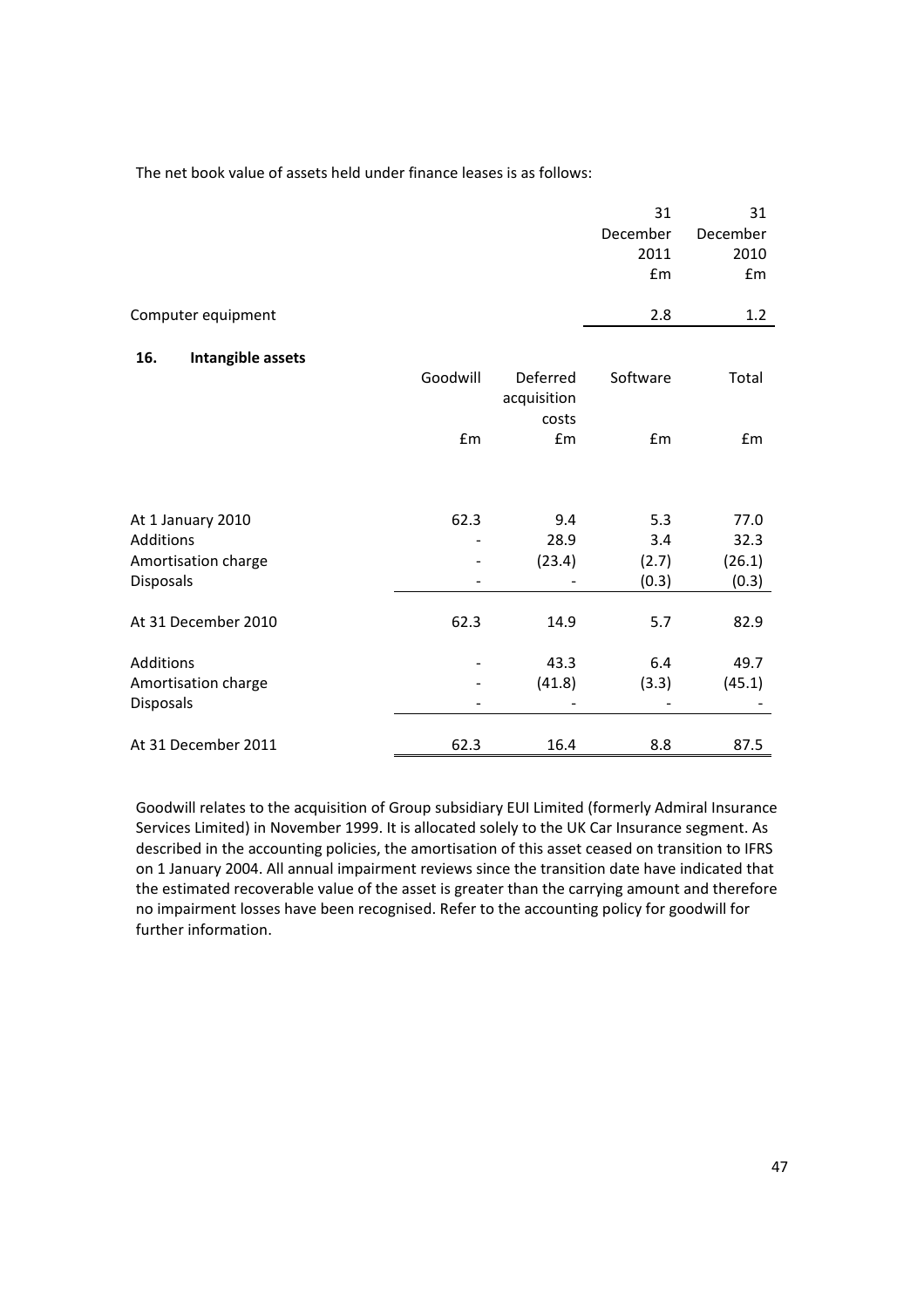#### **17. Financial assets and liabilities**

The Group's financial instruments can be analysed as follows:

|                                                       | 31            | 31       |
|-------------------------------------------------------|---------------|----------|
|                                                       | December      | December |
|                                                       | 2011          | 2010     |
| <b>Financial assets:</b>                              | $\mathsf{fm}$ | Em       |
| Investments held at fair value                        | 862.1         | 363.6    |
| Held to maturity deposits with credit institutions    | 297.0         | 299.6    |
| Receivables – amounts owed by policyholders           | 423.9         | 341.5    |
|                                                       |               |          |
| Total financial assets per consolidated balance sheet | 1,583.0       | 1,004.7  |
| Trade and other receivables                           | 52.1          | 47.9     |
| Cash and cash equivalents                             | 224.6         | 246.7    |
|                                                       |               |          |
|                                                       | 1,859.7       | 1,299.3  |
| <b>Financial liabilities:</b>                         |               |          |
| Trade and other payables                              | 856.6         | 561.0    |

All investments held at fair value are invested in AAA‐rated money market liquidity funds. These funds target a short term cash return with capital security and low volatility and continue to achieve these goals.

The approximate fair value of held to maturity deposits is £280.8m (2010: £285.2m) based on a calculation to discount expected cashflows arising at the Group's weighted average cost of capital (WACC). The amortised cost carrying amount of receivables is a reasonable approximation of fair value.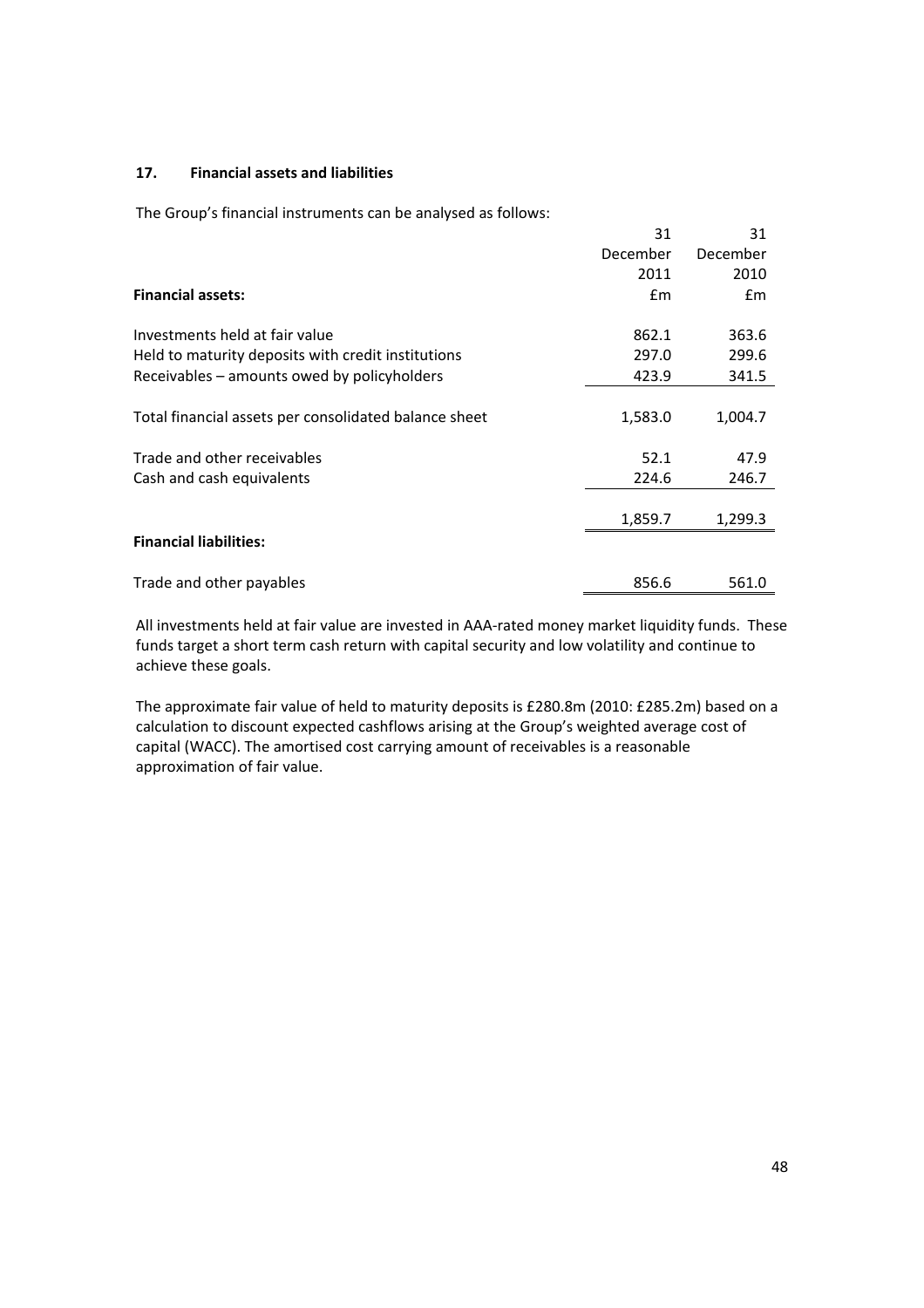The maturity profile of financial assets and liabilities at 31 December 2011 is as follows:

|                                                    | On<br>demand | $<$ 1 Year    | Between 1<br>and 2 years | > 2 Years |
|----------------------------------------------------|--------------|---------------|--------------------------|-----------|
| <b>Financial assets:</b>                           | Em           | $\mathsf{fm}$ | Em                       | Em        |
| Investments held at fair value                     | 862.1        |               |                          |           |
| Held to maturity deposits with credit institutions |              | 175.3         | 79.2                     | 42.5      |
| Receivables - amounts owed by policyholders        |              | 423.9         |                          |           |
|                                                    |              |               |                          |           |
| Total financial assets                             | 862.1        | 599.2         | 79.2                     | 42.5      |
| Trade and other receivables                        |              | 52.1          |                          |           |
| Cash and cash equivalents                          | 224.6        |               |                          |           |
|                                                    |              |               |                          |           |
|                                                    | 1,086.7      | 651.3         | 79.2                     | 42.5      |
| <b>Financial liabilities:</b>                      |              |               |                          |           |
| Trade and other payables                           |              | 856.6         |                          |           |

The maturity profile of financial assets and liabilities at 31 December 2010 was as follows:

|                                                    | On<br>demand | < 1 Year      | Between 1<br>and 2 years | > 2 Years |
|----------------------------------------------------|--------------|---------------|--------------------------|-----------|
| <b>Financial assets:</b>                           | Em           | $\mathsf{fm}$ | Em                       | Em        |
| Investments held at fair value                     | 363.6        |               |                          |           |
| Held to maturity deposits with credit institutions |              | 197.3         | 60.8                     | 41.5      |
| Receivables - amounts owed by policyholders        |              | 341.5         |                          |           |
|                                                    |              |               |                          |           |
| <b>Total financial assets</b>                      | 363.6        | 538.8         | 60.8                     | 41.5      |
| Trade and other receivables                        |              | 47.9          |                          |           |
| Cash and cash equivalents                          | 246.7        |               |                          |           |
|                                                    |              |               |                          |           |
|                                                    | 610.3        | 586.7         | 60.8                     | 41.5      |
| <b>Financial liabilities:</b>                      |              |               |                          |           |
| Trade and other payables                           |              | 561.0         |                          |           |

#### **Objectives, policies and procedures for managing financial assets and liabilities**

The Group's activities expose it primarily to the significant financial risks of credit risk, interest rate risk, liquidity risk and foreign exchange risk. The Board of Directors has delegated the task of supervising risk management and internal control to the Risk Committee. There is also an Investment Committee that makes recommendations to the Board on the Group's investment strategy.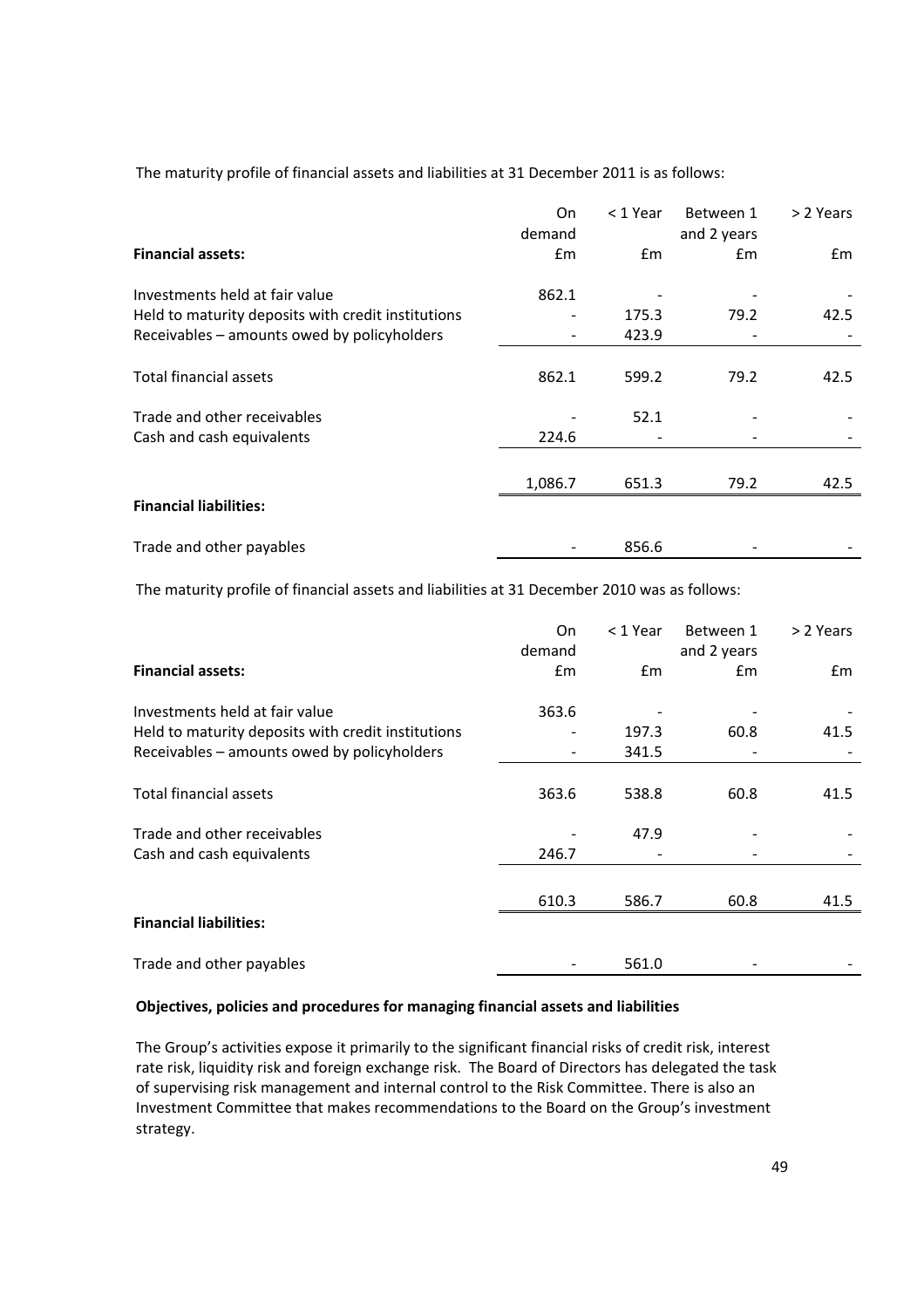There are several key elements to the risk management environment throughout the Group. These are detailed in full in the Corporate Governance statement. Specific considerations for the risks arising from financial assets and liabilities are detailed below.

#### **Credit risk**

The Group defines credit risk as the risk of loss if another party fails to perform its obligations or fails to perform them in a timely fashion. The key areas of exposure to credit risk for the Group result through its reinsurance programme, investments, bank deposits and policyholder receivables.

Economic and financial market conditions have led the Directors to consider counterparty exposure more frequently and in significant detail. The Directors consider that the policies and procedures in place to manage credit exposure continue to be appropriate for the Group's risk appetite, and no material credit losses have been experienced by the Group.

There are no specific concentrations of credit risk with respect to investment counterparties due to the structure of the liquidity funds which invest in a wide range of very short duration, high quality securities. Cash balances and deposits are placed only with highly rated credit institutions.

To mitigate the risk arising from exposure to reinsurers (in the form of reinsurance recoveries and profit commissions), the Group only conducts business with companies of specified financial strength ratings. In addition, most reinsurance contracts are operated on a funds withheld basis, which substantially reduces credit risk.

The other principal form of credit risk is in respect of amounts due from policyholders, largely due to the potential for default by instalment payers. The impact of this is mitigated by the large customer base and low average level of balance recoverable. There is also mitigation by the operation of numerous high and low level controls in this area, including payment on policy acceptance as opposed to inception and automated cancellation procedures for policies in default.

The Group's maximum exposure to credit risk at 31 December 2011 is £1,807.6m (2010: £1,251.4m) being the carrying value of financial assets and cash. The group does not use credit derivatives or similar instruments to mitigate exposure. The amount of bad debt expense relating to policyholder debt charged to the income statement in 2010 and 2011 is insignificant.

There were no significant financial assets that were past due at the close of either 2011 or 2010.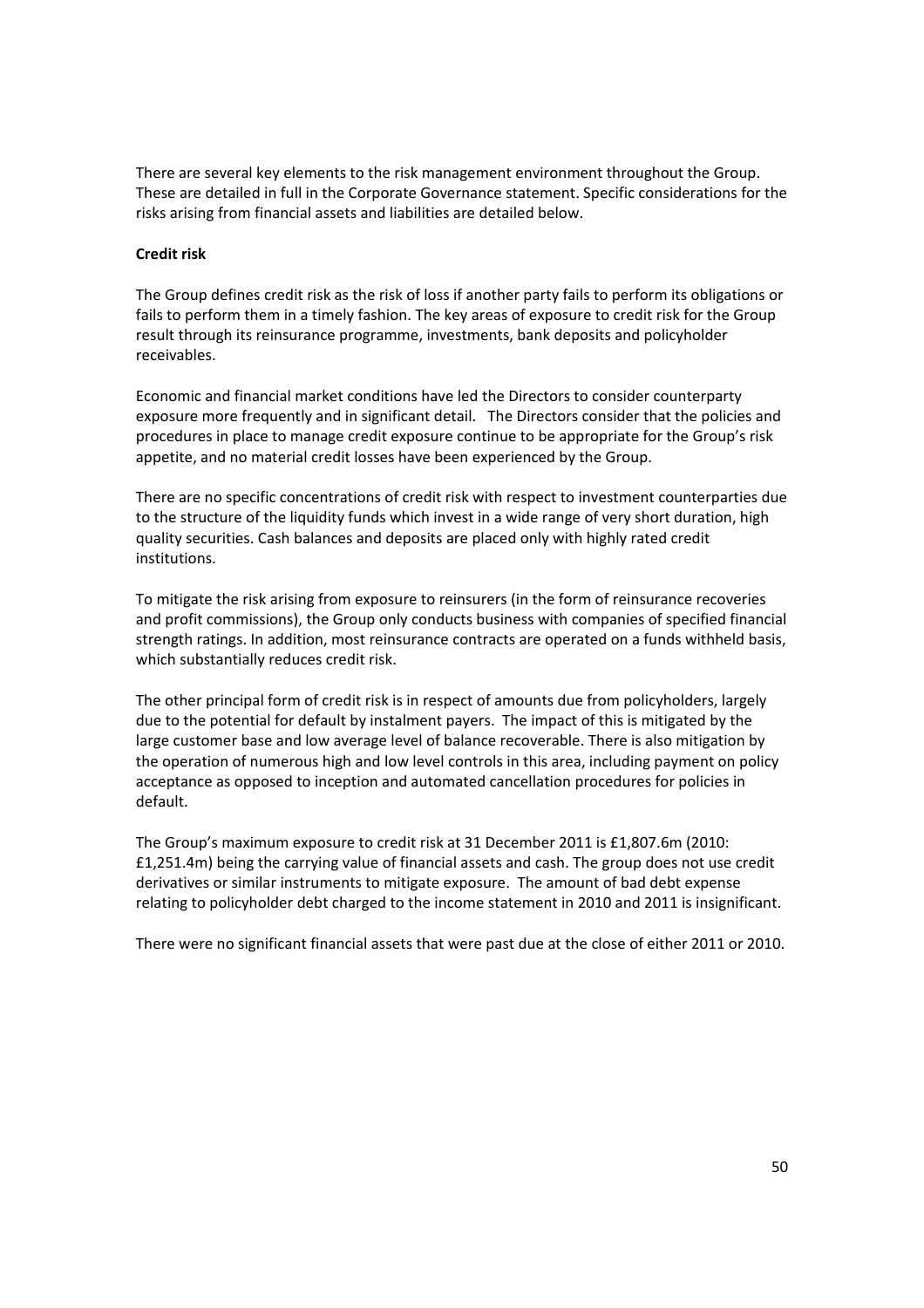|                                              |            | 31       | 31       |
|----------------------------------------------|------------|----------|----------|
|                                              |            | December | December |
|                                              | Rating     | 2011     | 2010     |
|                                              |            | Em       | Em       |
| Financial institutions - Money market funds  | AAA        | 862.1    | 363.6    |
| Financial institutions – Credit institutions | AA         | 178.2    | 252.6    |
| Financial institutions – Credit institutions | A          | 98.0     | 47.0     |
| Financial institutions – Credit institutions | <b>BBB</b> | 20.8     |          |
| Reinsurers                                   | А          | 88.3     | 104.4    |
|                                              |            |          |          |

The Group's credit risk exposure to assets with external ratings is as follows:

#### **Interest rate risk**

The Group considers interest rate risk to be the risk that unfavourable movements in interest rates could adversely impact on the capital values of financial assets and liabilities. This relates primarily to investments held at fair value.

As noted above, the Group invests in money market liquidity funds, which in turn invest in a mixture of very short dated fixed and variable rate securities, such as cash deposits, certificates of deposits, floating rate notes and other commercial paper.

The funds are not permitted to have an average maturity greater than 60 days and hence are not subject to large movements in yield and value resulting from changes in market interest rates (as longer duration fixed income portfolios can experience). Returns are likely to closely track the LIBID benchmark and hence while the Group's investment return will vary according to market interest rates, the capital value of these investment funds will not be impacted by rate movements. The interest rate risk arising is therefore considered to be minimal.

The Group also holds a number of fixed rate, longer‐term deposits with UK credit institutions. These are classified as held to maturity and valued at amortised cost. Therefore neither the capital value of the deposits, or the interest return will be impacted by fluctuations in interest rates.

No sensitivity analysis to interest rates has been presented on the grounds of materiality.

#### **Liquidity risk**

Liquidity risk is defined as the risk that the Group does not have sufficient, available, financial resources to enable it to meet its obligations as they fall due, or can only secure them at excessive cost.

The Group is strongly cash generative due to the large proportion of revenue arising from nonunderwriting activity. Further, as noted above, a significant portion of insurance funds are invested in money market liquidity funds with same day liquidity, meaning that a large proportion of the Group cash and investments are immediately available.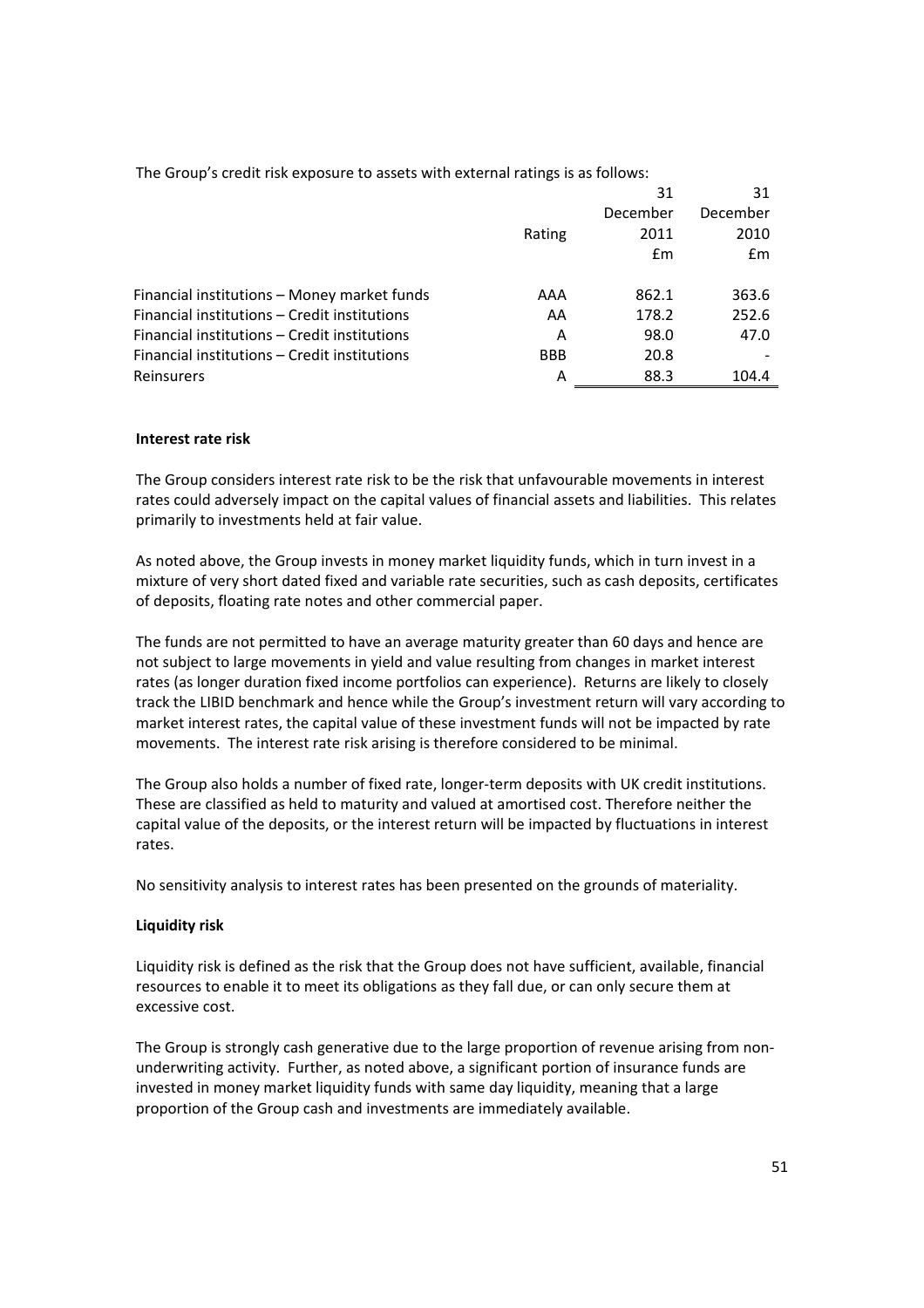A breakdown of the Group's financial liabilities – trade and other payables is shown in note 21. In terms of the maturity profile of these liabilities, all amounts will mature within 3 – 6 months of the balance sheet date except for a minority of finance lease liabilities which will expire after 12 months. (Refer to note 22 and the maturity profile at the start of this note for further detail.)

In practice, the Group's Directors expect actual cashflows to be consistent with this maturity profile except for amounts owed to co-insurers and reinsurers. Of the total amounts owed to coinsurers and reinsurers of £579.4m (2010: £327.4m), £432.9m (2010: £213.8m) is held under funds withheld arrangements and therefore not expected to be settled within 12 months.

A maturity analysis for insurance contract liabilities is included in note 18.

The maturity profile for financial assets is included at the start of this note. The Group's Directors believe that the cashflows arising from these assets will be consistent with this profile.

Liquidity risk is not, therefore considered to be significant.

#### **Foreign exchange risks**

Foreign exchange risks arise from unfavourable movements in foreign exchange rates that could adversely impact the valuation of overseas assets.

The Group is exposed to foreign exchange risk through its expanding operations overseas. Although the relative size of the European and International operations means that the risks are relatively small, increasingly volatile foreign exchange rates could result in larger potential gains or losses. Assets held to fund insurance liabilities are held in the currency of the liabilities, however surplus assets held as regulatory capital in foreign currencies remain exposed.

#### **Fair value**

For cash at bank and cash deposits, the fair value approximates to the book value due to their short maturity. For assets held at fair value through profit and loss, their value equates to level 1 (quoted prices in active markets) of the fair value hierarchy specified in the amendment to IFRS 7.

#### **Objectives, policies and procedures for managing capital**

The Group manages its capital to ensure that all entities within the Group are able to continue as going concerns and also to ensure that regulated entities comfortably meet regulatory requirements. Excess capital above these levels within subsidiaries is paid up to the Group holding company in the form of dividends on a regular basis.

The Group's dividend policy is to make distributions after taking into account capital that is required to be held a) for regulatory purposes; b) to fund expansion activities; and c) as a further prudent buffer against unforeseen events. This policy gives the Directors flexibility in managing the Group's capital.

Capital continues to be held in equity form, with no debt.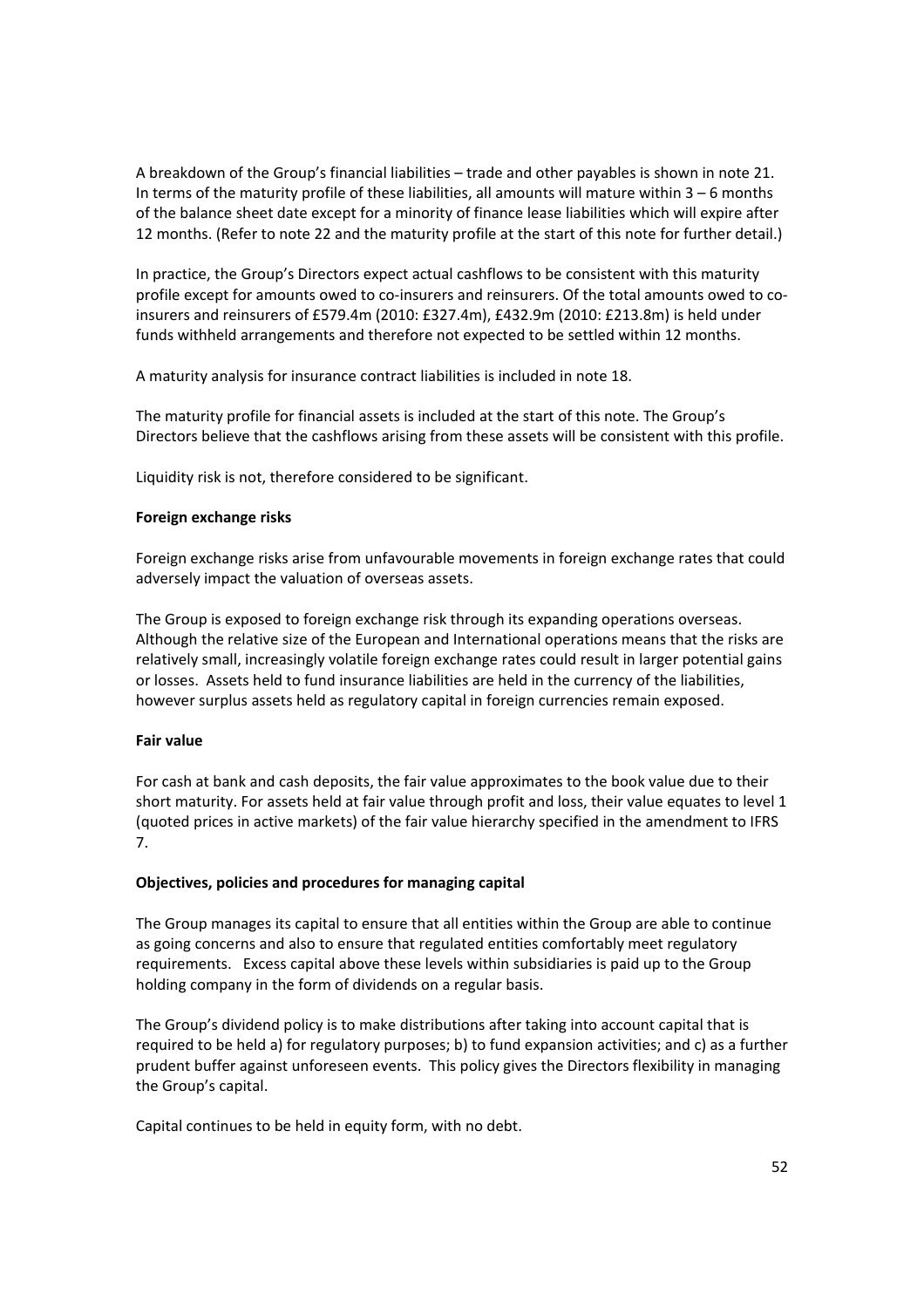## **18. Reinsurance assets and insurance contract liabilities**

#### **A) Objectives, policies and procedures for the management of insurance risk:**

The Group is involved in issuing motor insurance contracts that transfer risk from policyholders to the Group and its underwriting partners.

Insurance risk primarily involves uncertainty over the occurrence, amount or timing of claims arising on insurance contracts issued.

The key reserving risk is that the frequency and / or value of the claims arising exceeds expectation and the value of insurance liabilities established.

The Board of Directors is responsible for the management of insurance risk, although as mentioned in note 17, it has delegated the task of supervising risk management to the Risk Committee.

The Board implements certain policies in order to mitigate and control the level of insurance risk accepted by the Group. These include underwriting partnership arrangements, pricing policies and claims management and administration policies.

A number of the key elements of these policies and procedures are detailed below:

## **i) Co‐insurance and reinsurance:**

As noted in the Business Review, the Group cedes a significant amount of the motor insurance business generated to external underwriters. In 2011, 40% of the UK risk was shared under a co-insurance contract, under which the primary risk is borne by the co-insurer. A further 32.5% of the UK risk was ceded under quota share reinsurance contracts.

As well as these proportional arrangements, an excess of loss reinsurance programme is also purchased to protect the Group against very large individual claims and catastrophe losses.

#### **ii) Data driven pricing:**

The Group's underwriting philosophy is focused on a sophisticated data‐driven approach to pricing and underwriting and on exploiting the competitive advantages direct insurers enjoy over traditional insurers through:

- Collating and analysing more comprehensive data from customers;
- Tight control over the pricing guidelines in order to target profitable business sectors; and
- Fast and flexible responsiveness to data analysis and market trends.

The Group is committed to establishing premium rates that appropriately price the underwriting risk and exposure. Rates are set utilising a larger than average number of underwriting criteria.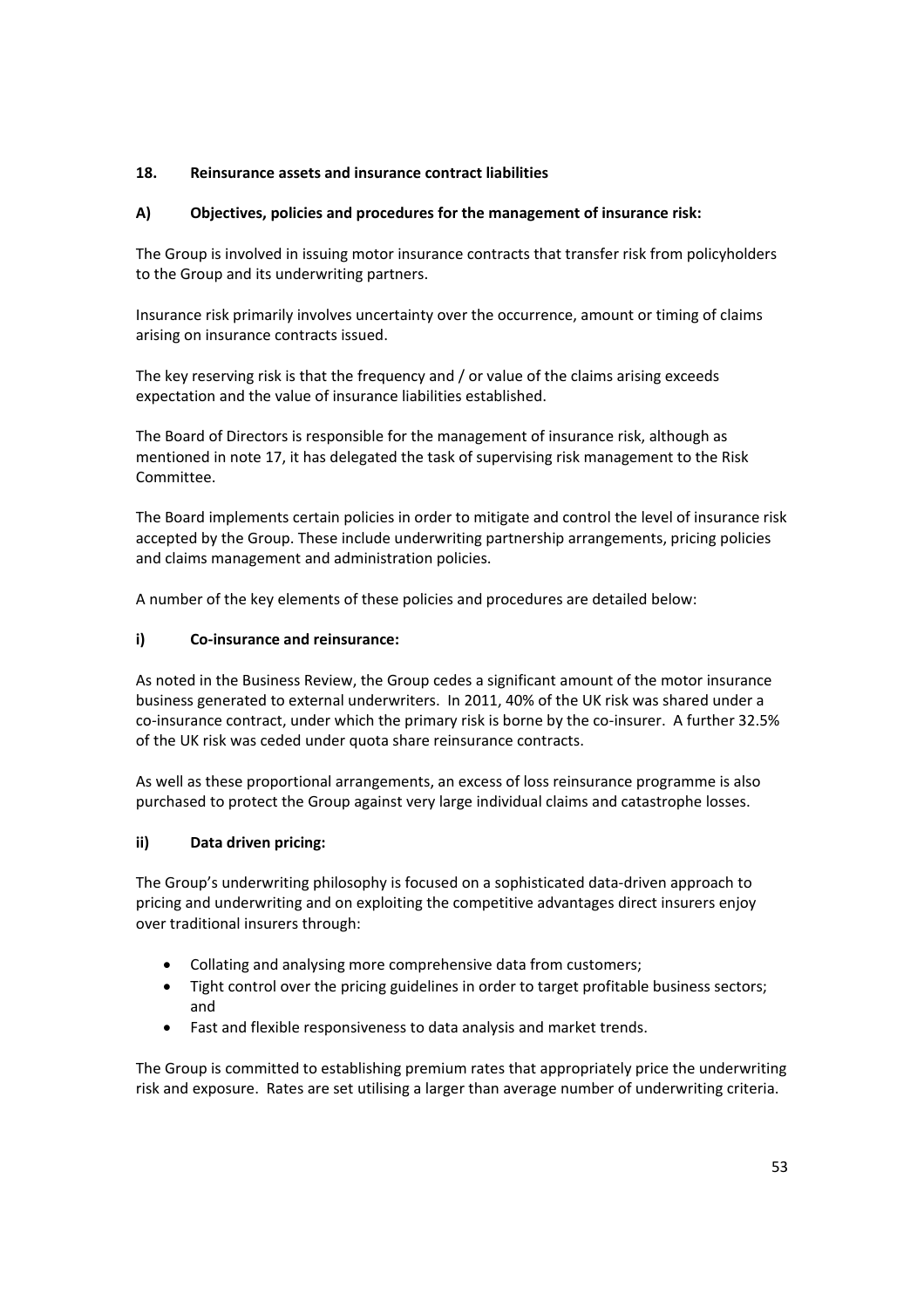The Directors believe that there is a strong link between the increase in depth of data that the Group has been able to collate over time and the lower than average historic reported loss ratios enjoyed by the Group.

## **iii) Effective claims management:**

The Group adopts various claims management strategies designed to ensure that claims are paid at an appropriate level and to minimise the expenses associated with claims management. These include:

- An effective, computerised workflow system (which along with the appropriate level of resources employed helps reduce the scope for error and avoids significant backlogs);
- Use of an outbound telephone team to contact third parties aiming to minimise the potential claims costs and to ensure that more third parties utilise the Group approved repairers;
- Use of sophisticated and innovative methods to check for fraudulent claims.

## **Concentration of insurance risk:**

The Directors do not believe there are significant concentrations of insurance risk. This is because, although the Group only writes one line of insurance business, the risks are spread across a large number of people and a wide regional base.

#### **B) Sensitivity of recognised amounts to changes in assumptions:**

The following table sets out the impact on equity at 31 December 2011 that would result from a 1 per cent worsening in the UK loss ratios used for each underwriting year for which material amounts remain outstanding.

|                          |      |      |      | Underwriting year |      |      |
|--------------------------|------|------|------|-------------------|------|------|
|                          | 2006 | 2007 | 2008 | 2009              | 2010 | 2011 |
| Booked loss ratio        | 74%  | 69%  | 72%  | 77%               | 77%  | 82%  |
| Impact of 1% change (£m) | 2.1  | 3.6  | 2.8  | 4.1               | 8.5  | 6.2  |

The impact is stated net of reinsurance and includes the change in net insurance claims along with the associated profit commission movements that result from changes in loss ratios. The figures are stated net of tax at the current rate.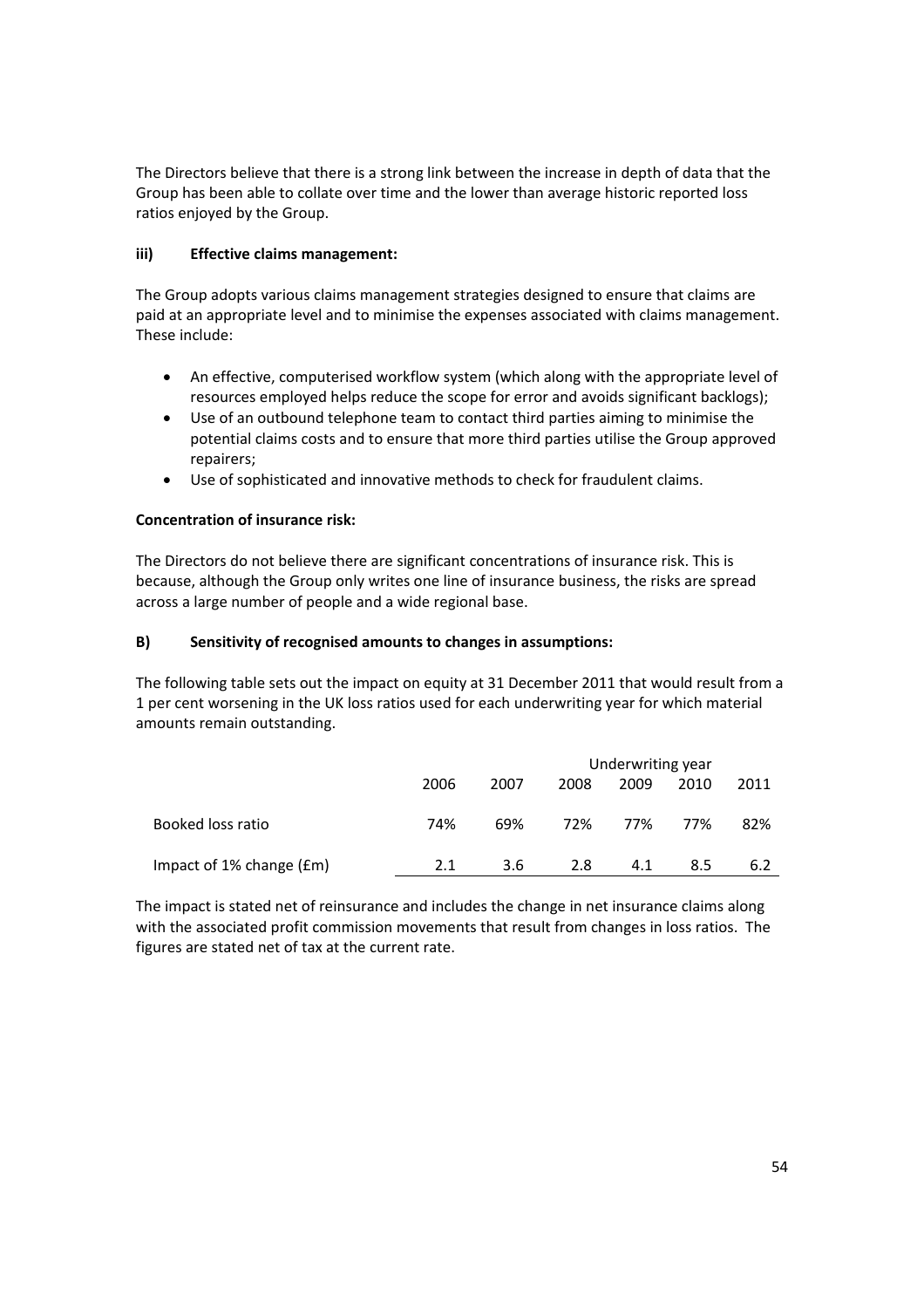| C)<br>Analysis of recognised amounts:                                                  |                | 31<br>December<br>2011<br>£m | 31<br>December<br>2010<br>£m |
|----------------------------------------------------------------------------------------|----------------|------------------------------|------------------------------|
| Gross:                                                                                 |                |                              |                              |
| Claims outstanding<br>Unearned premium provision                                       |                | 781.1<br>552.6               | 434.2<br>372.4               |
| Total gross insurance liabilities                                                      |                | 1,333.7                      | 806.6                        |
| <b>Recoverable from reinsurers:</b>                                                    |                |                              |                              |
| Claims outstanding<br>Unearned premium provision                                       |                | 334.2<br>305.6               | 165.2<br>191.8               |
| Total reinsurers' share of insurance liabilities                                       |                | 639.8                        | 357.0                        |
| Net:                                                                                   |                |                              |                              |
| Claims outstanding<br>Unearned premium provision                                       |                | 446.9<br>247.0               | 269.0<br>180.6               |
| Total insurance liabilities - net                                                      |                | 693.9                        | 449.6                        |
| The maturity profile of gross insurance liabilities at the end of 2011 is as follows:  |                |                              |                              |
|                                                                                        | < 1 Year<br>£m | $1 - 3$ years<br>£m          | > 3 years<br>$\mathsf{fm}$   |
| Claims outstanding<br>Unearned premium provision                                       | 234.3<br>552.6 | 266.6                        | 280.2                        |
| Total gross insurance liabilities                                                      | 786.9          | 266.6                        | 280.2                        |
| The maturity profile of gross insurance liabilities at the end of 2010 was as follows: | < 1 Year<br>£m | $1 - 3$ years<br>£m          | > 3 years<br>£m              |
| Claims outstanding<br>Unearned premium provision                                       | 130.3<br>372.4 | 147.6                        | 156.3                        |
| Total gross insurance liabilities                                                      | 502.7          | 147.6                        | 156.3                        |

# **C) Analysis of recognised amounts:**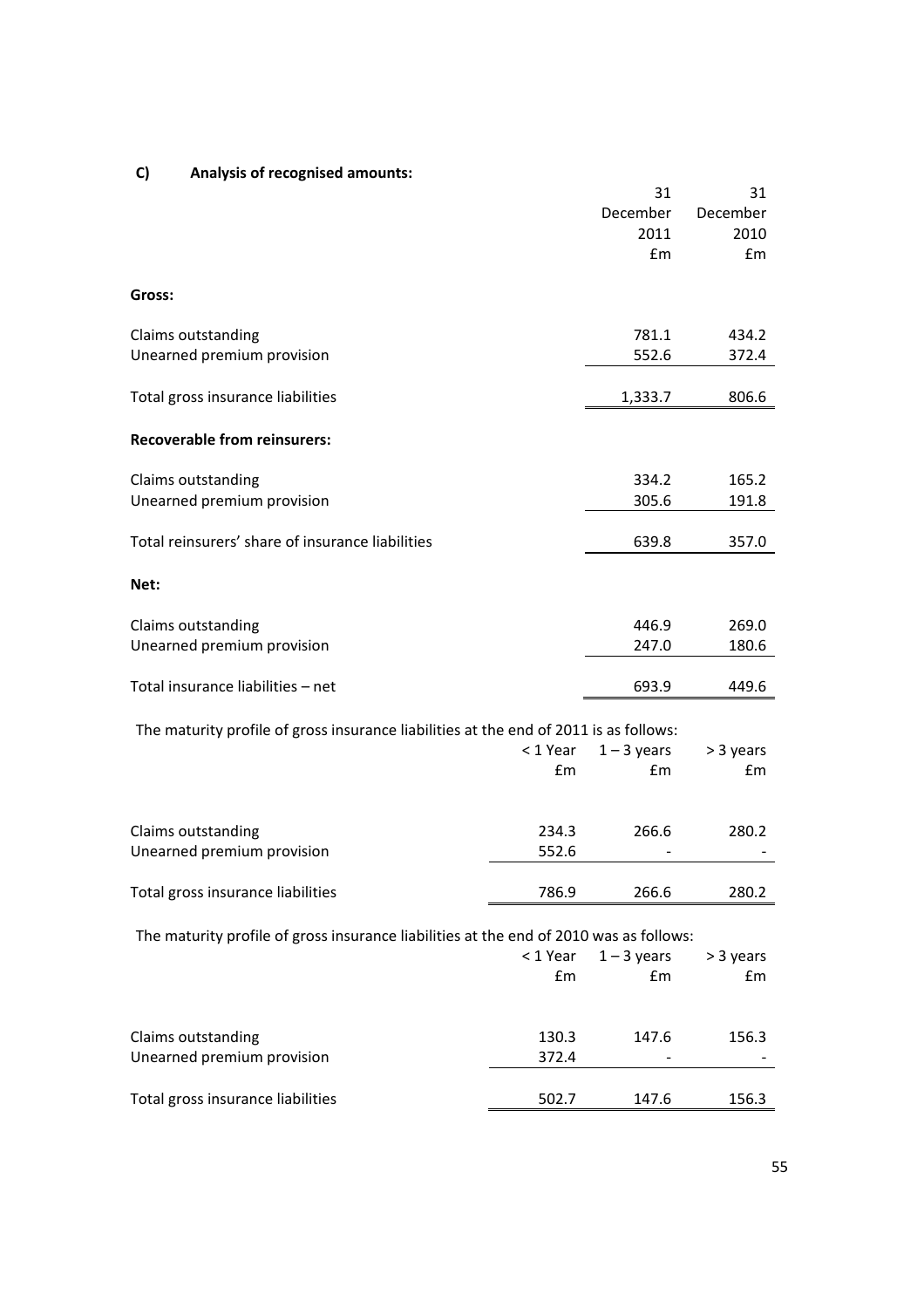## **D) Analysis of UK claims incurred**

The following tables illustrate the development of net UK Car Insurance claims incurred for the past five financial periods, including the impact of re-estimation of claims provisions at the end of each financial year. The first table shows actual net claims incurred, and the second shows the development of UK loss ratios. Figures are shown net of reinsurance and are on an underwriting year basis.

|                                          | Financial year ended 31 December |         |                                  |         |         |         |  |
|------------------------------------------|----------------------------------|---------|----------------------------------|---------|---------|---------|--|
|                                          | 2007                             | 2008    | 2009                             | 2010    | 2011    | Total   |  |
| <b>Analysis of claims incurred (Net</b>  |                                  |         |                                  |         |         |         |  |
| amounts):                                |                                  |         |                                  |         |         |         |  |
|                                          | £m                               | £m      | £m                               | £m      | £m      | £m      |  |
|                                          |                                  |         |                                  |         |         |         |  |
| <b>Underwriting year (UK only):</b>      |                                  |         |                                  |         |         |         |  |
| Earlier years                            | (26.3)                           | 31.1    | 10.6                             | 0.1     | 8.2     |         |  |
| 2007                                     | (67.3)                           | (42.0)  | 11.6                             | 2.7     | 0.6     | (94.4)  |  |
| 2008                                     |                                  | (89.5)  | (57.7)                           | 10.2    | 4.6     | (132.4) |  |
| 2009                                     |                                  |         | (96.9)                           | (66.9)  | (4.8)   | (168.6) |  |
| 2010                                     |                                  |         | $\overline{\phantom{0}}$         | (130.2) | (128.5) | (258.7) |  |
| 2011                                     |                                  |         |                                  |         | (203.7) | (203.7) |  |
|                                          |                                  |         |                                  |         |         |         |  |
| UK net claims incurred (excluding claims |                                  |         |                                  |         |         |         |  |
| handling costs)                          | (93.6)                           | (100.4) | (132.4)                          | (184.1) | (323.6) |         |  |
| International net claims incurred        | (2.8)                            | (9.5)   | (13.6)                           | (15.9)  | (28.3)  |         |  |
| Claims handling costs and other          |                                  |         |                                  |         |         |         |  |
| amounts                                  | (3.4)                            | (4.7)   | (5.7)                            | (8.5)   | (11.9)  |         |  |
| Total net claims incurred                | (99.8)                           | (114.6) | (151.7)                          | (208.5) | (363.8) |         |  |
|                                          |                                  |         |                                  |         |         |         |  |
|                                          |                                  |         | Financial year ended 31 December |         |         |         |  |
| UK loss ratio development:               |                                  | 2007    | 2008                             | 2009    | 2010    | 2011    |  |
|                                          |                                  | £m      | £m                               | £m      | £m      | £m      |  |
|                                          |                                  |         |                                  |         |         |         |  |
| <b>Underwriting year (UK only):</b>      |                                  |         |                                  |         |         |         |  |
| 2006                                     |                                  | 87%     | 79%                              | 75%     | 75%     | 74%     |  |
| 2007                                     |                                  | 89%     | 80%                              | 72%     | 70%     | 69%     |  |
| 2008                                     |                                  |         | 88%                              | 79%     | 74%     | 72%     |  |
| 2009                                     |                                  |         |                                  | 84%     | 75%     | 77%     |  |
| 2010                                     |                                  |         |                                  |         | 78%     | 77%     |  |
| 2011                                     |                                  |         |                                  |         |         | 82%     |  |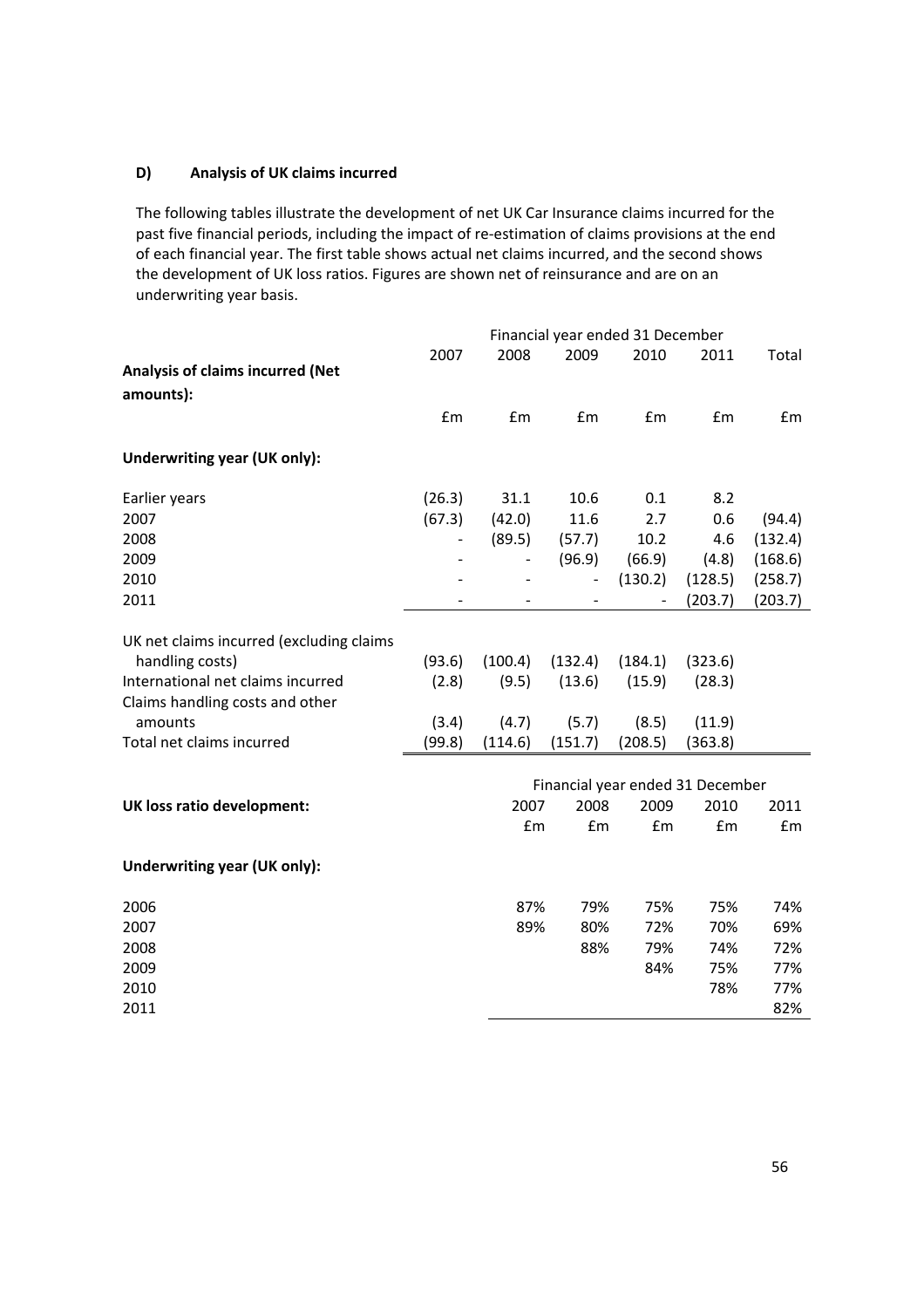#### **E) Analysis of net claims provision releases (UK business only):**

The following table analyses the impact of movements in prior year claims provisions, in terms of their net value, and their impact on the reported loss ratio. This data is presented on an underwriting year basis.

|                                     |       | Financial year ended 31 December |       |       |       |  |
|-------------------------------------|-------|----------------------------------|-------|-------|-------|--|
|                                     | 2007  | 2008                             | 2009  | 2010  | 2011  |  |
|                                     | £m    | £m                               | £m    | £m    | £m    |  |
| Underwriting year:                  |       |                                  |       |       |       |  |
| 2000                                | 0.7   | 0.4                              | 0.4   |       | (0.4) |  |
| 2001                                | 1.5   | 0.5                              | 0.5   |       |       |  |
| 2002                                | 1.3   |                                  | 0.3   | 0.3   | 0.2   |  |
| 2003                                | 3.2   | 2.3                              | 1.2   |       | 0.7   |  |
| 2004                                | 7.6   | 6.4                              | (1.6) | 0.8   | 1.2   |  |
| 2005                                | 12.6  | 11.0                             | 1.8   |       | 3.7   |  |
| 2006                                | 2.6   | 10.5                             | 7.9   | (1.0) | 2.9   |  |
| 2007                                |       | 6.9                              | 11.6  | 2.7   | 0.6   |  |
| 2008                                | -     |                                  | 9.2   | 10.3  | 4.5   |  |
| 2009                                |       |                                  |       | 10.4  | (4.7) |  |
| 2010                                |       |                                  |       |       | 1.6   |  |
|                                     |       |                                  |       |       |       |  |
| Total net release                   | 29.5  | 38.0                             | 31.3  | 23.5  | 10.3  |  |
| Net UK premium revenue              | 140.2 | 161.9                            | 199.1 | 269.4 | 418.6 |  |
| Release as % of net premium revenue | 21.0% | 23.5%                            | 15.7% | 8.7%  | 2.5%  |  |

## **F) Reconciliation of movement in net claims provision:**

|                                         | 31       | 31            |
|-----------------------------------------|----------|---------------|
|                                         | December | December      |
|                                         | 2011     | 2010          |
|                                         | Em       | $\mathsf{fm}$ |
| Net claims provision at start of period | 269.0    | 209.4         |
| Net claims incurred                     | 351.9    | 199.9         |
| Net claims paid                         | (174.0)  | (140.3)       |
|                                         |          |               |
| Net claims provision at end of period   | 446.9    | 269.0         |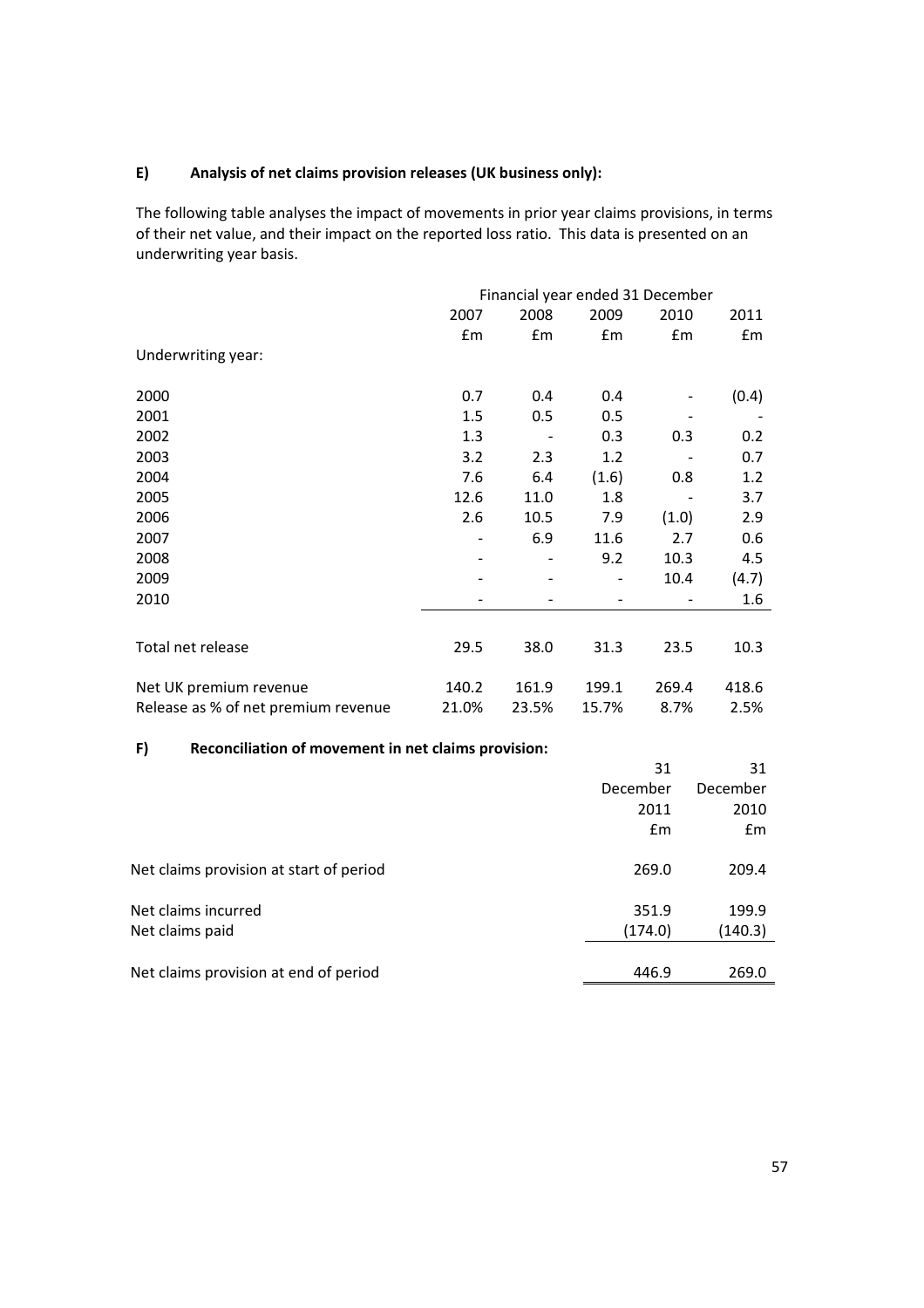|                                                     | 31<br>December<br>2011<br>£m | 31<br>December<br>2010<br>£m |
|-----------------------------------------------------|------------------------------|------------------------------|
| Net unearned premium provision at start of period   | 180.6                        | 110.6                        |
| Written in the period<br>Earned in the period       | 506.4<br>(440.0)             | 358.5<br>(288.5)             |
| Net unearned premium provision at end of period     | 247.0                        | 180.6                        |
| <b>Trade and other receivables</b><br>19.           | 31                           | 31                           |
|                                                     | December<br>2011             | December<br>2010             |
|                                                     | £m                           | £m                           |
| Trade receivables<br>Prepayments and accrued income | 51.1<br>1.0                  | 47.9                         |
| Total trade and other receivables                   | 52.1                         | 47.9                         |
| 20.<br><b>Cash and cash equivalents</b>             | 31                           | 31                           |
|                                                     | December<br>2011             | December<br>2010             |
|                                                     | £m                           | £m                           |
| Cash at bank and in hand                            | 224.6                        | 246.7                        |
| Total cash and cash equivalents                     | 224.6                        | 246.7                        |

## **G) Reconciliation of movement in net unearned premium provision:**

Cash and cash equivalents includes cash in hand, deposits held at call with banks, and other short-term deposits with original maturities of three months or less.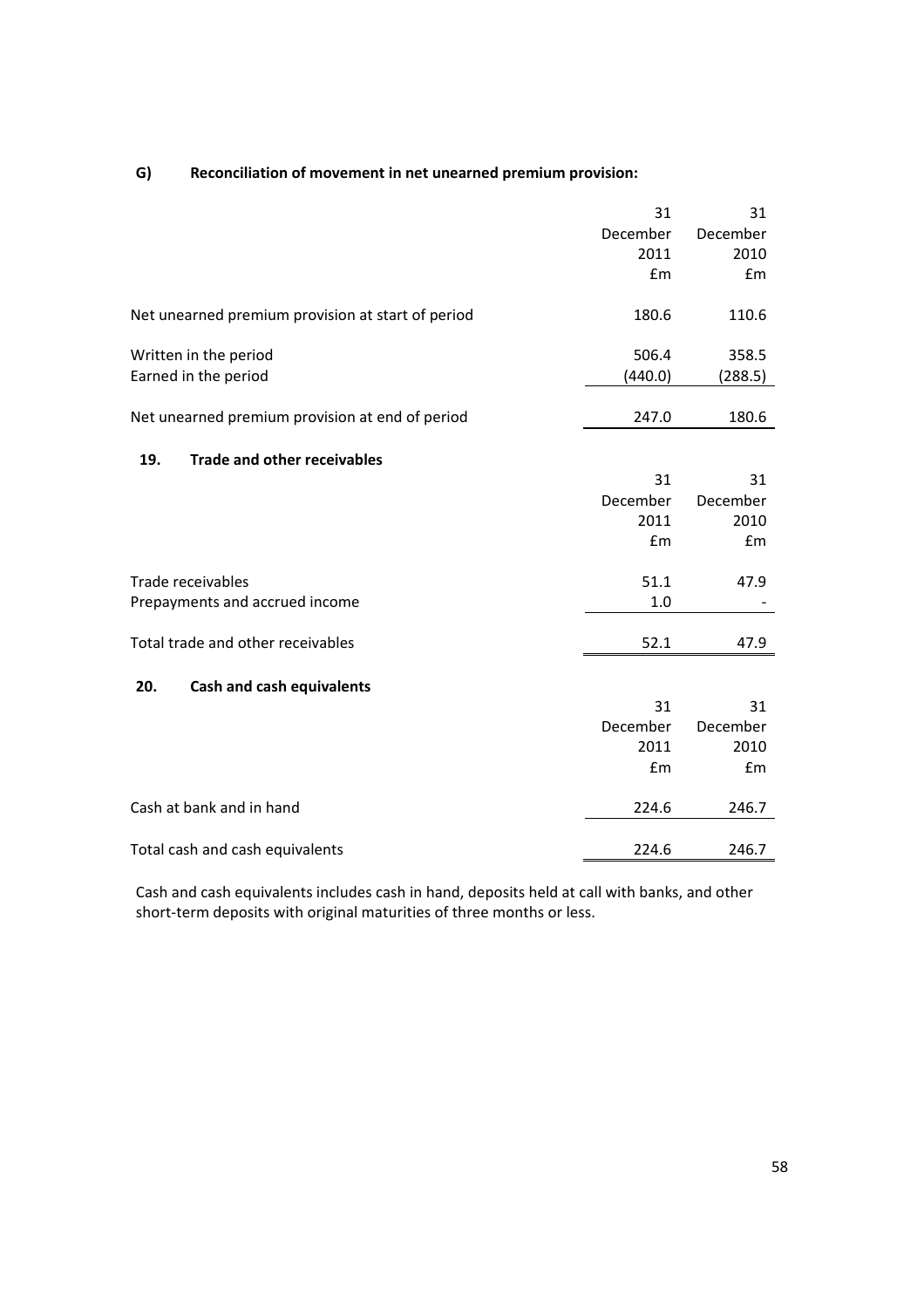## **21. Trade and other payables**

|          | 31       |
|----------|----------|
| December | December |
| 2011     | 2010     |
| Em       | Em       |
| 12.1     | 13.3     |
| 579.4    | 327.4    |
| 0.9      |          |
|          | 0.2      |
| 21.9     | 16.5     |
| 51.0     | 59.7     |
| 191.3    | 143.9    |
|          | 561.0    |
|          | 856.6    |

Of amounts owed to co-insurers and reinsurers, £432.9m (2010: £213.8m) is held under funds withheld arrangements.

Analysis of accruals and deferred income:

|                                                   | 31       | 31       |
|---------------------------------------------------|----------|----------|
|                                                   | December | December |
|                                                   | 2011     | 2010     |
|                                                   | £m       | Em       |
| Premium receivable in advance of policy inception | 110.1    | 82.3     |
| Accrued expenses                                  | 55.8     | 46.2     |
| Deferred income                                   | 25.4     | 15.4     |
|                                                   |          |          |
| Total accruals and deferred income as above       | 191.3    | 143.9    |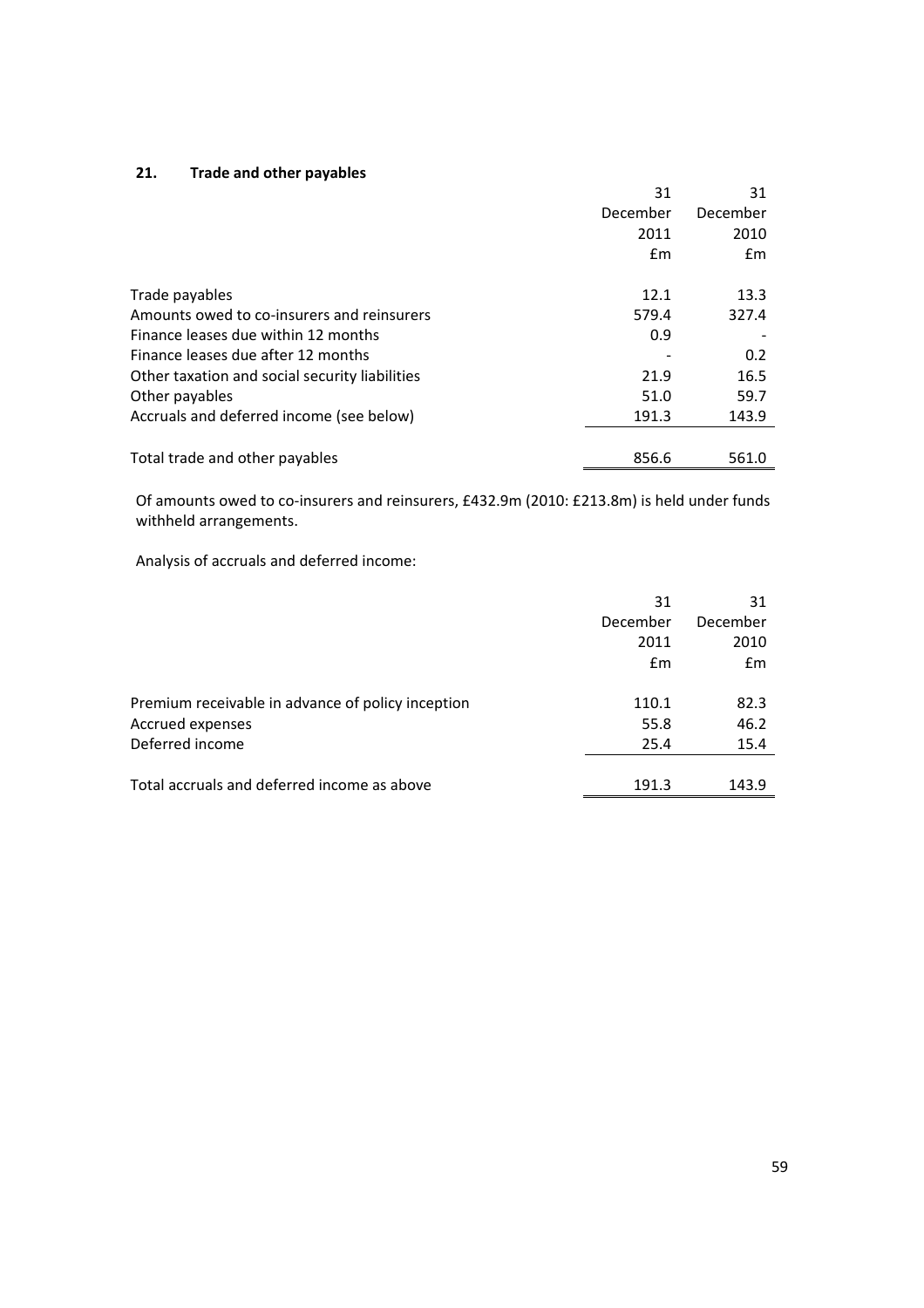## **22. Obligations under finance leases**

Analysis of finance lease liabilities:

|                                            |                              | At 31 December 2011 |           |                              |          | At 31 December 2010 |
|--------------------------------------------|------------------------------|---------------------|-----------|------------------------------|----------|---------------------|
|                                            | Minimum<br>lease<br>payments | Interest            | Principal | Minimum<br>lease<br>payments | Interest | Principal           |
|                                            | Em                           | Em                  | Em        | Em                           | Em       | £m                  |
| Less than one year<br>Between one and five | 0.9                          |                     | 0.9       |                              |          |                     |
| years<br>More than five years              |                              |                     |           | 0.2                          |          | 0.2                 |
|                                            | 0.9                          |                     | 0.9       | 0.2                          |          | 0.2                 |

The fair value of the Group's lease obligations approximates to their carrying amount.

#### **23. Deferred income tax asset**

|                                    | 31       | 31       |
|------------------------------------|----------|----------|
|                                    | December | December |
|                                    | 2011     | 2010     |
|                                    | £m       | Em       |
| Brought forward at start of period | (12.4)   | 5.7      |
| Movement in period                 | 2.1      | (18.1)   |
|                                    |          |          |
| Carried forward at end of period   | (10.3)   | (12.4)   |

The net balance provided at the end of the year is made up as follows:

| Analysis of net deferred tax (asset): | 31       | 31       |
|---------------------------------------|----------|----------|
|                                       | December | December |
|                                       | 2011     | 2010     |
|                                       | Em       | £m       |
| Tax treatment of share scheme charges | (3.6)    | (6.9)    |
| Capital allowances                    | (1.5)    | (1.3)    |
| Other differences                     | (5.2)    | (4.2)    |
|                                       |          |          |
| Deferred tax (asset) at end of period | (10.3)   | (12.4)   |

The UK corporation tax rate reduced from 28% to 26% on 1 April 2011. It is expected to fall to 25% on 1 April 2012. Deferred tax has therefore been calculated at 25% where the temporary difference is expected to reverse after this date.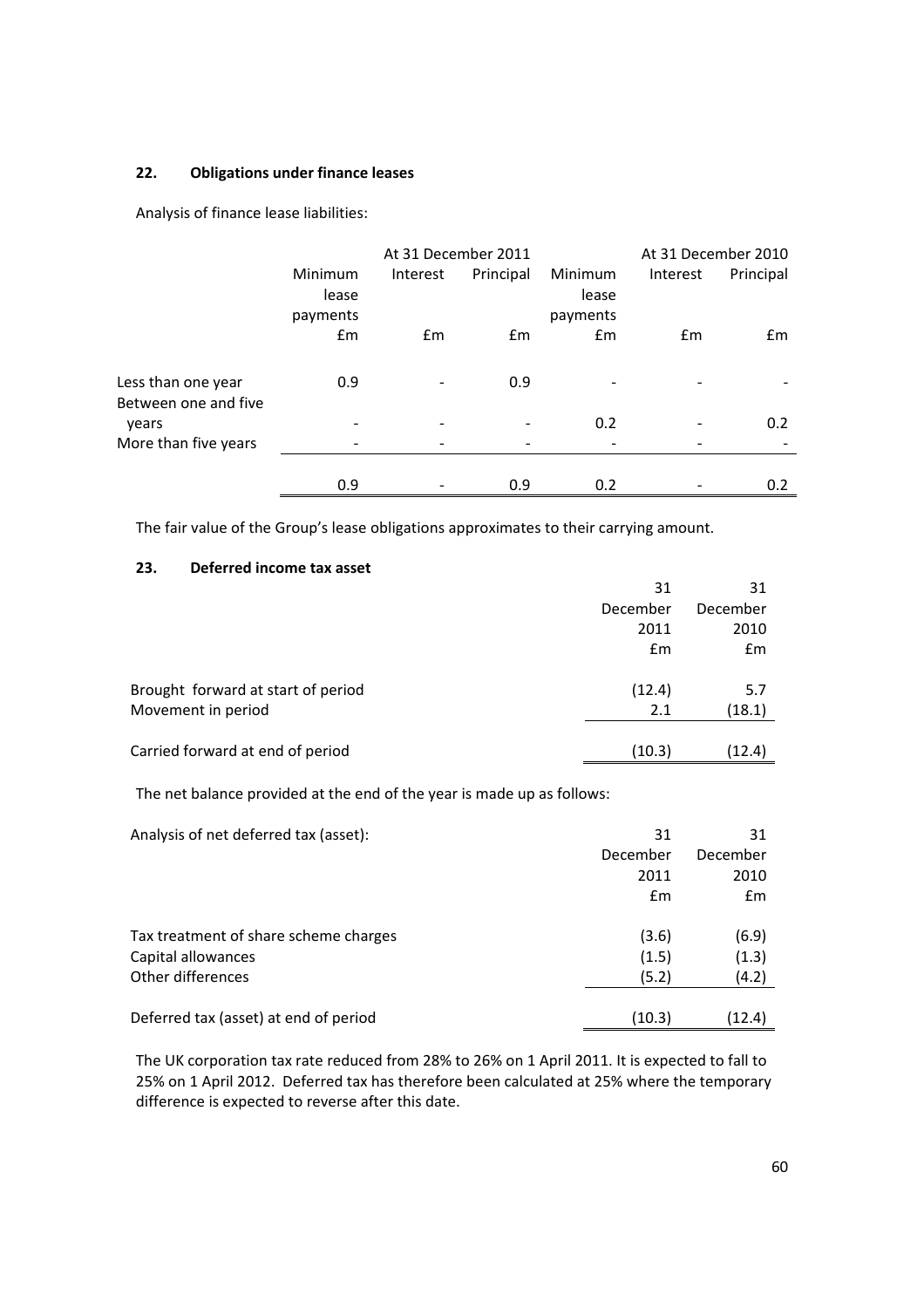The amount of deferred tax (expense) / income recognised in the income statement for each of the temporary differences reported above is:

| Amounts credited to income or expense: | 31       | 31       |
|----------------------------------------|----------|----------|
|                                        | December | December |
|                                        | 2011     | 2010     |
|                                        | £m       | £m       |
| Tax treatment of share scheme charges  | 1.9      | (0.8)    |
| Capital allowances                     | (0.2)    | (0.3)    |
| Other differences                      | (1.0)    | 3.6      |
| Remittance of overseas income          |          | 12.3     |
|                                        |          |          |
| Net deferred tax credited to income    | (0.7)    | 14.8     |

The difference between the total movement in the deferred tax balance above and the amount charged to income relates to deferred tax on share scheme charges that has been credited directly to equity.

#### **24. Share capital**

|                                     | 31       | 31       |
|-------------------------------------|----------|----------|
|                                     | December | December |
|                                     | 2011     | 2010     |
|                                     | Em       | Em       |
| <b>Authorised:</b>                  |          |          |
| 500,000,000 ordinary shares of 0.1p | 0.5      | 0.5      |
| Issued, called up and fully paid:   |          |          |
| 270,789,075 ordinary shares of 0.1p | 0.3      |          |
| 268,571,725 ordinary shares of 0.1p |          | 0.3      |
|                                     |          |          |
|                                     | 0.3      | 0.3      |

During 2011 2,217,350 (2010: 2,094,434) new ordinary shares of 0.1p were issued to the trusts administering the Group's share schemes.

717,350 (2010: 594,434) of these were issued to the Admiral Group Share Incentive Plan Trust for the purposes of this share scheme. These shares are entitled to receive dividends.

1,500,000 (2010: 1,500,000) were issued to the Admiral Group Employee Benefit Trust for the purposes of the Discretionary Free Share Scheme. The Trustees have waived the right to dividend payments, other than to the extent of 0.001p per share, unless and to the extent otherwise directed by the Company from time to time.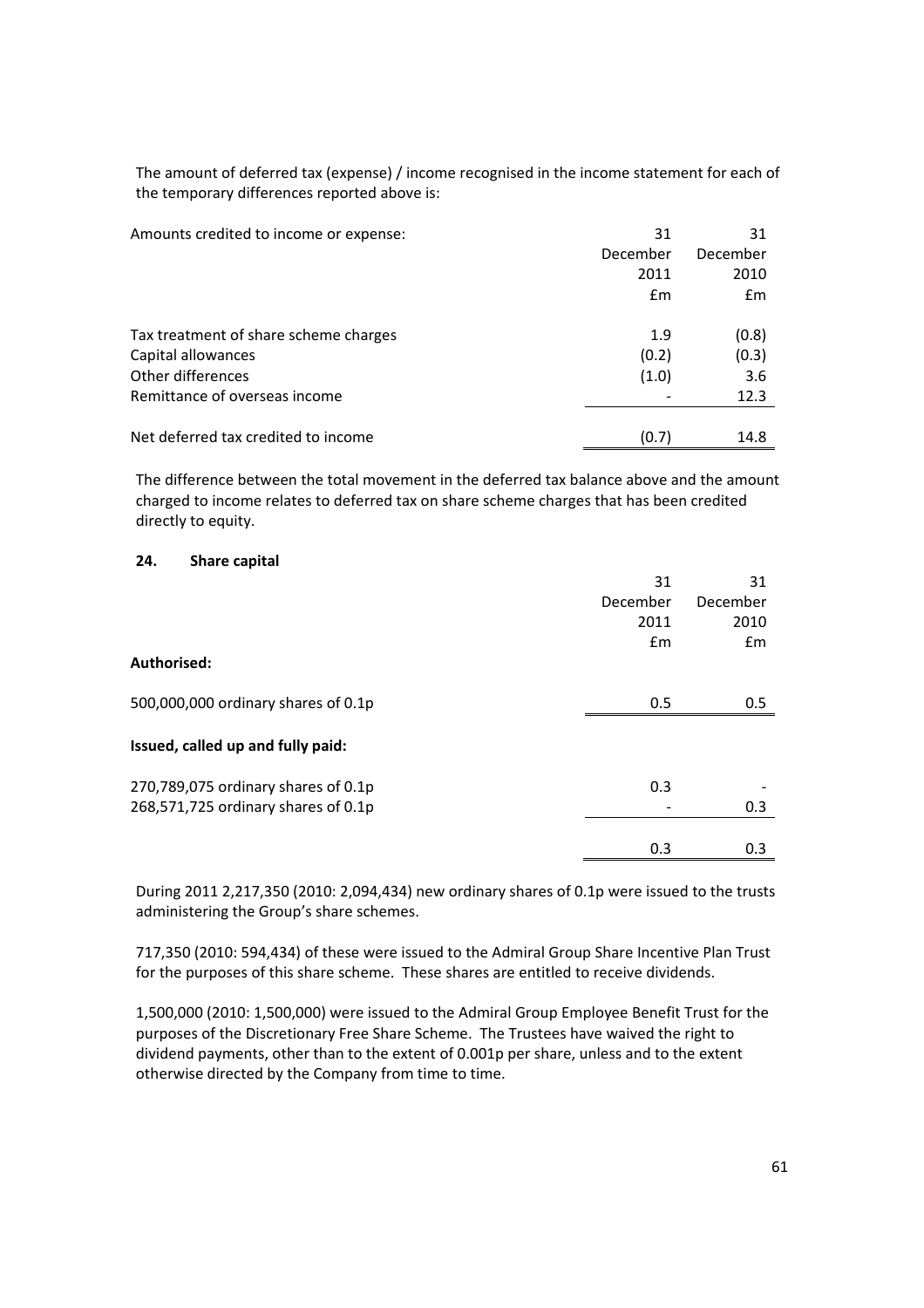#### **Staff share schemes:**

Analysis of share scheme costs (per income statement):

|                            | 31       | 31       |
|----------------------------|----------|----------|
|                            | December | December |
|                            | 2011     | 2010     |
|                            | Em       | Em       |
|                            |          |          |
| SIP charge (note i)        | 6.0      | 5.1      |
| DFSS charge (note ii)      | 12.6     | 9.9      |
|                            |          |          |
| Total share scheme charges | 18.6     | 15.0     |

The share scheme charges reported above are net of the co-insurance share and therefore differ from the gross charge reported in note 10 (2011: £23.6m, 2010: £18.5m) and the gross credit to reserves reported in the consolidated statement of changes in equity.

The consolidated cashflow statement also shows the gross charge in the reconciliation between 'profit after tax' and 'cashflows from operating activities'. The co‐insurance share of the charge is included in the 'change in trade and other payables' line.

#### **(i) The Approved Share Incentive Plan (the SIP)**

Eligible employees qualify for awards under the SIP based upon the performance of the Group in each half-year period. The current maximum award for each year is £3,000 per employee.

The awards are made with reference to the Group's performance against prior year profit before tax. Employees must remain in employment for the holding period (three years from the date of award) otherwise the shares are forfeited.

The fair value of shares awarded is either the share price at the date of award, or is estimated at the latest share price available when drawing up the financial statements for awards not yet made (and later adjusted to reflect the actual share price on the award date). Awards under the SIP are entitled to receive dividends, and hence no adjustment has been made to this fair value.

#### **(ii) The Discretionary Free Share Scheme (the DFSS)**

Under the DFSS, details of which are contained in the Remuneration policy section of the Remuneration report, individuals receive an award of free shares at no charge. Staff must remain in employment until the vesting date in order to receive shares. The maximum number of shares that can vest relating to the 2011 scheme is 1,791,234 (2010 scheme: 1,662,303).

Individual awards are calculated based on the growth in the Company's earnings per share (EPS) relative to a risk free return (RFR), for which LIBOR has been selected as a benchmark. This performance is measured over the same three‐year period.

For the 2011 and 2010 schemes, 50% of the shares awarded at the start of the three year vesting period are subject to these performance conditions.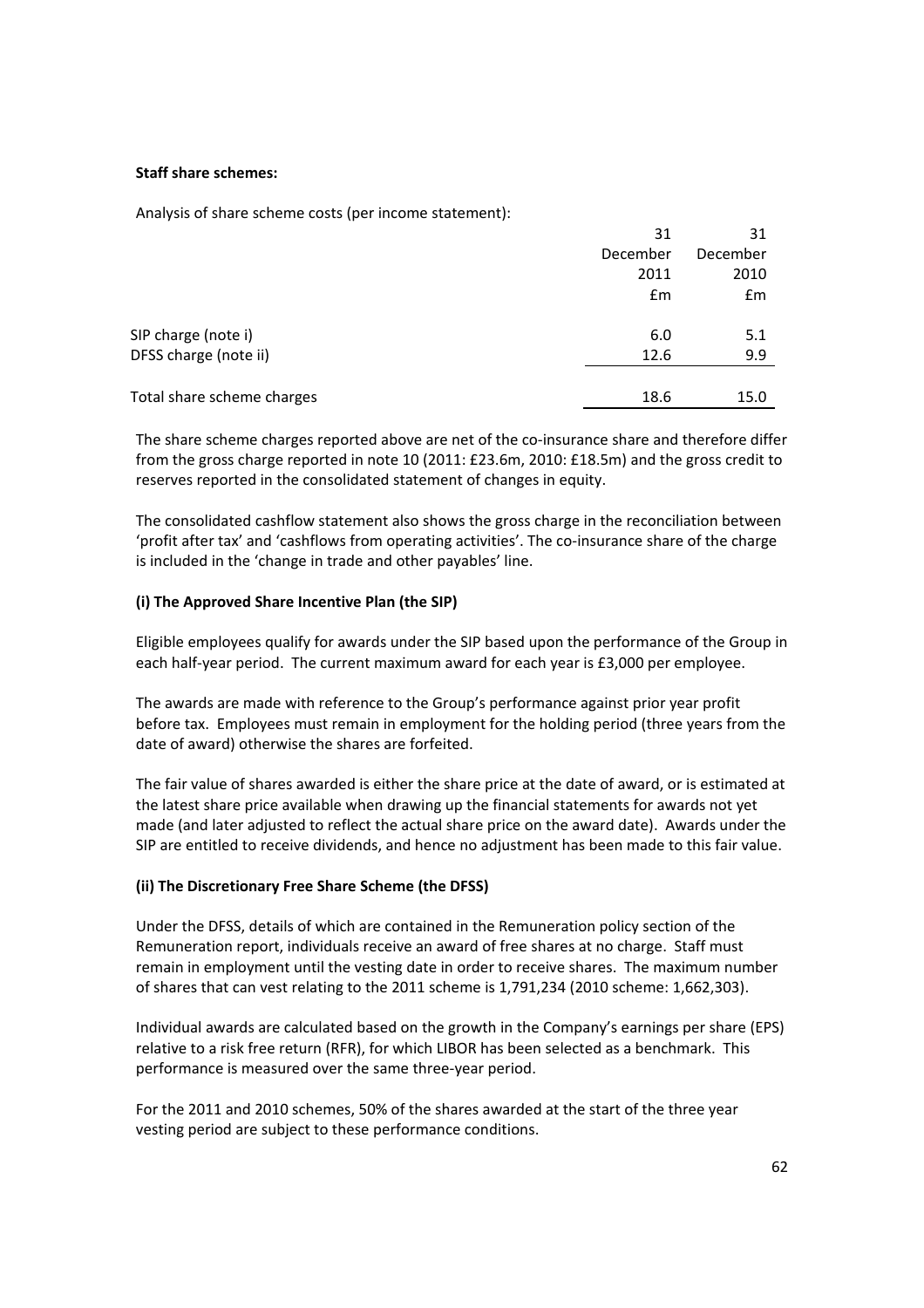The range of awards is as follows:

- If the growth in EPS is less than the RFR, no awards vest
- EPS growth is equal to RFR 10% of maximum award vests
- To achieve the maximum award, EPS growth has to be 36 points higher than RFR over the three year period

Between 10% and 100% of the maximum awards, a linear relationship exists.

Awards under the DFSS are not eligible for dividends (although a discretionary bonus is currently paid equivalent to the dividend that would have been paid on the respective shareholding) and hence the fair value of free shares to be awarded under this scheme has been revised downwards to take account of these distributions. The unadjusted fair value is based on the share price at the date on which awards were made (as stated in the Remuneration report).

#### **Number of free share awards committed at 31 December 2011:**

|                                 | Awards<br>outstanding | Vesting<br>date   |
|---------------------------------|-----------------------|-------------------|
|                                 | $(*1)$                |                   |
| SIP H208 scheme                 | 477,432               | April 2012        |
| SIP H109 scheme                 | 396,200               | September 2012    |
| SIP H209 scheme                 | 377,641               | <b>March 2013</b> |
| SIP H110 scheme                 | 352,100               | August 2013       |
| SIP H210 scheme                 | 346,590               | March 2014        |
| SIP H111 scheme                 | 489,060               | September 2014    |
| DFSS 2009 scheme $1st$ award    | 1,313,865             | April 2012        |
| DFSS 2009 scheme $2^{nd}$ award | 127,020               | August 2012       |
| DFSS 2010 scheme $1st$ award    | 1,542,453             | April 2013        |
| DFSS 2010 scheme $2^{nd}$ award | 120,951               | August 2013       |
| DFSS 2011 scheme $1st$ award    | 1,634,032             | April 2014        |
| DFSS 2011 scheme $2^{nd}$ award | 157,202               | September 2014    |
| Total awards committed          | 7,334,546             |                   |

\*1 – being the maximum number of awards expected to be made before accounting for expected staff attrition.

During the year ended 31 December 2011, awards under the SIP H207 and H108 schemes and the DFSS 2008 scheme vested. The total number of awards vesting for each scheme is as follows.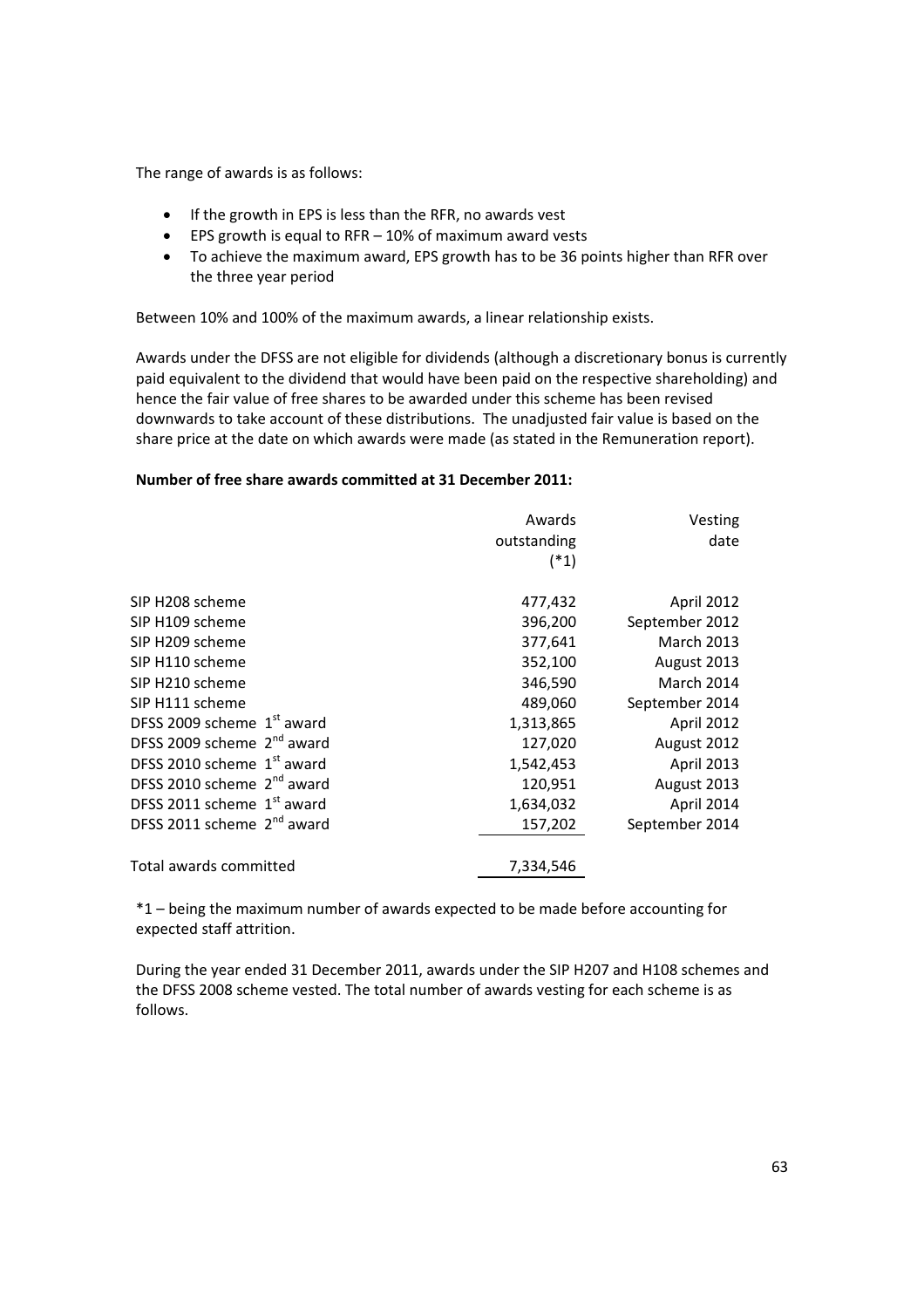| Number of free share awards vesting during the year ended 31 December 2011: |
|-----------------------------------------------------------------------------|
|-----------------------------------------------------------------------------|

|                                         | Original  | Awards    |
|-----------------------------------------|-----------|-----------|
|                                         | Awards    | vested    |
|                                         |           |           |
|                                         |           |           |
| SIP H207 scheme                         | 337,770   | 294.192   |
| SIP H108 scheme                         | 352,732   | 313,123   |
| DFSS 2008 scheme, 1 <sup>st</sup> award | 1,306,381 | 1,165,265 |
| DFSS 2008 scheme, 2 <sup>nd</sup> award | 87,691    | 67.968    |

#### **25. Financial commitments**

The Group was committed to total minimum obligations under operating leases on land and buildings as follows:

|                            | 31       | 31       |
|----------------------------|----------|----------|
|                            | December | December |
| Operating leases expiring: | 2011     | 2010     |
|                            | Em       | Em       |
| Within one year            |          | 0.2      |
| Within two to five years   | 12.0     | 11.1     |
| Over five years            | 20.3     | 16.4     |
|                            |          |          |
| <b>Total commitments</b>   | 32.3     | 27.7     |

Operating lease payments represent rentals payable by the Group for its office properties. In addition, the Group had contracted to spend the following on property and equipment at the end of each period:

|                        | 31       | 31            |
|------------------------|----------|---------------|
|                        | December | December      |
|                        | 2011     | 2010          |
|                        | £m       | $\mathsf{fm}$ |
|                        |          |               |
| Expenditure contracted | -        | -             |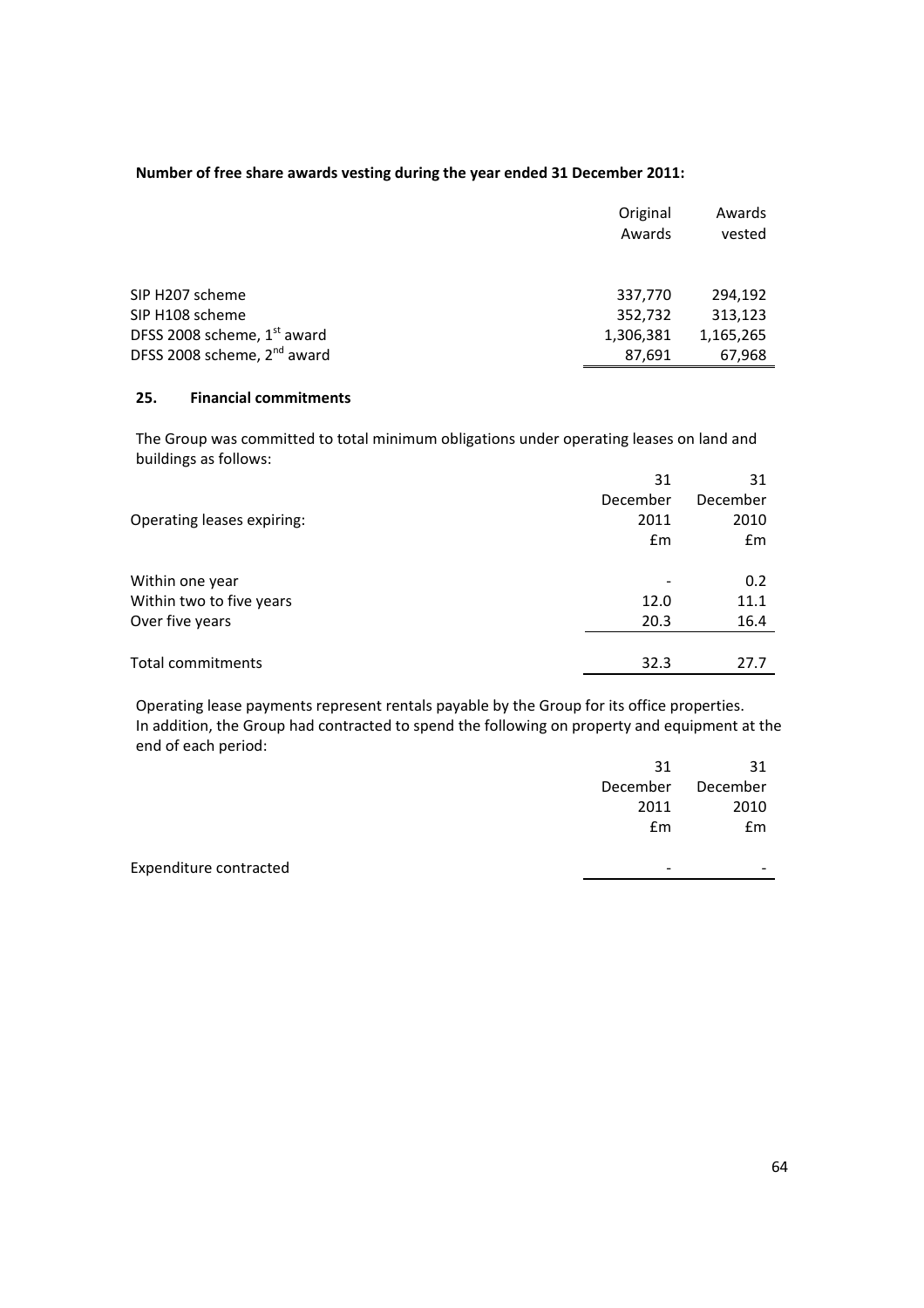## **26. Group subsidiary companies**

The Parent Company's principal subsidiaries are as follows:

| <b>Subsidiary</b>                                            | <b>Country of</b><br>incorporation | <b>Class of shares</b><br>held | ℅<br>Ownership | <b>Principal activity</b>          |
|--------------------------------------------------------------|------------------------------------|--------------------------------|----------------|------------------------------------|
| <b>EUI Limited</b>                                           | <b>England and Wales</b>           | Ordinary                       | 100            | General insurance<br>intermediary  |
| EUI (France) Limited                                         | <b>England and Wales</b>           | Ordinary                       | 100            | General insurance<br>intermediary  |
| <b>Admiral Insurance</b><br><b>Company Limited</b>           | <b>England and Wales</b>           | Ordinary                       | 100            | <b>Insurance Company</b>           |
| Admiral Insurance<br>(Gibraltar) Limited                     | Gibraltar                          | Ordinary                       | 100            | <b>Insurance Company</b>           |
| Able Insurance Services<br>Limited                           | <b>England and Wales</b>           | Ordinary                       | 100            | Intermediary                       |
| Inspop.com Limited                                           | <b>England and Wales</b>           | Ordinary                       | 100            | Internet insurance<br>intermediary |
| Elephant Insurance<br>Company                                | United States of<br>America        | Ordinary                       | 100            | <b>Insurance Company</b>           |
| Elephant Insurance<br>Services, LLC                          | United States of<br>America        | Ordinary                       | 100            | Insurance intermediary             |
| Rastreator.com Limited                                       | <b>England and Wales</b>           | Ordinary                       | 75             | Internet insurance<br>intermediary |
| Inspop Technologies<br>Private Limited                       | India                              | Ordinary                       | 100            | Internet technology<br>supplier    |
| Inspop.com (France)<br>Limited                               | <b>England and Wales</b>           | Ordinary                       | 100            | Internet insurance<br>intermediary |
| Inspop.com (Italy)<br>Limited                                | <b>England and Wales</b>           | Ordinary                       | 100            | Internet insurance<br>intermediary |
| <b>Admiral Syndicate</b><br>Limited                          | <b>England and Wales</b>           | Ordinary                       | 100            | Dormant                            |
| <b>Admiral Syndicate</b><br>Management Limited               | <b>England and Wales</b>           | Ordinary                       | 100            | Dormant                            |
| <b>Admiral Life Limited</b>                                  | <b>England and Wales</b>           | Ordinary                       | 100            | Dormant                            |
| <b>Bell Direct Limited</b>                                   | <b>England and Wales</b>           | Ordinary                       | 100            | Dormant                            |
| Confused.com Limited                                         | <b>England and Wales</b>           | Ordinary                       | 100            | Dormant                            |
| <b>Diamond Motor</b><br><b>Insurance Services</b><br>Limited | <b>England and Wales</b>           | Ordinary                       | 100            | Dormant                            |
| Elephant Insurance<br>Services Limited                       | <b>England and Wales</b>           | Ordinary                       | 100            | Dormant                            |

For further information on how the Group conducts its business across UK, Europe and the USA, refer to the Business Review.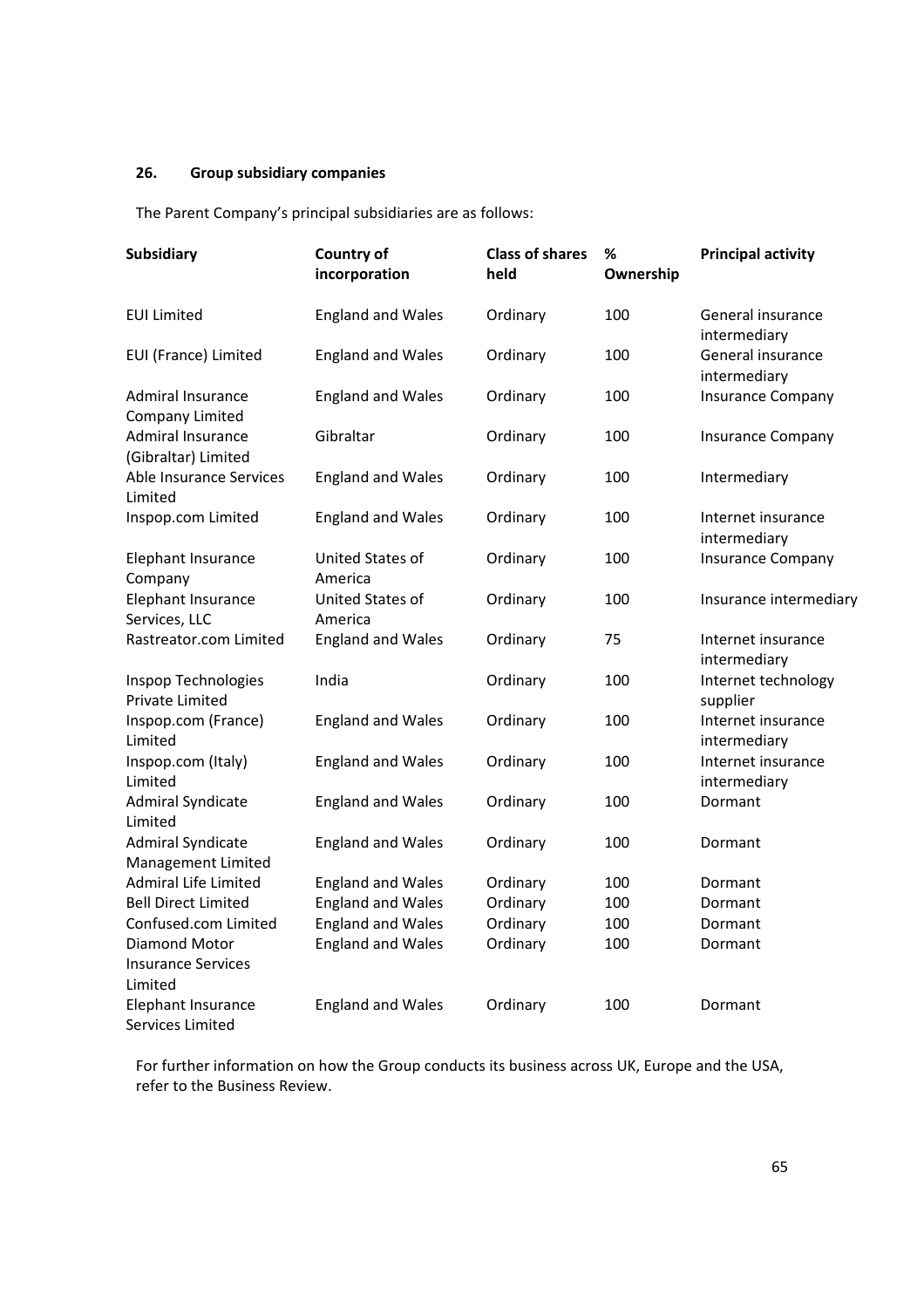## **27. Related party transactions**

## **a) Mapfre:**

In 2011, the Group participated in transactions with Mapfre S.A. during the normal course of its International Car Insurance and Price Comparison operations. Mapfre is a related party of Admiral Group due to its 25% minority interest in Group subsidiary Rastreator.com Limited. Details of the total transactions with Mapfre and balances outstanding as at 31 December are given in the table below.

|                                     | 31       | 31       |
|-------------------------------------|----------|----------|
|                                     | December | December |
|                                     | 2011     | 2010     |
| Total transactions                  | 0.7      | 0.3      |
| Balances outstanding at 31 December | 0.1      | -        |

## **b) Other:**

Details relating to the remuneration and shareholdings of key management personnel are set out in the Remuneration Report (audited section). Key management personnel are able to obtain discounted motor insurance at the same rates as all other Group staff, typically at a reduction of 15%.

The Board considers that only the Board of Directors of Admiral Group plc are key management personnel.

## **27. Statutory information**

The financial information set out above does not constitute the company's statutory accounts for the years ended 31 December 2011 or 2010. Statutory accounts for 2010 have been delivered to the registrar of companies, and those for 2011 will be delivered in due course. The auditors have reported on those accounts; their reports were (i) unqualified, (ii) did not include a reference to any matters to which the auditors drew attention by way of emphasis without qualifying their report and (iii) did not contain a statement under section 498 (2) or (3) of the Companies Act 2006.